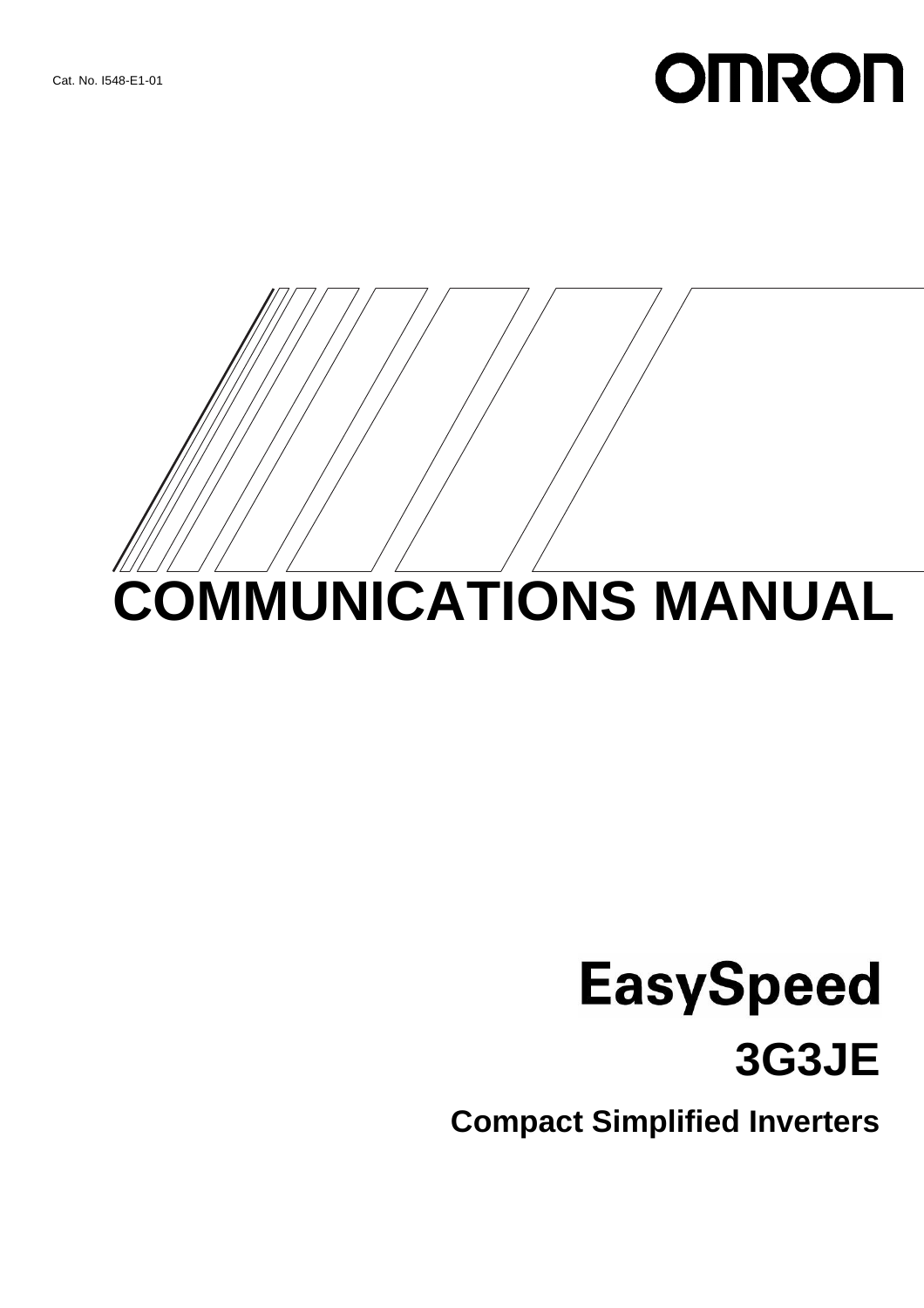### **Preface**

Thank you for choosing this 3G3JE-series Compact Simplified Inverter. This Communications Manual describes Inverter communications specifications and communications setting methods.

Serial communications using the CompoWay/F communications format are supported by 3G3JE Inverters with Communications. This Communications Manual describes Inverter communications. For information on 3G3JE installation, wiring, and operating methods, refer to the 3G3JE User's Manual.

- This manual is to be delivered to the final end user of the product.
- After reading the manual, always keep it close at hand for reference when operating the Inverter.
- Every effort has been made to provide detailed specifications, information on functions, and interrelationships between them. Assume that anything not described in this manual cannot be performed.
- This manual is intended for the following personnel, who are assumed to have sufficient knowledge of electrical systems (i.e., an electrical engineer or the equivalent).
	- Personnel in charge of introducing control devices
	- Personnel designing the control system
	- Personnel installing and connecting control devices
	- Personnel managing the site where the Inverter is used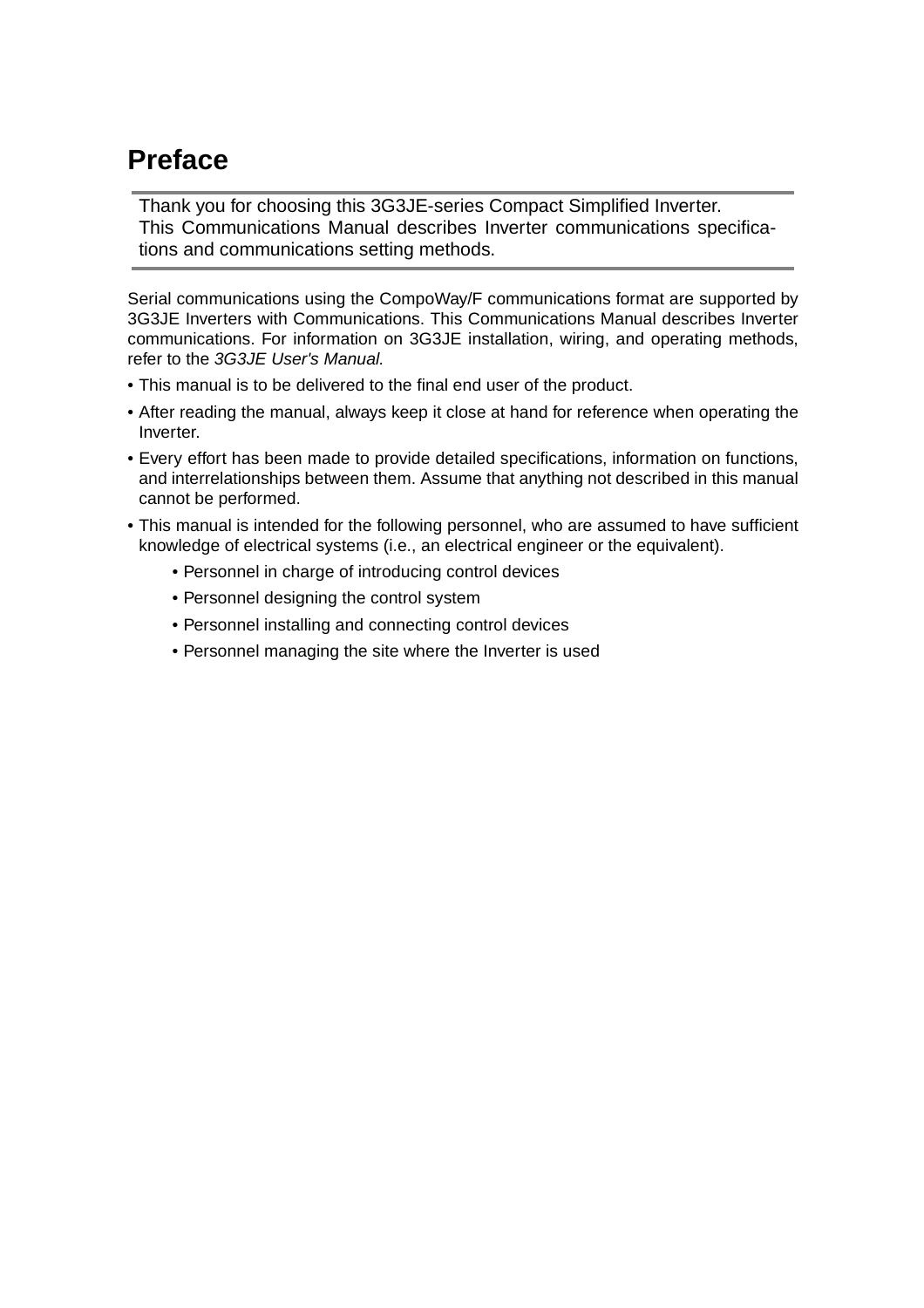#### **OMRON, 2006**

All rights reserved. No part of this publication may be reproduced, stored in a retrieval system, or transmitted, in any form, or by any means, mechanical, electronic, photocopying, recording, or otherwise, without the prior written permission of OMRON.

No patent liability is assumed with respect to the use of the information contained herein. Moreover, because OMRON is constantly striving to improve its high-quality products, the information contained in this manual is subject to change without notice. Every precaution has been taken in the preparation of this manual. Nevertheless, OMRON assumes no responsibility for errors or omissions. Neither is any liability assumed for damages resulting from the use of the information contained in this publication.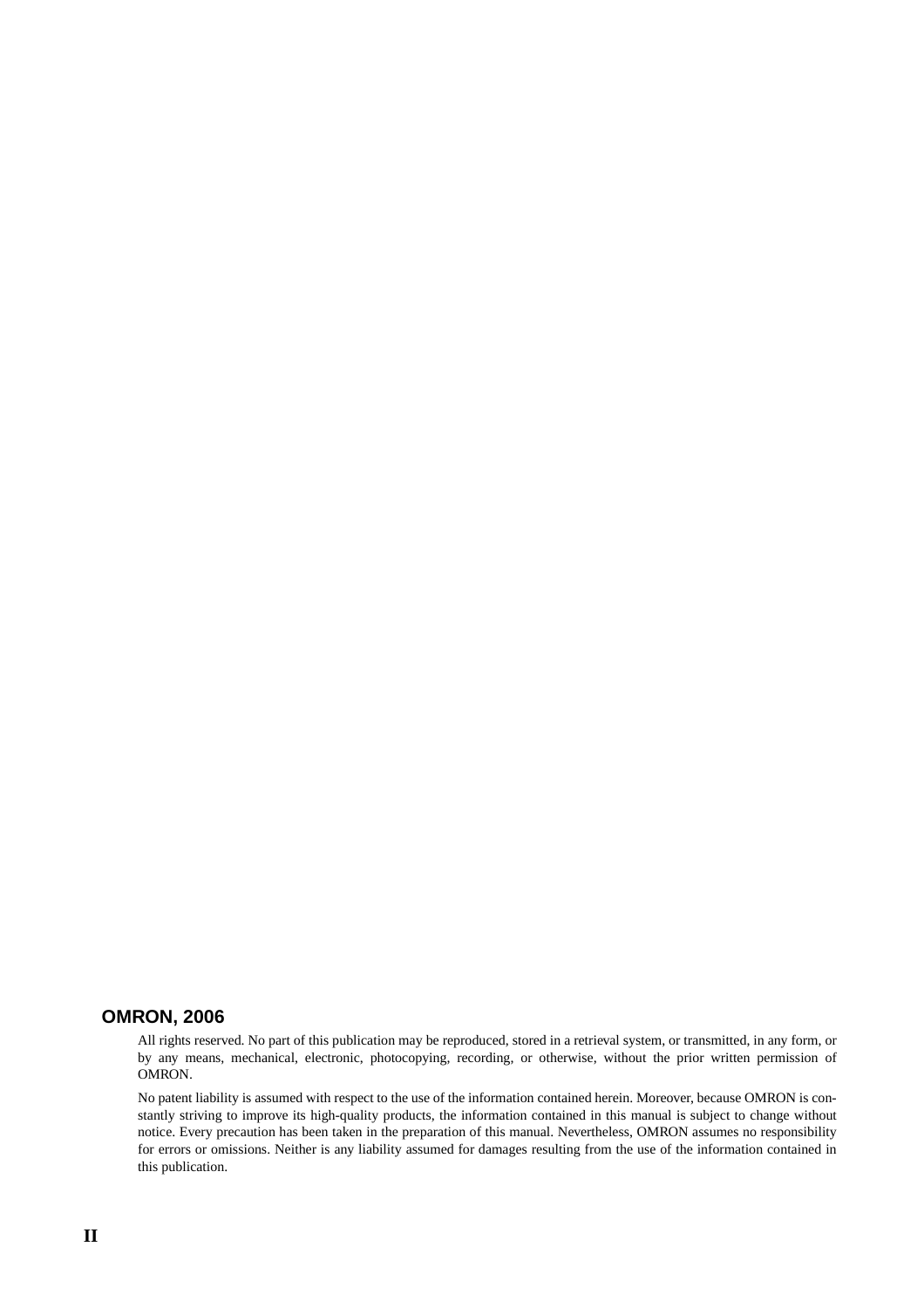# **Read and Understand this Manual**

Please read and understand this manual before using the products. Please consult your OMRON representative if you have any questions or comments.

# **Warranty and Limitations of Liability**

#### **WARRANTY**

OMRON's exclusive warranty is that the products are free from defects in materials and workmanship for a period of one year (or other period if specified) from date of sale by OMRON.

OMRON MAKES NO WARRANTY OR REPRESENTATION, EXPRESS OR IMPLIED, REGARDING NON-INFRINGEMENT, MERCHANTABILITY, OR FITNESS FOR PARTICULAR PURPOSE OF THE PRODUCTS. ANY BUYER OR USER ACKNOWLEDGES THAT THE BUYER OR USER ALONE HAS DETERMINED THAT THE PRODUCTS WILL SUITABLY MEET THE REQUIREMENTS OF THEIR INTENDED USE. OMRON DISCLAIMS ALL OTHER WARRANTIES, EXPRESS OR IMPLIED.

#### **LIMITATIONS OF LIABILITY**

OMRON SHALL NOT BE RESPONSIBLE FOR SPECIAL, INDIRECT, OR CONSEQUENTIAL DAMAGES, LOSS OF PROFITS OR COMMERCIAL LOSS IN ANY WAY CONNECTED WITH THE PRODUCTS, WHETHER SUCH CLAIM IS BASED ON CONTRACT, WARRANTY, NEGLIGENCE, OR STRICT LIABILITY.

In no event shall the responsibility of OMRON for any act exceed the individual price of the product on which liability is asserted.

IN NO EVENT SHALL OMRON BE RESPONSIBLE FOR WARRANTY, REPAIR, OR OTHER CLAIMS REGARDING THE PRODUCTS UNLESS OMRON'S ANALYSIS CONFIRMS THAT THE PRODUCTS WERE PROPERLY HANDLED, STORED, INSTALLED, AND MAINTAINED AND NOT SUBJECT TO CONTAMINATION, ABUSE, MISUSE, OR INAPPROPRIATE MODIFICATION OR REPAIR.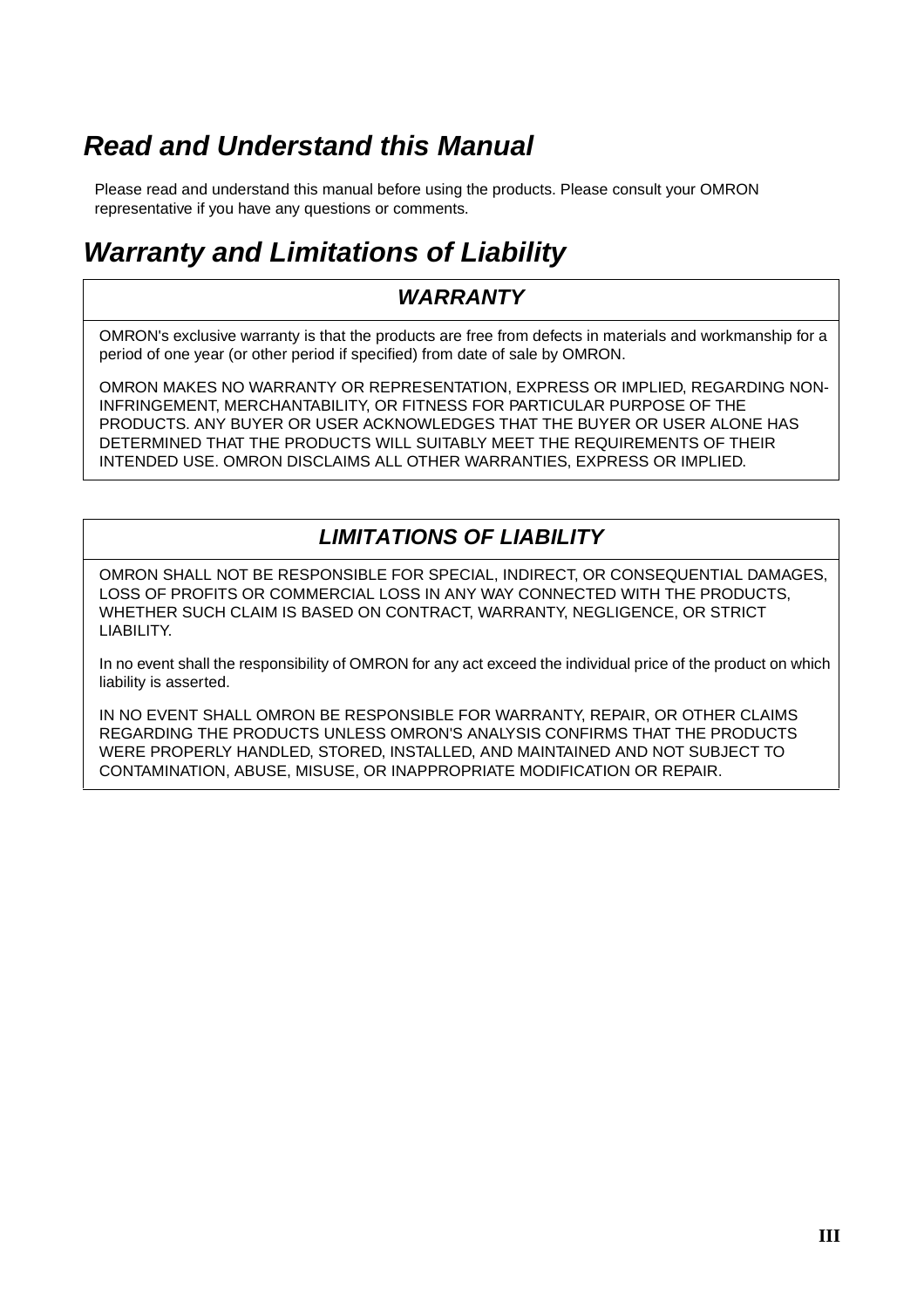# **Application Considerations**

#### **SUITABILITY FOR USE**

OMRON shall not be responsible for conformity with any standards, codes, or regulations that apply to the combination of products in the customer's application or use of the products.

At the customer's request, OMRON will provide applicable third party certification documents identifying ratings and limitations of use that apply to the products. This information by itself is not sufficient for a complete determination of the suitability of the products in combination with the end product, machine, system, or other application or use.

The following are some examples of applications for which particular attention must be given. This is not intended to be an exhaustive list of all possible uses of the products, nor is it intended to imply that the uses listed may be suitable for the products:

- Outdoor use, uses involving potential chemical contamination or electrical interference, or conditions or uses not described in this manual.
- Nuclear energy control systems, combustion systems, railroad systems, aviation systems, medical equipment, amusement machines, vehicles, safety equipment, and installations subject to separate industry or government regulations.
- Systems, machines, and equipment that could present a risk to life or property.

Please know and observe all prohibitions of use applicable to the products.

NEVER USE THE PRODUCTS FOR AN APPLICATION INVOLVING SERIOUS RISK TO LIFE OR PROPERTY WITHOUT ENSURING THAT THE SYSTEM AS A WHOLE HAS BEEN DESIGNED TO ADDRESS THE RISKS, AND THAT THE OMRON PRODUCTS ARE PROPERLY RATED AND INSTALLED FOR THE INTENDED USE WITHIN THE OVERALL EQUIPMENT OR SYSTEM.

#### **PROGRAMMABLE PRODUCTS**

OMRON shall not be responsible for the user's programming of a programmable product, or any consequence thereof.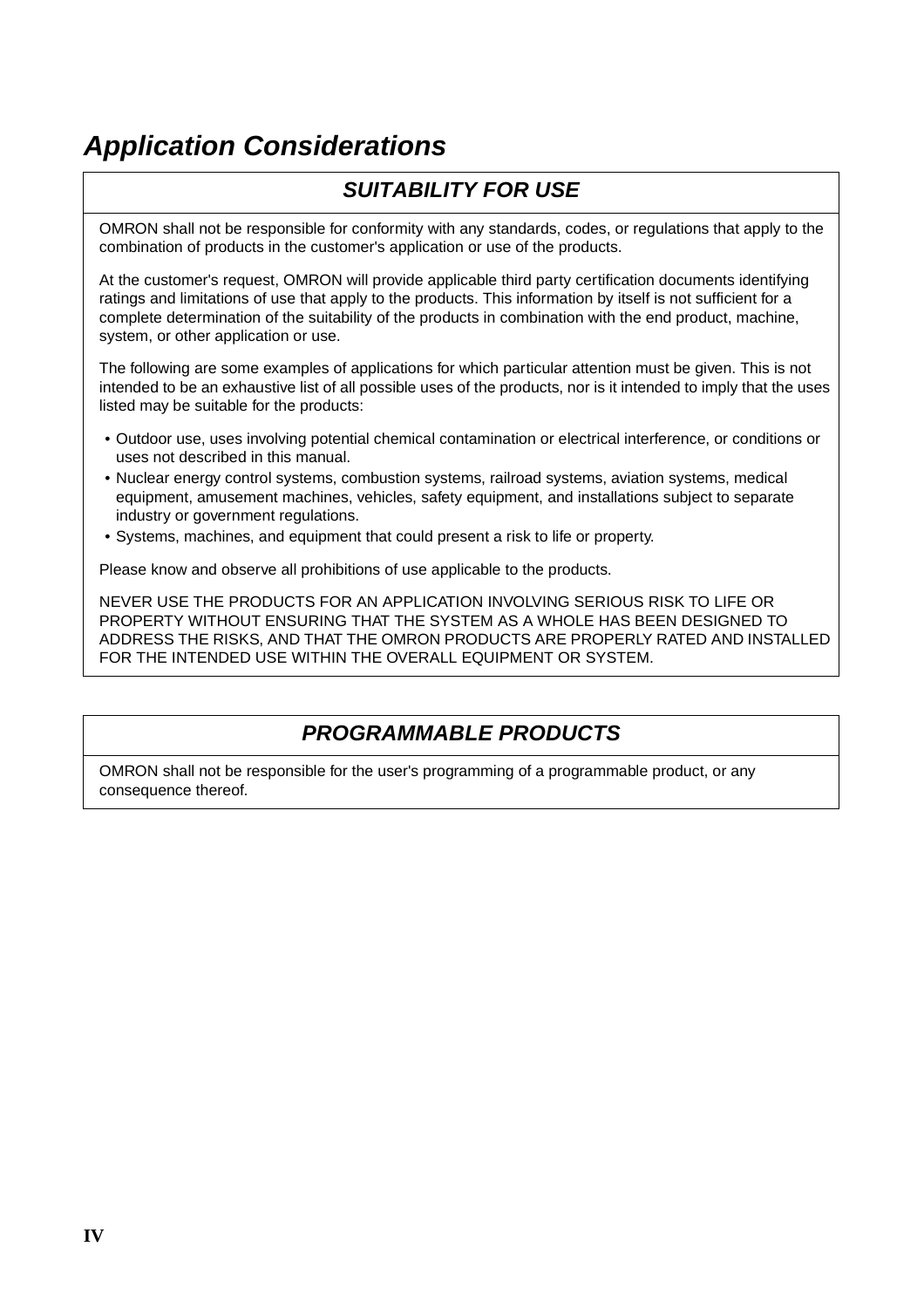# **Disclaimers**

#### **CHANGE IN SPECIFICATIONS**

Product specifications and accessories may be changed at any time based on improvements and other reasons.

It is our practice to change model numbers when published ratings or features are changed, or when significant construction changes are made. However, some specifications of the products may be changed without any notice. When in doubt, special model numbers may be assigned to fix or establish key specifications for your application on your request. Please consult with your OMRON representative at any time to confirm actual specifications of purchased products.

#### **DIMENSIONS AND WEIGHTS**

Dimensions and weights are nominal and are not to be used for manufacturing purposes, even when tolerances are shown.

#### **PERFORMANCE DATA**

Performance data given in this manual is provided as a guide for the user in determining suitability and does not constitute a warranty. It may represent the result of OMRON's test conditions, and the users must correlate it to actual application requirements. Actual performance is subject to the OMRON Warranty and Limitations of Liability.

#### **ERRORS AND OMISSIONS**

The information in this manual has been carefully checked and is believed to be accurate; however, no responsibility is assumed for clerical, typographical, or proofreading errors, or omissions.

#### **COPYRIGHT AND COPY PERMISSION**

This document shall not be copied for sales or promotions without permission. This document is protected by copyright and is intended solely for use in conjunction with the product. Please notify us before copying or reproducing this document in any manner, for any other purpose. If copying or transmitting this document to another, please copy or transmit it in its entirely.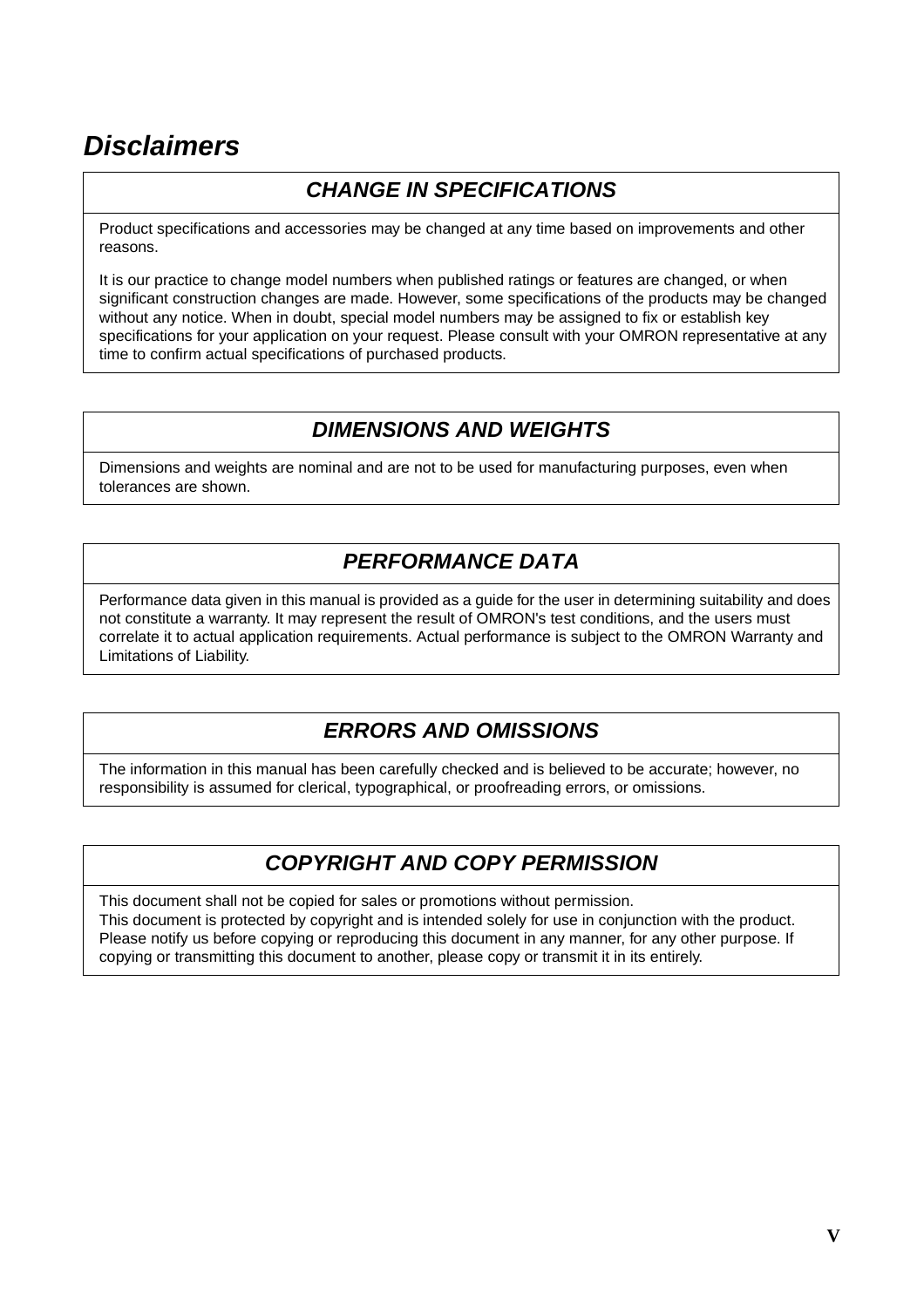### **Safety Precautions**

#### ● **Indications and Meanings of Safety Information**

The following precautions and signal words are used to provide information to ensure the safe use of the 3G3JE Inverter. The information provided here is vital to safety. Always observe the precautions provided.

#### **Meanings of Signal Words**

The following signal words are used in this manual.



Indicates an imminently hazardous situation which, if not avoided, is likely to result in serious injury or may result in death. Additionally there may be severe property damage.

(There are no alert statements with "DANGER" contained in this manual.)



Indicates a potentially hazardous situation which, if not avoided, will result in minor or moderate injury, or may result in serious injury or death. Additionally there may be significant property damage.

(There are no alert statements with "WARNING" contained in this manual.)

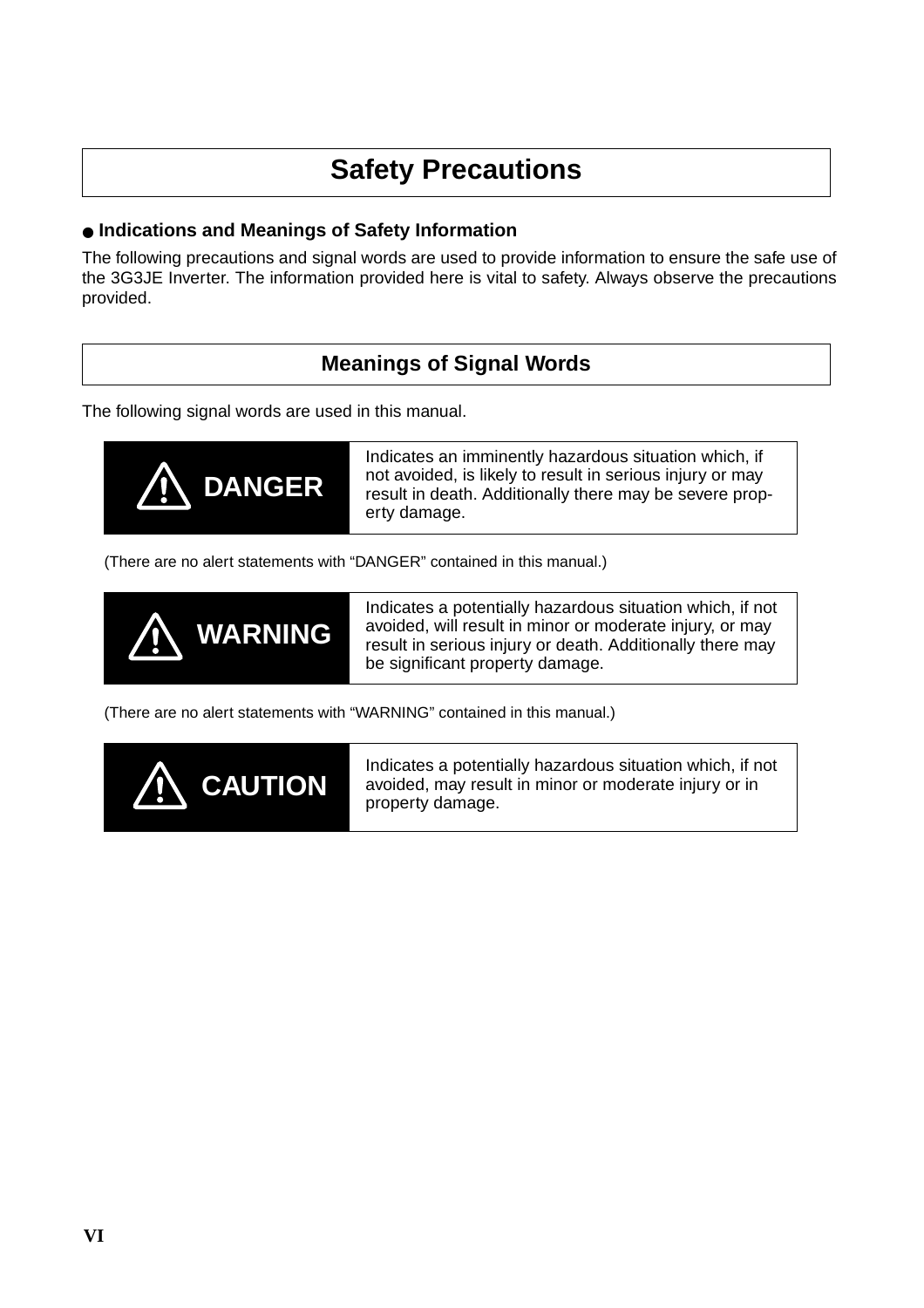#### **Meanings of Alert Symbols**

The following alert symbols are used in this manual.

| Symbol               |  | <b>Meaning</b>                                                                                                                                                   |
|----------------------|--|------------------------------------------------------------------------------------------------------------------------------------------------------------------|
|                      |  | <b>General Caution</b><br>Indicates non-specific general cautions, warnings, and<br>dangers.                                                                     |
| Caution              |  | <b>Electrical Shock Caution</b><br>Indicates possibility of electric shock under specific<br>conditions.                                                         |
|                      |  | <b>High Temperature Caution</b><br>Indicates possibility of burns due to high temperatures<br>under specific conditions.                                         |
| Prohibition          |  | <b>Disassembly Prohibition</b><br>Indicates prohibitions when there is a possibility of<br>injury, such as from electric shock, as the result of<br>disassembly. |
| Mandatory<br>Caution |  | <b>General Caution</b><br>Indicates non-specific general cautions, warnings, and<br>dangers.                                                                     |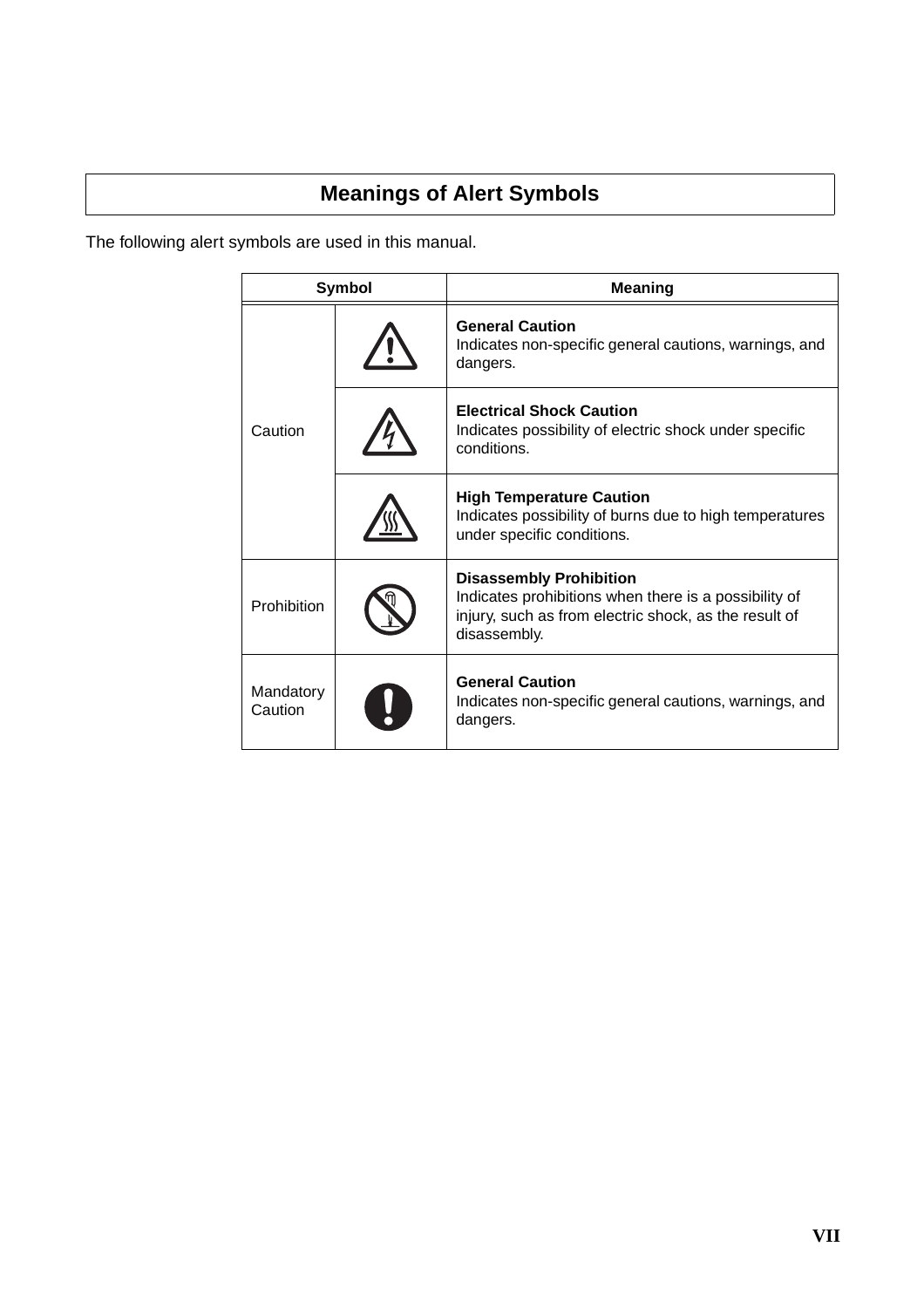#### **Alert Statements in this Manual**

The following alert statements apply to the products in this manual. Each alert statement also appears at the locations needed in this manual to attract your attention.

| <b>Caution</b>                                                                                                                                                                                             |  |
|------------------------------------------------------------------------------------------------------------------------------------------------------------------------------------------------------------|--|
| Be sure to use the specified Braking Resistor or Braking Resistor Unit.                                                                                                                                    |  |
| Not doing so may occasionally result in moderate burns due to heating of the<br>Braking Resistor or Braking Resistor Unit.                                                                                 |  |
| When using a Braking Resistor or Braking Resistor Unit, be sure to install a<br>thermal relay to monitor the resistor temperature.                                                                         |  |
| Include a sequence to turn OFF the power supply to the Inverter if the Braking<br>Resistor or Braking Resistor Unit overheats.                                                                             |  |
| Terminals B1 and B2 are for connecting an optional Braking Resistor or Braking<br>Resistor Unit. Do not connect any device other than a Braking Resistor or Brak-<br>ing Resistor Unit to these terminals. |  |
| Doing so may occasionally result in moderate fire, heating, or equipment dam-<br>age.                                                                                                                      |  |
| Do not open terminal covers while the power is being supplied or for at least<br>one minute after the power has been turned OFF.                                                                           |  |
| Doing so may occasionally result in minor injury from electrical shock.                                                                                                                                    |  |
| Do not remove the fan cover except when replacing the fan. Before replacing<br>the fan, first turn OFF the power and disconnect the wiring.                                                                |  |
| Doing so may occasionally result in minor injury from electrical shock.                                                                                                                                    |  |
| Install external breakers (MCCB) suitable for the Inverter capacity on the power<br>supply side of the Inverter and take other safety measures against short-circuit-<br>ing in load wiring.               |  |
| Not doing so may occasionally result in property damage from short-circuiting<br>in load wiring.                                                                                                           |  |
| Cover the Inverter or take other measures to prevent filings or lead clippings<br>from entering the Inverter during installation and wiring.                                                               |  |
| The Inverter contains high-voltage components and Inverter damage or prop-<br>erty damage may occasionally occur if the high-voltage components are short-<br>circuited.                                   |  |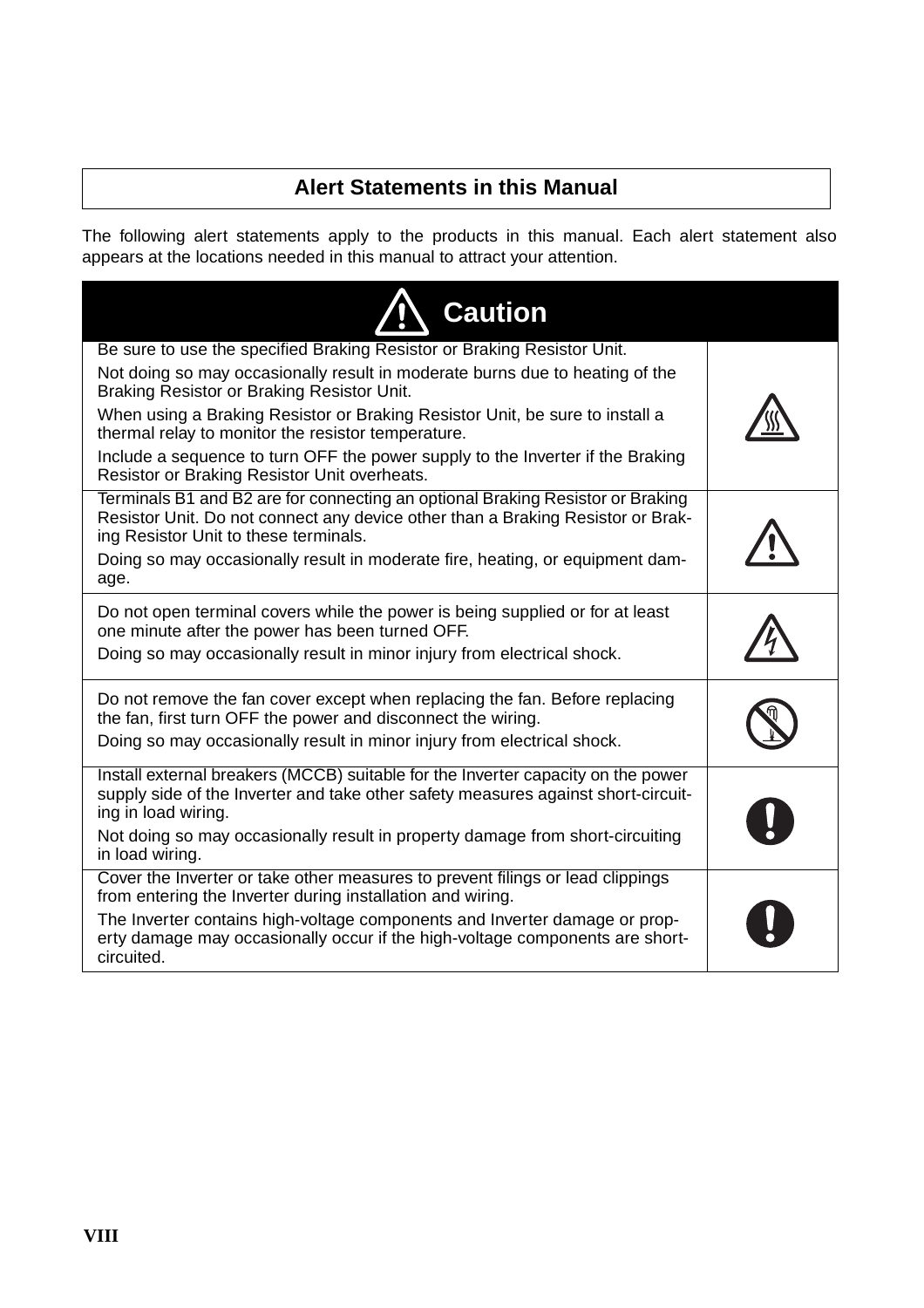# **Precautions for Safe Use**

#### ■ **Installation and Storage Environment**

- Do not store, install, or operate the product in any of the following locations.
	- Locations subject to direct sunlight.
	- Locations subject to temperatures outside the range specified in the specifications.
	- Locations subject to humidity outside the range specified in the specifications.
	- Locations subject to condensation resulting from severe changes in temperature.
	- Locations subject to corrosive or flammable gases.
	- Locations subject to exposure to combustibles.
	- Locations subject to dust (especially iron dust) or salts.
	- Locations subject to exposure to water, oil, or chemicals.
	- Locations subject to shock or vibration.

#### ■ **Transporting, Installation, and Wiring**

- Always use the original shipping box when transporting the Inverter.
- Do not apply excessive shock to the Inverter or drop the Inverter. The Inverter may malfunction or may be damaged.
- Do not connect an AC power supply voltage to the U, V, and W output terminals. Doing so will damage the Inverter.
- Do not connect any load other than a three-phase inductive motor to the U, V, and W output terminals.
- Do not connect an AC power supply voltage to the control I/O terminals. Doing so will damage the Inverter.
- Use 600-V polyvinyl chloride (PVC) cable with a wire size of 0.75 to 2 mm<sup>2</sup> to wire the main circuit terminals. Also, tighten the terminal screws on the terminal block to a torque of 0.8 to 1.0 N·m.
- Take appropriate and sufficient shielding countermeasures when installing systems in the following locations. Not doing so may result in malfunction or equipment damage.
	- Locations subject to static electricity or other forms of noise.
	- Locations subject to strong electromagnetic fields and magnetic fields.
	- Locations close to power lines.

#### ■ **Operation and Maintenance**

- This Inverter can be set to operate from low speed to high speed. Operate the Inverter only after sufficiently confirming the allowable range for the motor installation being used.
- Take measures to assure safety before performing maintenance or inspection, or replacing components.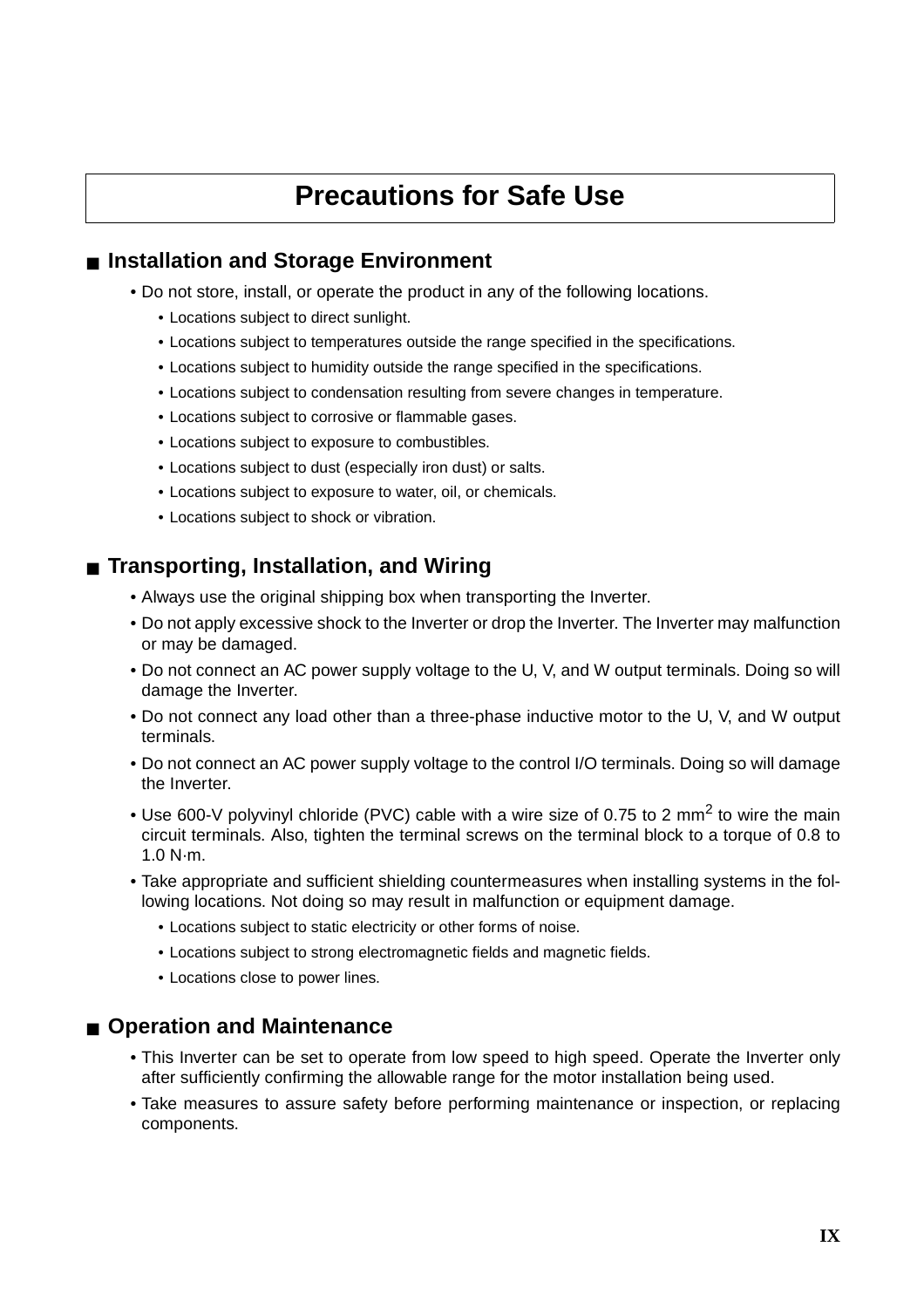# **Precautions for Correct Use**

#### ■ **Installation**

• Mount the product vertically on a wall or on a DIN Track. Leave the prescribed space between this product and the control panel surface and other devices.

#### ■ Main Circuit Power Supply

• Use a three-phase, 200 to 230 V, 50/60 Hz power supply.

#### ■ **Operation after Power Interruptions**

• If continuing operation is selected for the momentary power interruption restart selection parameter (P09), the system may unexpectedly start operation after a momentary power interruption is reset. Exercise suitable caution.

#### ■ **Operation Command Selection**

• If the operation command selection parameter (P10) is set to "PLC" to enable using the control circuit terminal inputs (STF and STR), the motor may start operation when the power supply is turned ON or an alarm is reset if the control circuit terminals are left ON. Exercise suitable caution. Also, if signals are checked during operation and a voltage is incorrectly applied to the control circuit terminals, the motor may start moving unexpectedly. Always check safety before performing signal checks.

#### <span id="page-10-2"></span>■ **Motor Overheating Protection (Electronic Thermal)**

<span id="page-10-1"></span>• The Inverter uses an electronic thermal to protect the motor from overheating. Set the rated current of the motor in the rated motor current parameter (P01). If more than one motor is operated with one Inverter, set the rated motor current parameter (P01) to 0.0 to disable motor overload detection, and install a thermal relay between the Inverter and each motor. Set the thermal relay to the nameplate current at 50 Hz and to 1.1 times the nameplate current at 60 Hz.

#### <span id="page-10-0"></span>■ **EEPROM Life**

• The EEPROM has a limited life. Use RAM mode when using communications or other methods to frequently write data.

#### ■ **Disposing of the Inverter**

• Observe all applicable legal requirements when disposing of the Inverter.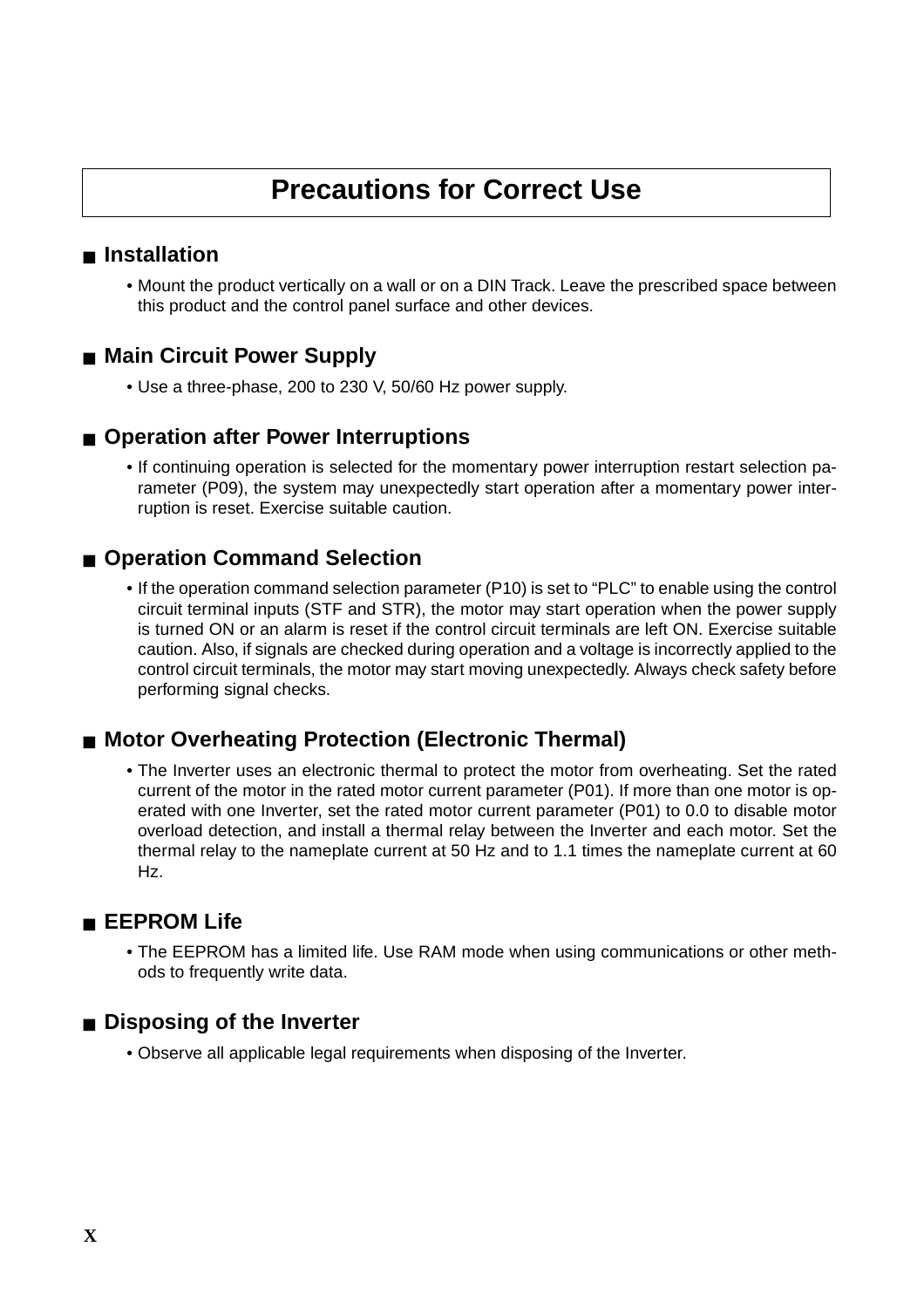# **About this Manual**

This manual is divided into the chapters described in the following table. Understanding how information is organized will enable you to use the manual more efficiently.

| <b>Chapter</b>                                         | <b>Contents</b>                                                                       |
|--------------------------------------------------------|---------------------------------------------------------------------------------------|
| Chapter 1<br><b>Communications Methods</b>             | Provides an overview of the communications methods used for the<br>3G3JE.             |
| Chapter 2<br>CompoWay/F Communica-<br>tions Procedures | Describes the procedures required to use the CompoWay/F commu-<br>nications protocol. |
| Chapter 3<br><b>Communications Data</b>                | Provides tables of data used in CompoWay/F communications.                            |
| Chapter 4<br>Appendix                                  | Provides a table of ASCII characters.                                                 |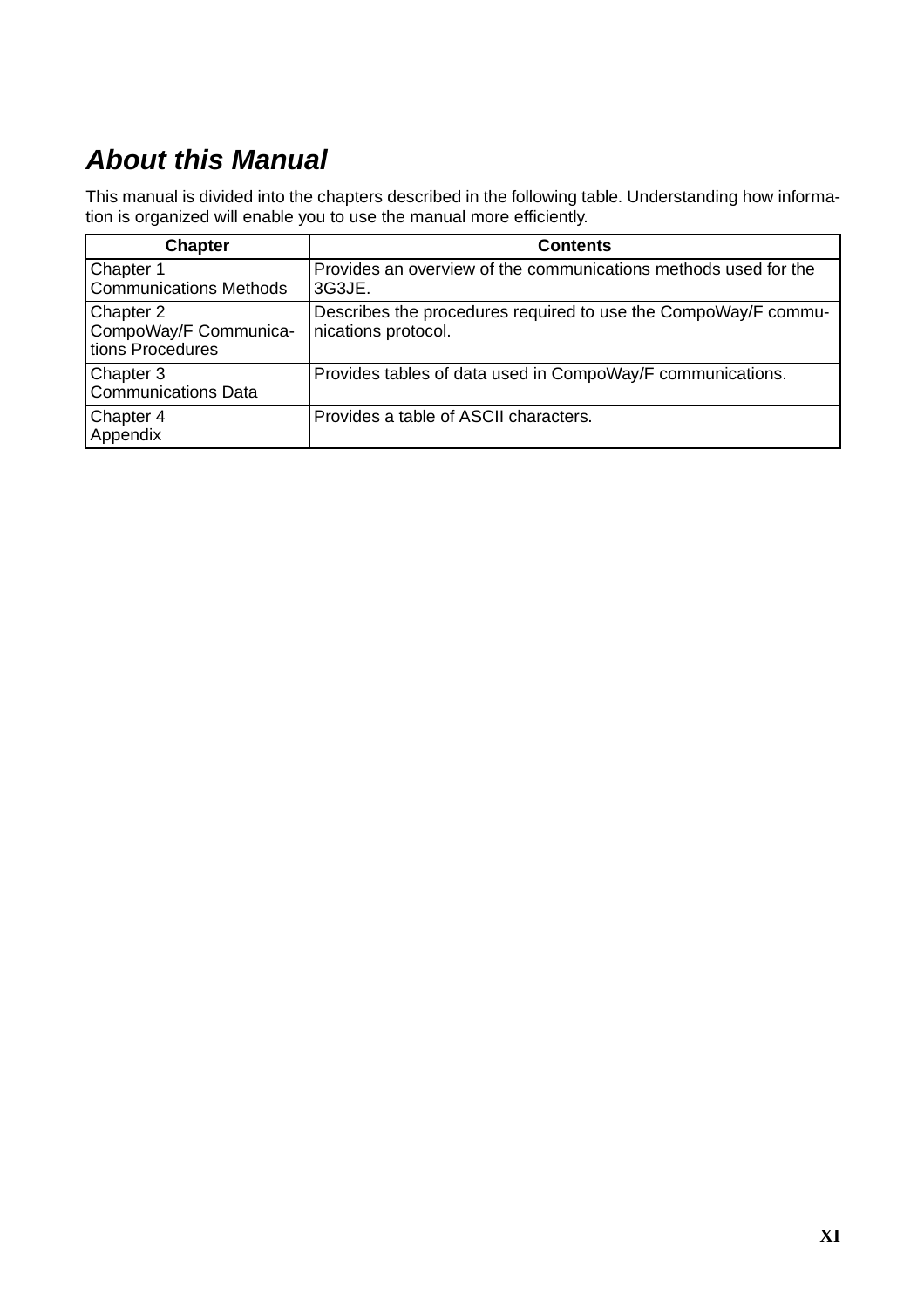|         | Chapter 1. Communications Methods                       | $1-1$                         |
|---------|---------------------------------------------------------|-------------------------------|
|         |                                                         | $1 - 2$<br>$1 - 2$<br>$1 - 2$ |
|         |                                                         | $1 - 3$                       |
|         |                                                         | $1 - 3$                       |
|         |                                                         | $1 - 3$                       |
|         |                                                         | $1 - 4$                       |
|         | <b>Chapter 2. CompoWay/F Communications Procedures </b> | $2 - 1$                       |
|         |                                                         | $2 - 2$                       |
|         |                                                         | $2 - 2$                       |
|         |                                                         | $2 - 3$                       |
|         |                                                         | $2 - 3$                       |
|         |                                                         | $2 - 4$                       |
|         |                                                         | $2 - 5$                       |
| $2 - 2$ |                                                         | $2 - 7$                       |
|         |                                                         | $2 - 7$                       |
|         |                                                         | $2 - 7$<br>$2 - 7$            |
|         |                                                         | $2 - 8$                       |
|         |                                                         | $2 - 8$                       |
|         |                                                         | $2 - 8$                       |
|         |                                                         | $2-9$                         |
|         |                                                         | $2-9$                         |
|         |                                                         | $2 - 10$                      |
|         |                                                         | $2 - 11$                      |
|         |                                                         | $2 - 11$                      |
|         |                                                         | $2 - 12$                      |
|         |                                                         | $2 - 13$                      |
|         |                                                         | $2 - 16$                      |
|         | Chapter 3. Communications Data                          | $3-1$                         |
|         |                                                         | $3 - 2$                       |
|         |                                                         | 3-4                           |
|         |                                                         |                               |
|         |                                                         | $4-1$                         |
|         |                                                         | $4 - 2$                       |
|         |                                                         | $I-1$                         |
|         |                                                         |                               |
|         |                                                         | $R-1$                         |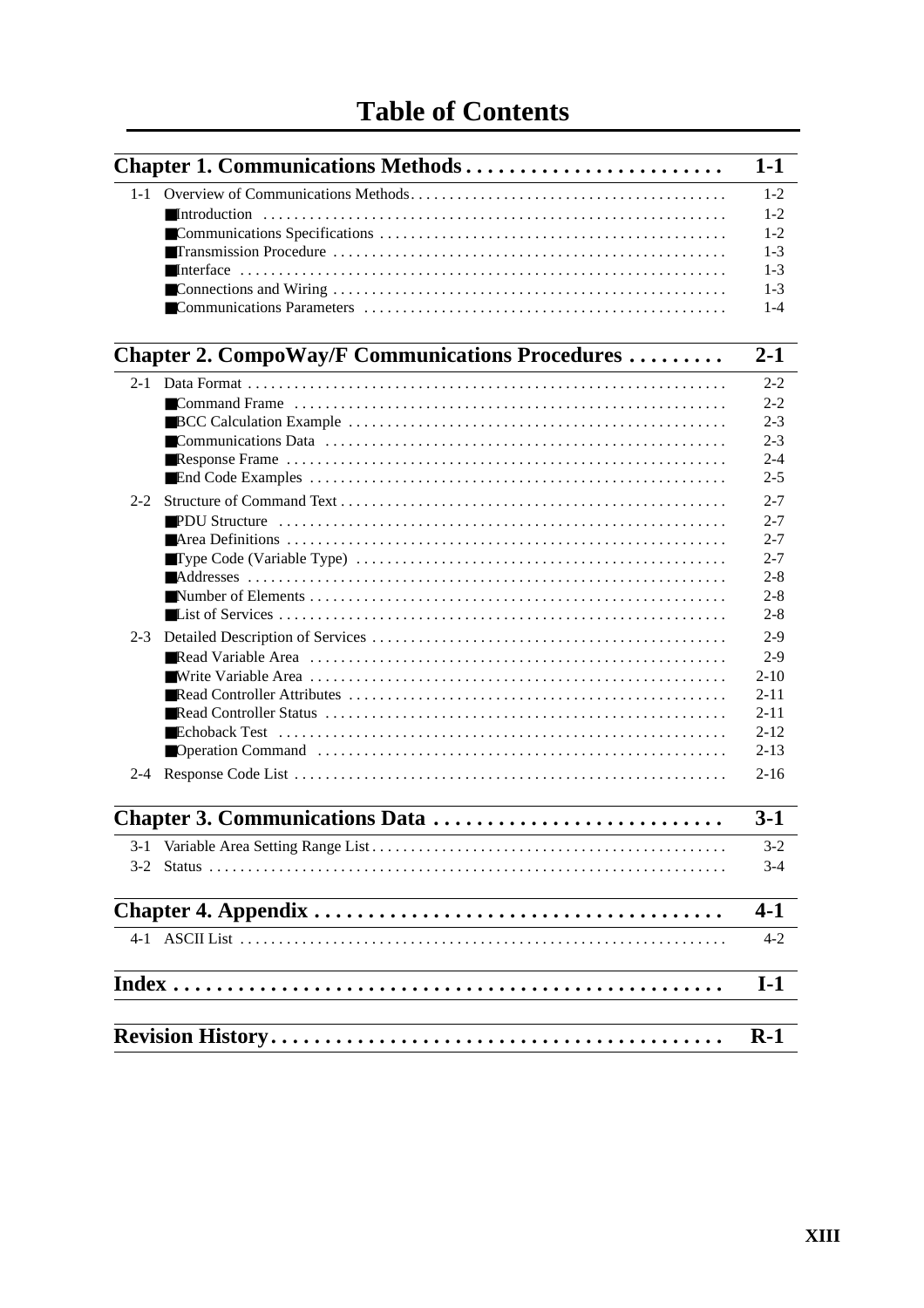# **Chapter 1**

# <span id="page-13-0"></span>**Communications Methods**

[1-1 Overview of Communications Methods](#page-14-0)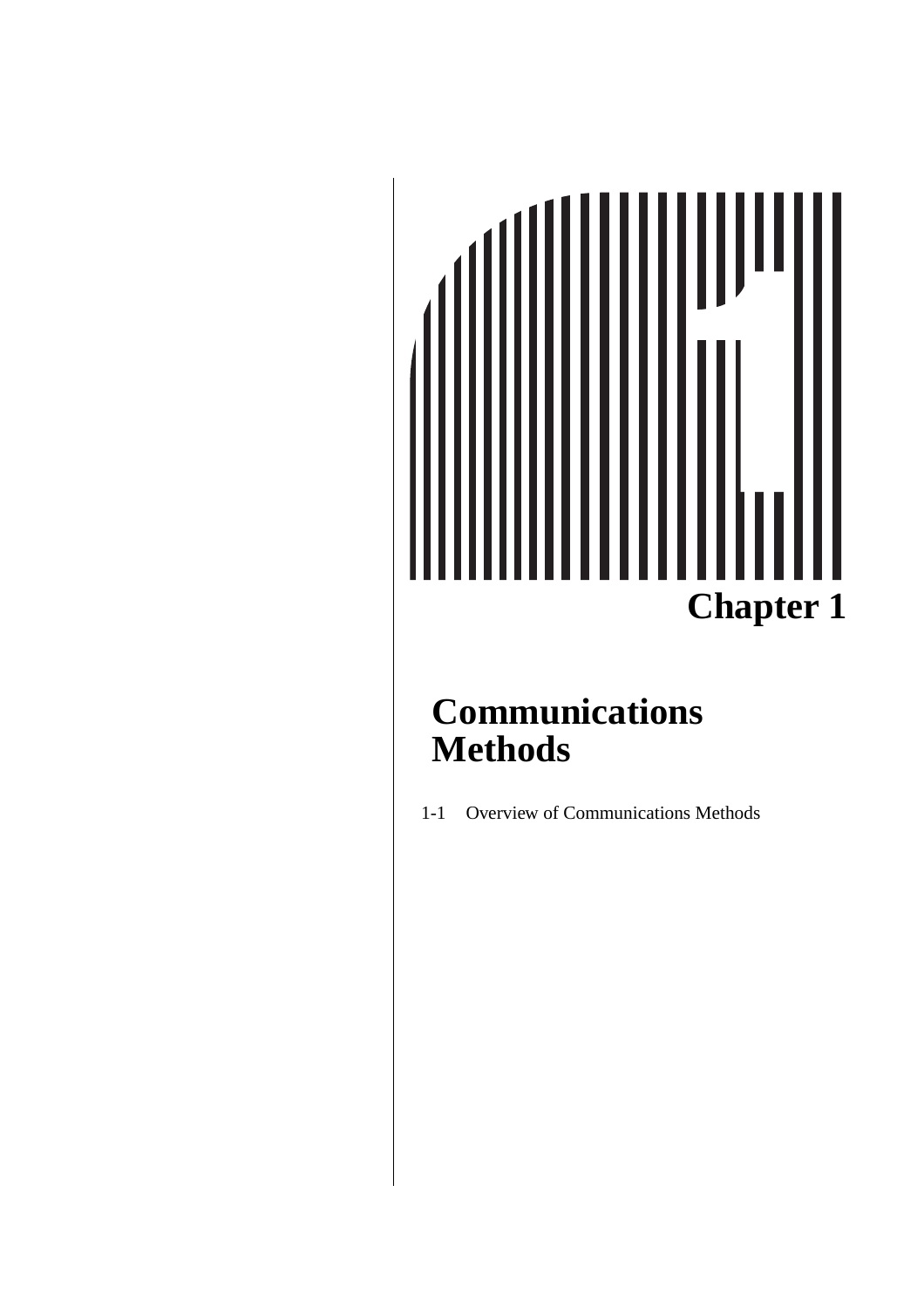#### <span id="page-14-0"></span>**1-1 Overview of Communications Methods**

#### <span id="page-14-4"></span><span id="page-14-1"></span>■ **Introduction**

3G3JE Inverters with Communications (referred to as "Communications Models") use communications to monitor set values and make settings. In addition, programs for communications are created at the Inverter's host computer (e.g., a personal computer), and the host computer is used to read and write data, send operation commands, and change the setup area. Therefore the description provided here is from the viewpoint of the host computer.

CompoWay/F is OMRON's standard communications protocol for general serial communications. This protocol uses a standard frame format, as well as commands conforming to the well-established FINS\* commands used for OMRON PLCs. This simplifies communications between the host computer and components.

\*FINS (Factory Interface Network Service)

<span id="page-14-3"></span>The FINS protocol provides message communications between controllers in OMRON FA networks.

#### ● **The 3G3JE supports the following communications functions.**

- Reading/writing parameters
- Operation commands
- Changing the setup area

#### <span id="page-14-5"></span><span id="page-14-2"></span>■ **Communications Specifications**

| <b>Item</b>                  | <b>Specifications</b>                                                   | <b>Default</b> |
|------------------------------|-------------------------------------------------------------------------|----------------|
| Transmission line connection | Multidrop                                                               |                |
| Communications method        | RS-485 (2-wire, half-duplex)                                            |                |
| Synchronization method       | Start-stop synchronization                                              |                |
| Communications baud rate     | 2.4, 4.8, 9.6, or 19.2 kbps                                             | 9.6 kbps       |
| Communications code          | <b>ASCII</b>                                                            |                |
| Communications data bits     | 7 or 8 bits                                                             | 7 bits         |
| Communications stop bits     | 1 or 2 bits                                                             | 2 bits         |
| Error detection              | Vertical parity (none, even, or odd)<br>and BCC (Block Check Character) | Even           |
| Flow control                 | ---                                                                     |                |
| Interface                    | <b>RS-485</b>                                                           |                |
| Retry function               |                                                                         |                |
| <b>Communications buffer</b> | 40 bytes                                                                |                |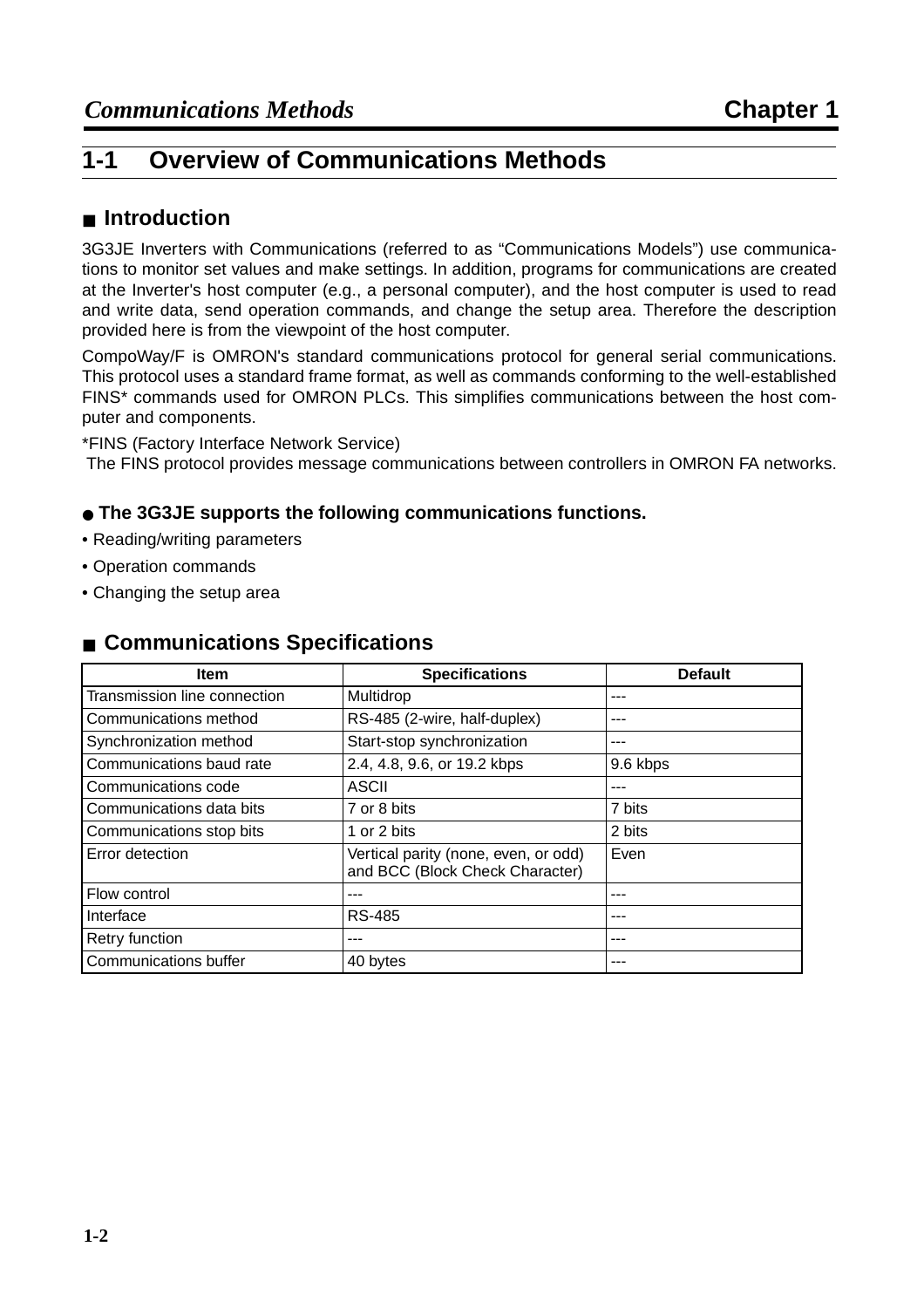#### <span id="page-15-5"></span><span id="page-15-0"></span>■ **Transmission Procedure**

When the host computer transmits a command frame, the 3G3JE transmits a response frame that corresponds to the command frame. A single response frame is returned for each command frame. The following diagram shows the operation of the command and response frames.



**Note** Allow a wait time of at least 2 ms before the next command is sent after the host computer receives a response from the 3G3JE.

#### <span id="page-15-4"></span><span id="page-15-1"></span>■ **Interface**

A K3SC Interface Converter is recommended for RS-485/RS-232C (or USB) interface conversion.

| <b>Name</b>                                | <b>Model</b> | <b>Description</b>                                            |
|--------------------------------------------|--------------|---------------------------------------------------------------|
| K3SC Interface Converter   K3SC<br>(OMRON) |              | This Converter is used to convert RS-232C (or USB) to RS-485. |

#### <span id="page-15-2"></span>■ **Connections and Wiring**

#### <span id="page-15-3"></span>● **Connections**

- Make the connections according to the host computer and 3G3JE communications specifications.
- The connection format can be either 1:1 or 1:N.
- Up to 32 nodes including the host computer can be connected in a 1:N system.
- When connecting in a 1:N system, make sure that the communications specifications are the same for all the nodes that are connected. In addition, set a communications unit number for each node. (For details, refer to the communications setting items for the communications unit number setting.)
- Use shielded twisted-pair cable for RS-485 signal wires.

#### <span id="page-15-6"></span>● **Wiring**

- The total cable length is 500 m max.
- Use shielded twisted-pair cable with a wires size of AWG24 to AWG16.
- Do not solder the ends of power lines. Doing so may result in faulty contact.
- For ease of wiring and enhanced reliability, it is recommended that solderless terminals be crimped to the control circuit wires.
- When solderless terminals are not used, the end of each wire for the control lines must be stripped for approximately 6 mm.
- Cover the shield with tape so that the shield will not come into contact with other signal wires or machines.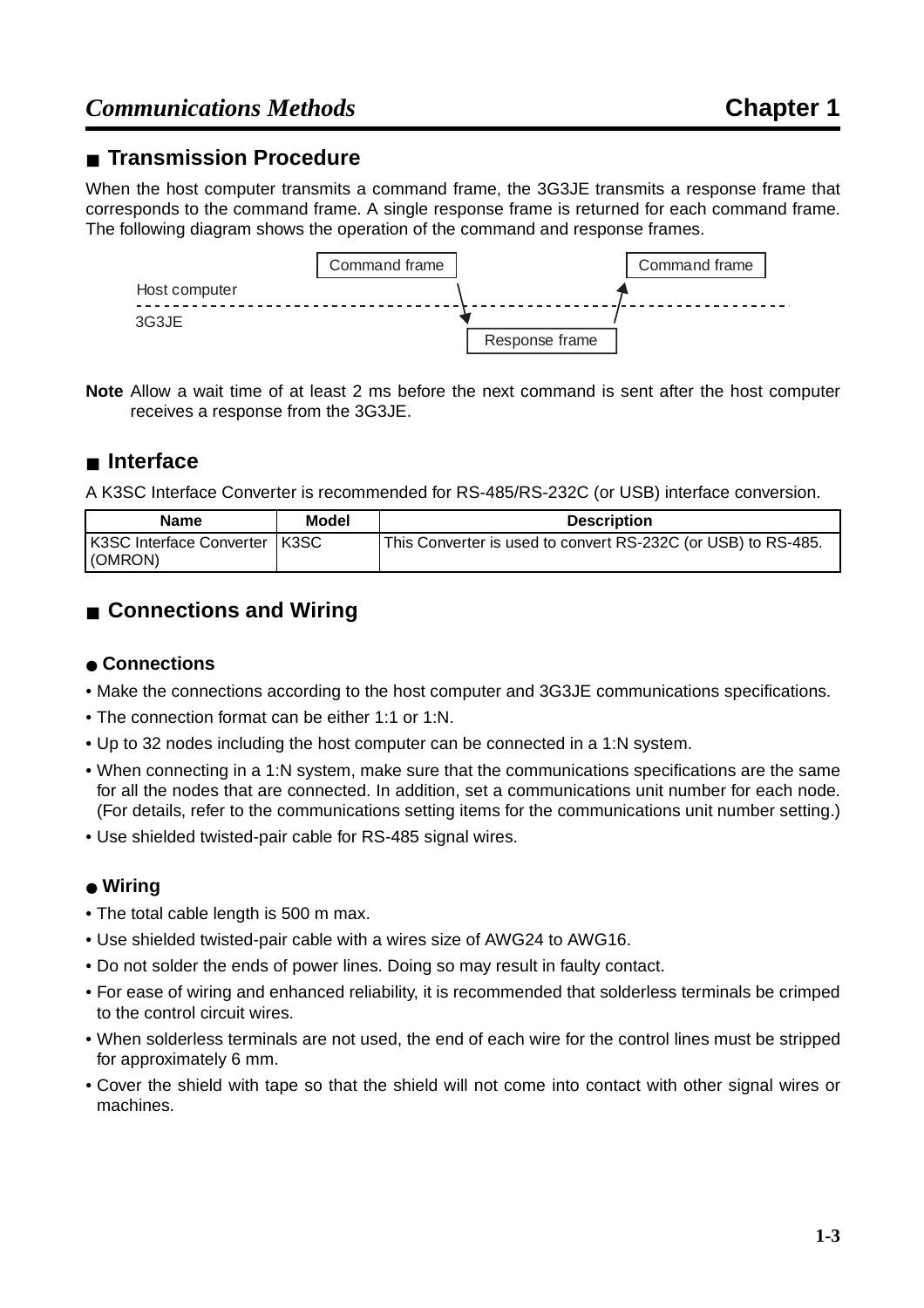#### <span id="page-16-11"></span>● **Applicable Line Wire Size, Terminal Screws, and Torque**

| Terminal<br>screw size | Toraue | Wire type | Wire size                                                                            | Recommended<br>wire size           | Cable                          |
|------------------------|--------|-----------|--------------------------------------------------------------------------------------|------------------------------------|--------------------------------|
| M <sub>3</sub>         |        |           | $10.5$ to 0.6 N·m Stranded wire $10.2$ to 1.5 mm <sup>2</sup><br>(AWG24 to<br>AWG16) | $10.75$ mm <sup>2</sup><br>(AWG18) | Shielded twisted-pair<br>cable |

**Note** For details on solderless terminal sizes and wiring methods, refer to the User's Manual.

#### ● **Wiring Diagram**

<span id="page-16-12"></span>

**Note** For information on wiring between the USB/RS-485 or RS-232C/RS-485 Converter and the host computer, refer to the manual for the Converter.

#### <span id="page-16-0"></span>■ **Communications Parameters**

With 3G3JE Communications Models (RS-485), communications parameters (communications unit number, baud rate, data length, stop bits, and parity) can be set. The following table shows the communications parameters and their setting ranges.

<span id="page-16-10"></span><span id="page-16-9"></span><span id="page-16-8"></span><span id="page-16-7"></span><span id="page-16-6"></span><span id="page-16-5"></span><span id="page-16-4"></span><span id="page-16-3"></span><span id="page-16-2"></span><span id="page-16-1"></span>

| <b>Item</b>                | Parameter No.   | <b>Settings</b>             | <b>Default</b> |
|----------------------------|-----------------|-----------------------------|----------------|
| Communications unit number | P <sub>15</sub> | 0 to 99                     |                |
| Communications baud rate   | P <sub>16</sub> | 2.4, 4.8, 9.6, or 19.2 kbps | 9.6 kbps       |
| Communications data length | <b>P17</b>      | 7 or 8 bits                 | 7 bits         |
| Communications stop bits   | P <sub>18</sub> | 1 or 2 bits                 | 2 bits         |
| Communications parity      | P <sub>19</sub> | None, even, or odd          | Even           |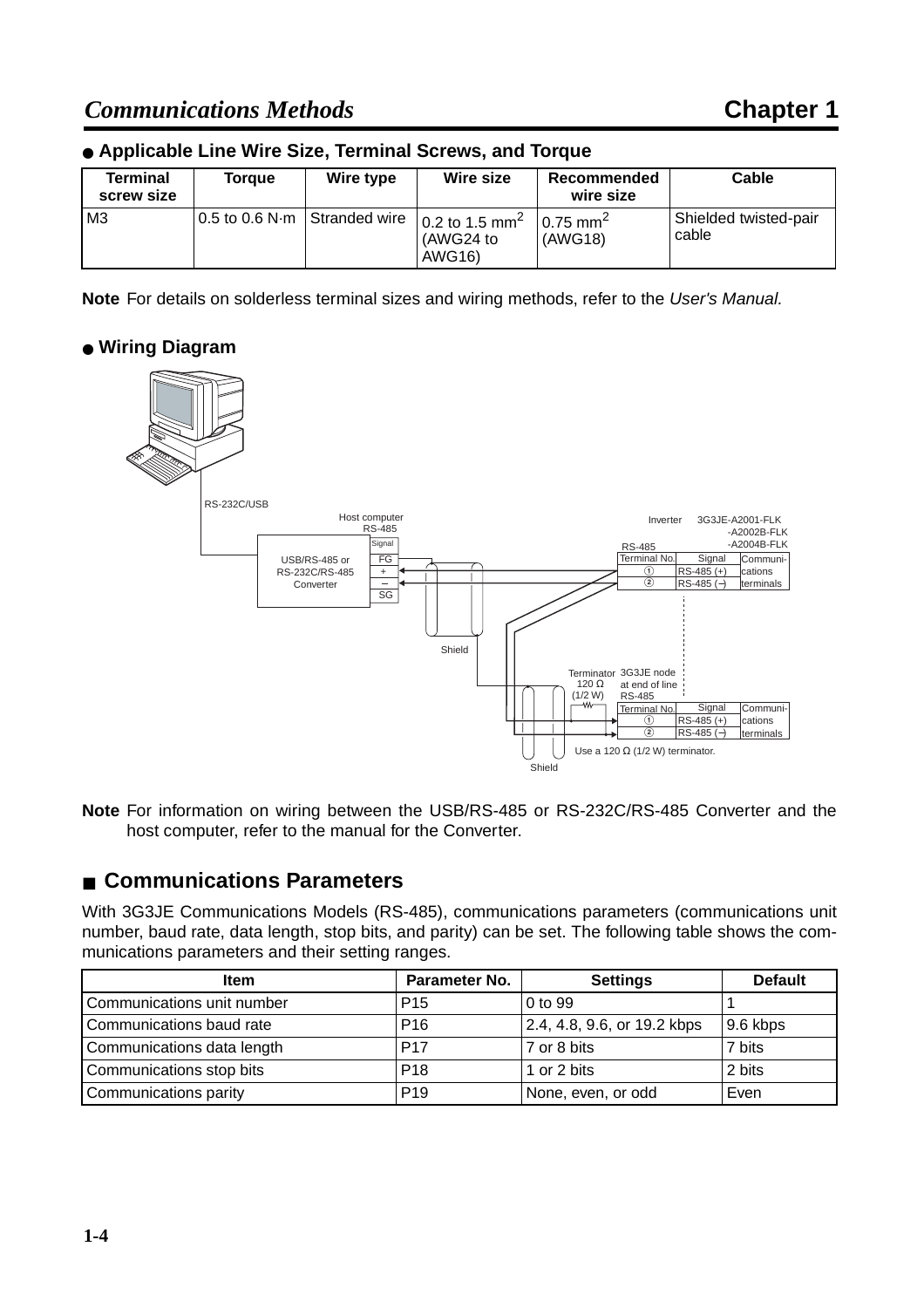#### ● **Communications Unit Number**

| <b>P15</b>              | Communications unit number | <b>Changes during   No</b><br><b>  operation</b> |  |
|-------------------------|----------------------------|--------------------------------------------------|--|
| Setting range   0 to 99 |                            | Default setting                                  |  |

To communicate with the host computer, set a unit number for each Inverter so that the Inverters can be recognized by the host computer. The unit number can be set to an integer value between 0 and 99.

- **Note** When communicating with multiple Inverters, do not set the same unit number for more than one Inverter. If the same unit number is set for more than one node, the system will not operate correctly.
- Up to 32 nodes including the host computer can be connected in a 1:N system.
- When connecting a 1:N system, make sure that the communications specifications are the same for all the node that are connected. In addition, set a unique communications unit number for each node.

#### ● **Communications Baud Rate**

| P <sub>16</sub> | l Communications baud rate                     | <b>Changes during   No</b><br><b>Loperation</b> |             |
|-----------------|------------------------------------------------|-------------------------------------------------|-------------|
|                 | <b>Setting range</b>   2.4/4.8/9.6/19.2 (kbps) | Default setting                                 | <b>19.6</b> |

This parameter sets the baud rate for communications with the host computer. The communications baud rate settings are as follows:

2.4 (2,400 bps), 4.8 (4,800 bps), 9.6 (9,600 bps), and 19.2 (19,200 bps).

#### ● **Communications Data Length**

| P17                               | <b>Communications data length</b> | <b>Changes during   No</b><br><b>Operation</b> |  |
|-----------------------------------|-----------------------------------|------------------------------------------------|--|
| <b>Setting range</b>   7/8 (bits) |                                   | Default setting                                |  |

This parameter sets the number of communications data bits. Set either "7 bits" or "8 bits."

#### ● **Communications Stop Bits**

| <b>P18</b>                      | <b>Communications stop bits</b> | Changes during   No<br>operation |  |
|---------------------------------|---------------------------------|----------------------------------|--|
| <b>Setting range</b> 1/2 (bits) |                                 | Default setting                  |  |

This parameter sets the number of communications stop bits. Set either "1 bit" or "2 bits."

#### ● **Communications Parity**

| P <sub>19</sub> | <b>Communications parity</b>  | Changes during   No<br><b>Loperation</b> |        |
|-----------------|-------------------------------|------------------------------------------|--------|
|                 | Selected item   None/even/odd | Default setting                          | ı Even |

This parameter sets the communications parity. Set the parity to "none," "even," or "odd."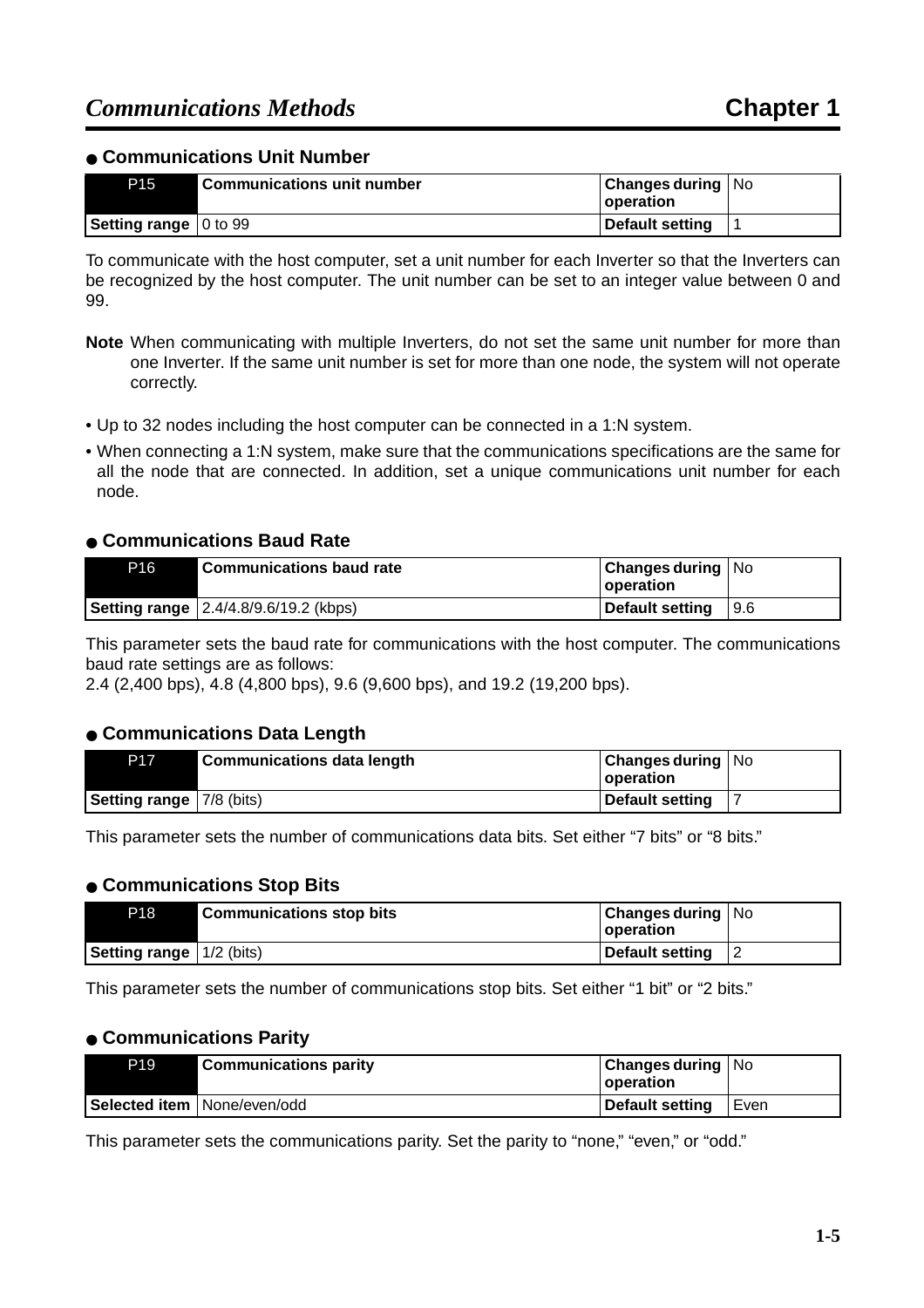#### ● **Communications Settings and Operation**

With 3G3JE Communications Models, communications parameters are set in the initial settings mode. Before communicating with the 3G3JE, use the Digital Operator keys to set all of the parameters. For details on making settings other than communications parameters, refer to the 3G3JE User's Manual.

- While the motor is stopped, the mode can be changed from RUN mode or adjustment mode to initial settings mode at any time by pressing the Mode Key for one second or longer.
- The mode can be changed from initial settings mode to RUN mode by pressing the Mode Key for one second or longer while a parameter name (P01 to P21) is displayed. (To display a parameter name, press the Enter Key while the set value is displayed.)
- After a set value has been changed, it goes into effect when the mode is changed to RUN mode. If the power is turned OFF while a parameter is being set and before RUN mode is entered, the changed set value will be lost.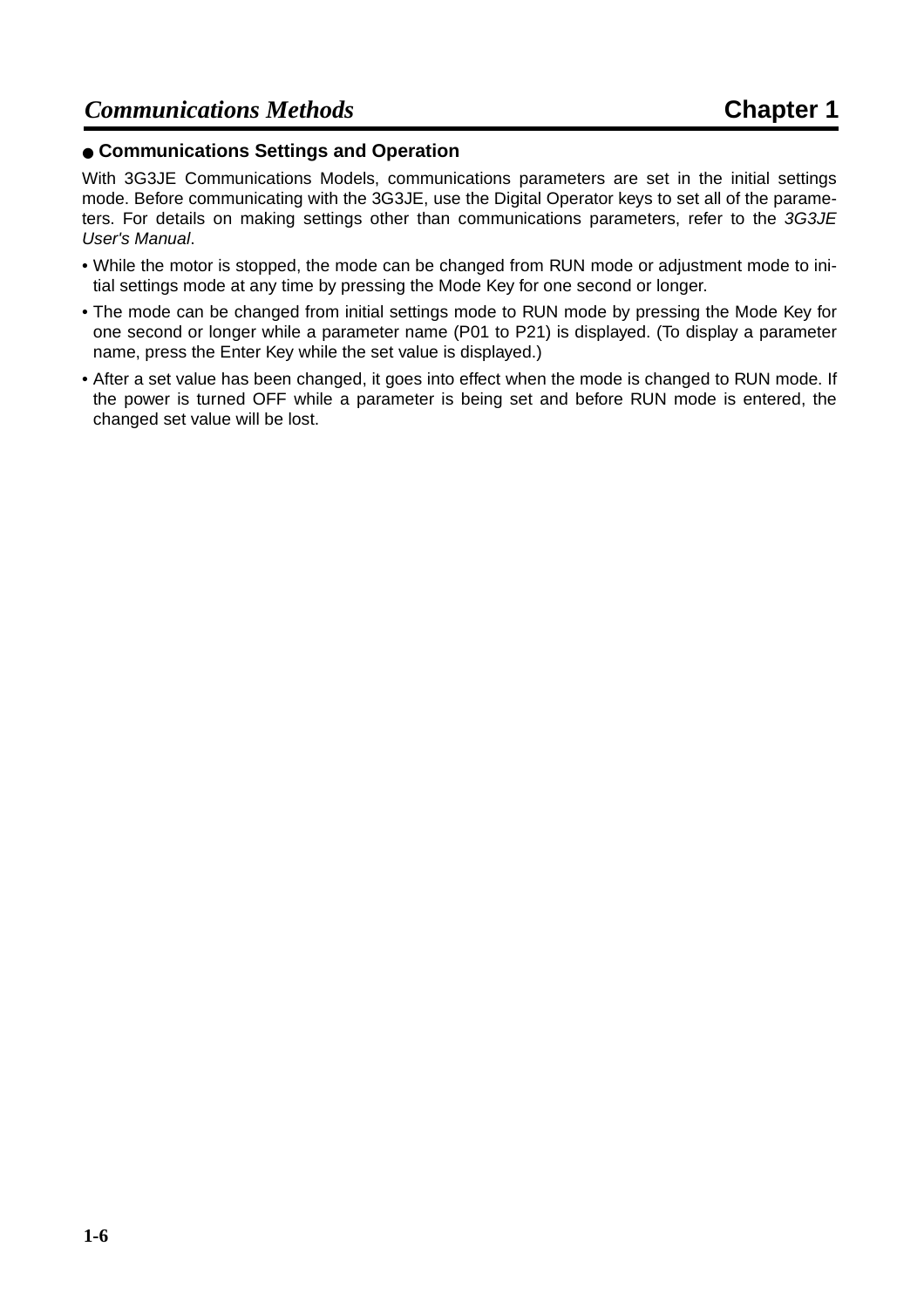#### **Moving to Communications Parameters**



When the power is turned ON, the data display and indicators (setting and monitoring indicators) will all light, and then the present frequency reference be displayed on the data display.

When the Mode Key is pressed for 1 s or longer, the mode will change<br>from RUN mode to initial settings mode, and P*DI* I will appear on the data display.

Use the Increment and Decrement Keys to move to parameters P15 to P19. (The parameter that is to be set will be displayed.)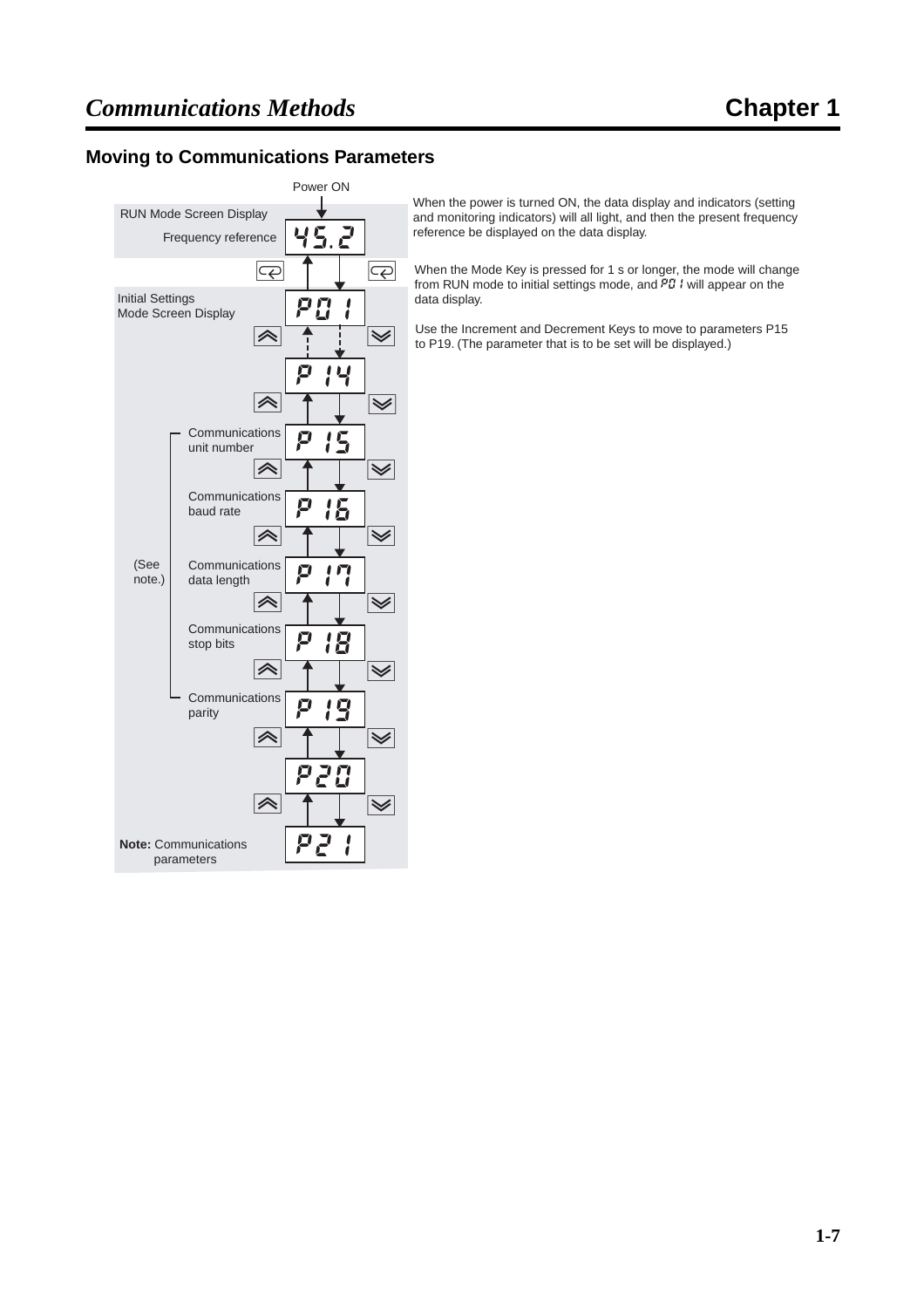#### **Example: Setting Communications Parameters**

![](_page_20_Figure_3.jpeg)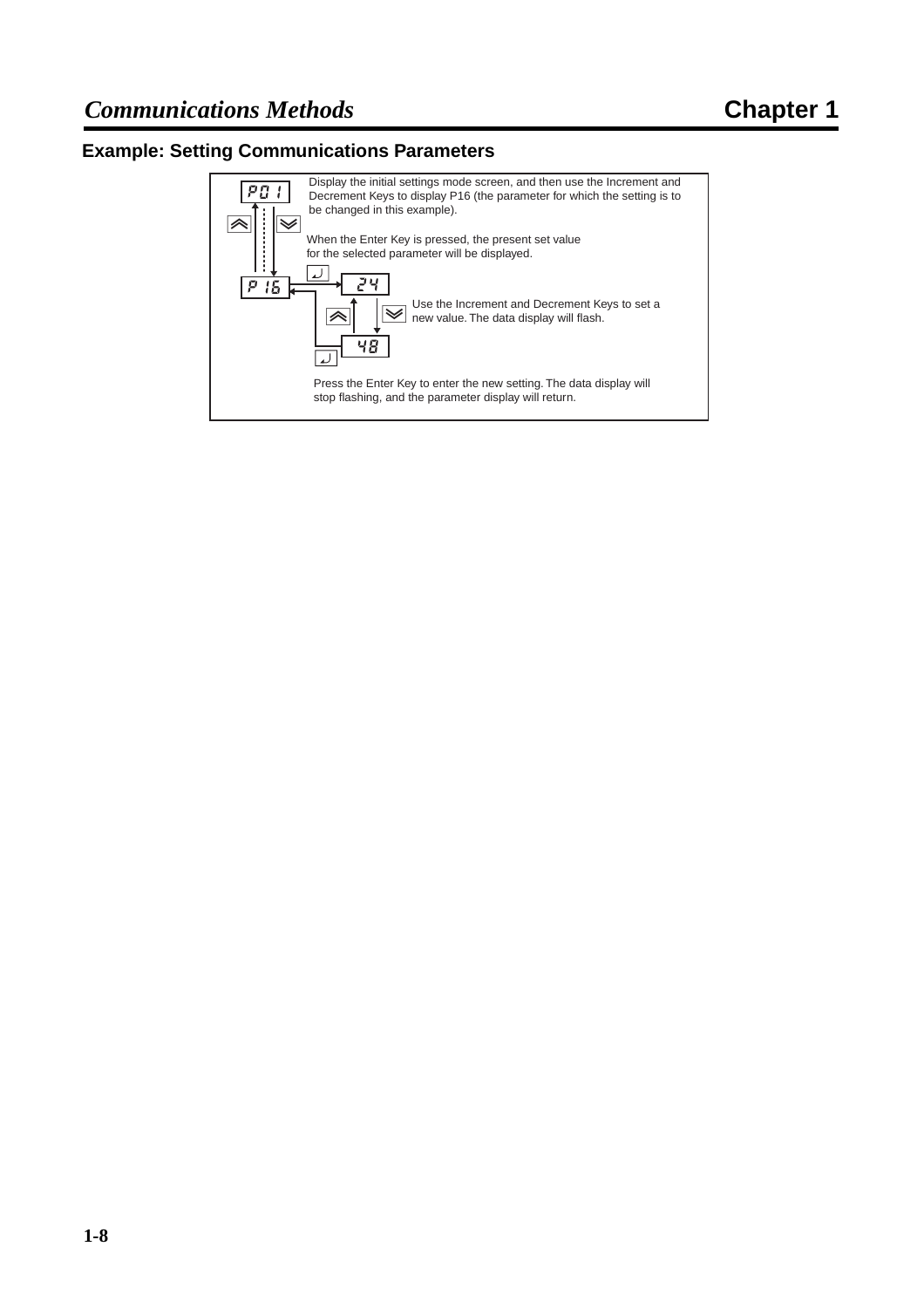# **Chapter 2**

# <span id="page-21-0"></span>**CompoWay/F Communications Procedures**

- [2-1 Data Format](#page-22-0)
- [2-2 Structure of Command Text](#page-27-0)
- [2-3 Detailed Description of Services](#page-29-0)
- [2-4 Response Code List](#page-36-0)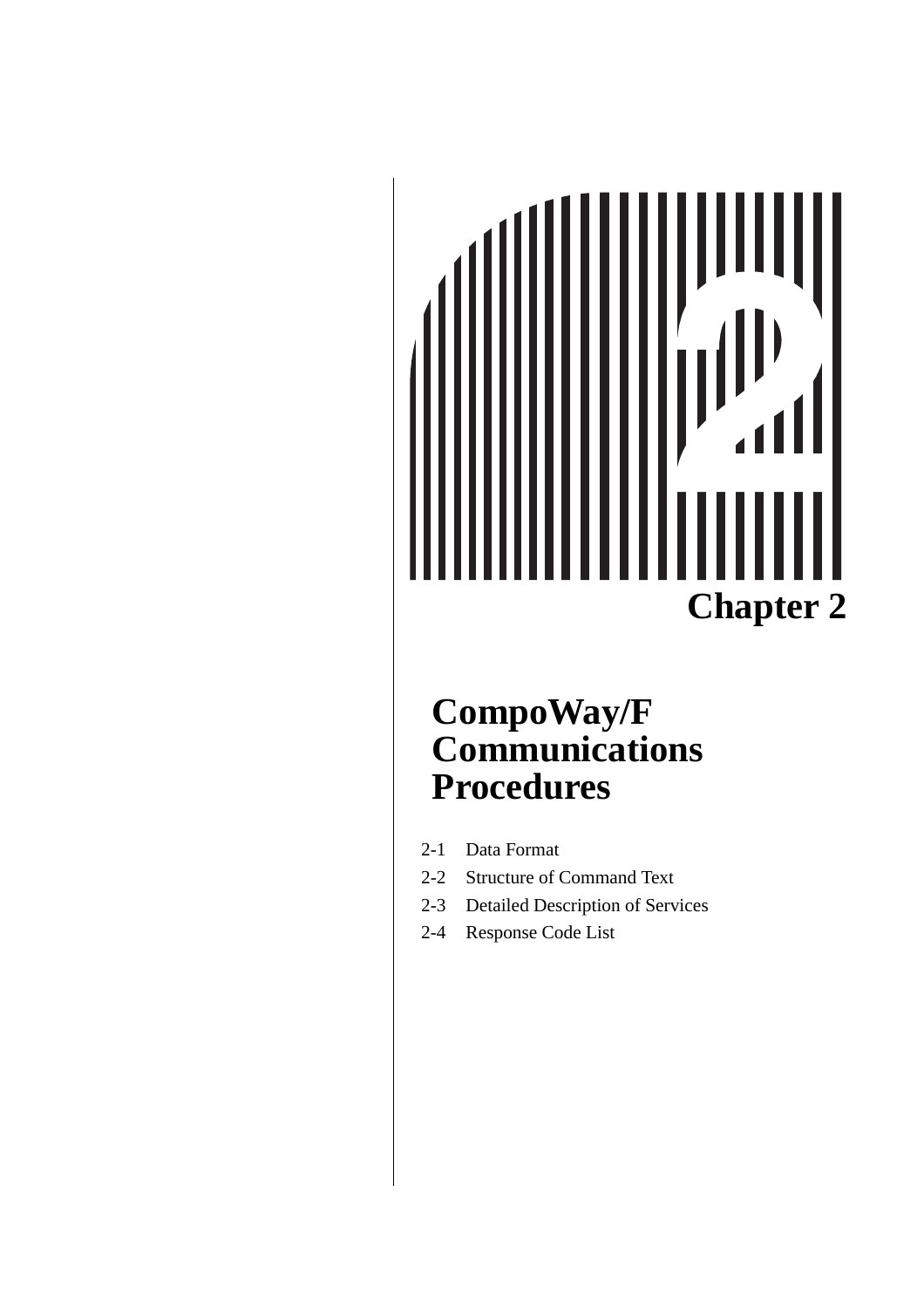#### <span id="page-22-5"></span><span id="page-22-0"></span>**2-1 Data Format**

This section describes the procedures for communications according to the CompoWay/F protocol.

- Hexadecimal values are expressed by adding the prefix H' before the number, e.g., H'02.
- Numbers shown without the H' prefix are ASCII characters. (For a table of ASCII codes, refer to the appendix.)
- The number underneath each item in a frame indicates the number of bytes.

#### <span id="page-22-1"></span>■ **Command Frame**

<span id="page-22-3"></span>![](_page_22_Figure_8.jpeg)

<span id="page-22-4"></span>BCC calculation range

<span id="page-22-10"></span><span id="page-22-9"></span><span id="page-22-8"></span><span id="page-22-7"></span><span id="page-22-6"></span><span id="page-22-2"></span>

| <b>Name</b>  | <b>Description</b>                                                                                                    |
|--------------|-----------------------------------------------------------------------------------------------------------------------|
| <b>STX</b>   | • This code (H'02) indicates the beginning of the communications frame (text).                                        |
|              | • Always set this character in the first byte.                                                                        |
|              | • If STX is received again during reception, reception is carried out again from the point<br>where STX was received. |
| Node number  | • This number specifies the transmission's destination.                                                               |
|              | • Specify the 3G3JE's communications unit number.                                                                     |
|              | • A BCD value between 00 and 99 or ASCII "XX" can be set.                                                             |
|              | • Specify "XX" for a broadcast transmission. No responses will be returned for broadcast<br>transmissions.            |
|              | . No responses will be returned from node numbers other than the ones in the above<br>range.                          |
| Sub-address  | • The sub-address is not used with the 3G3JE.                                                                         |
|              | • Always set the sub-address to "00."                                                                                 |
| <b>SID</b>   | • This is the service ID.                                                                                             |
|              | • The service ID is not used with the 3G3JE.                                                                          |
|              | • Always set the service ID to "0."                                                                                   |
| Command text | This is the command text area. For details, refer to 2-2 Structure of Command Text.                                   |
| <b>ETX</b>   | This code (H'03) indicates the end of the text.                                                                       |
| <b>BCC</b>   | • This is the Block Check Character.                                                                                  |
|              | • The BCC result is found by calculating the exclusive OR of all bytes from the node num-<br>ber through ETX.         |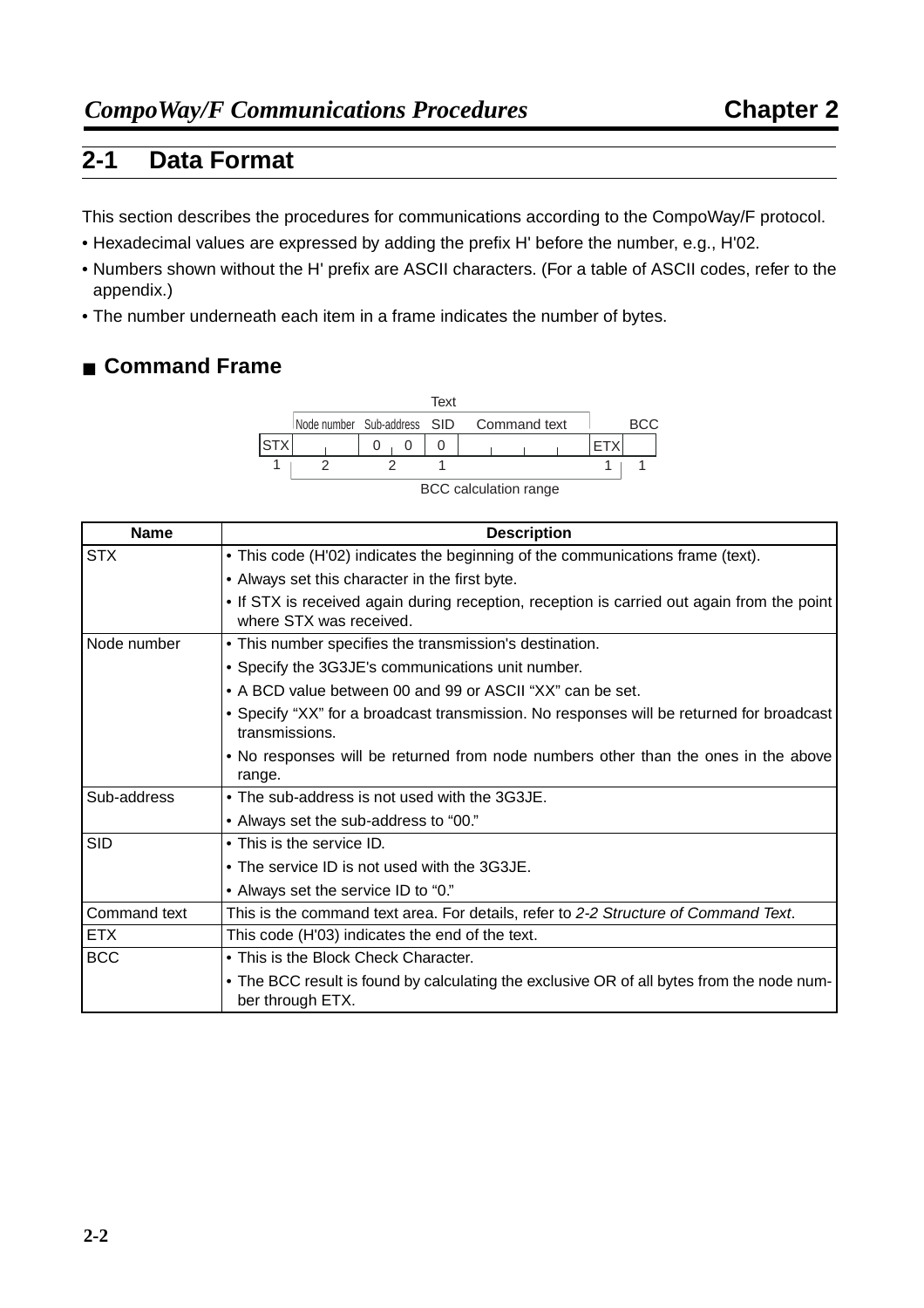#### <span id="page-23-0"></span>■ **BCC Calculation Example**

The BCC (Block Check Character) is determined by calculating the exclusive OR of the bytes from the node number through ETX. The 8-bit result is written to the BCC byte at the end of the frame.

![](_page_23_Figure_4.jpeg)

 $The  $\theta$$  symbols indicate exclusive OR operations.

#### <span id="page-23-2"></span><span id="page-23-1"></span>■ **Communications Data**

| Communications  <br>protocol | Set values                      | <b>Negative</b><br>values | Data                                                                          |
|------------------------------|---------------------------------|---------------------------|-------------------------------------------------------------------------------|
| Compoway/F                   | 8-digit hexadecimal 2's comple- | ment                      | The decimal point is removed and the result is con-<br>verted to hexadecimal. |
|                              |                                 |                           | Example conversion: $105.0 \rightarrow 1050 \rightarrow H'0000041A$           |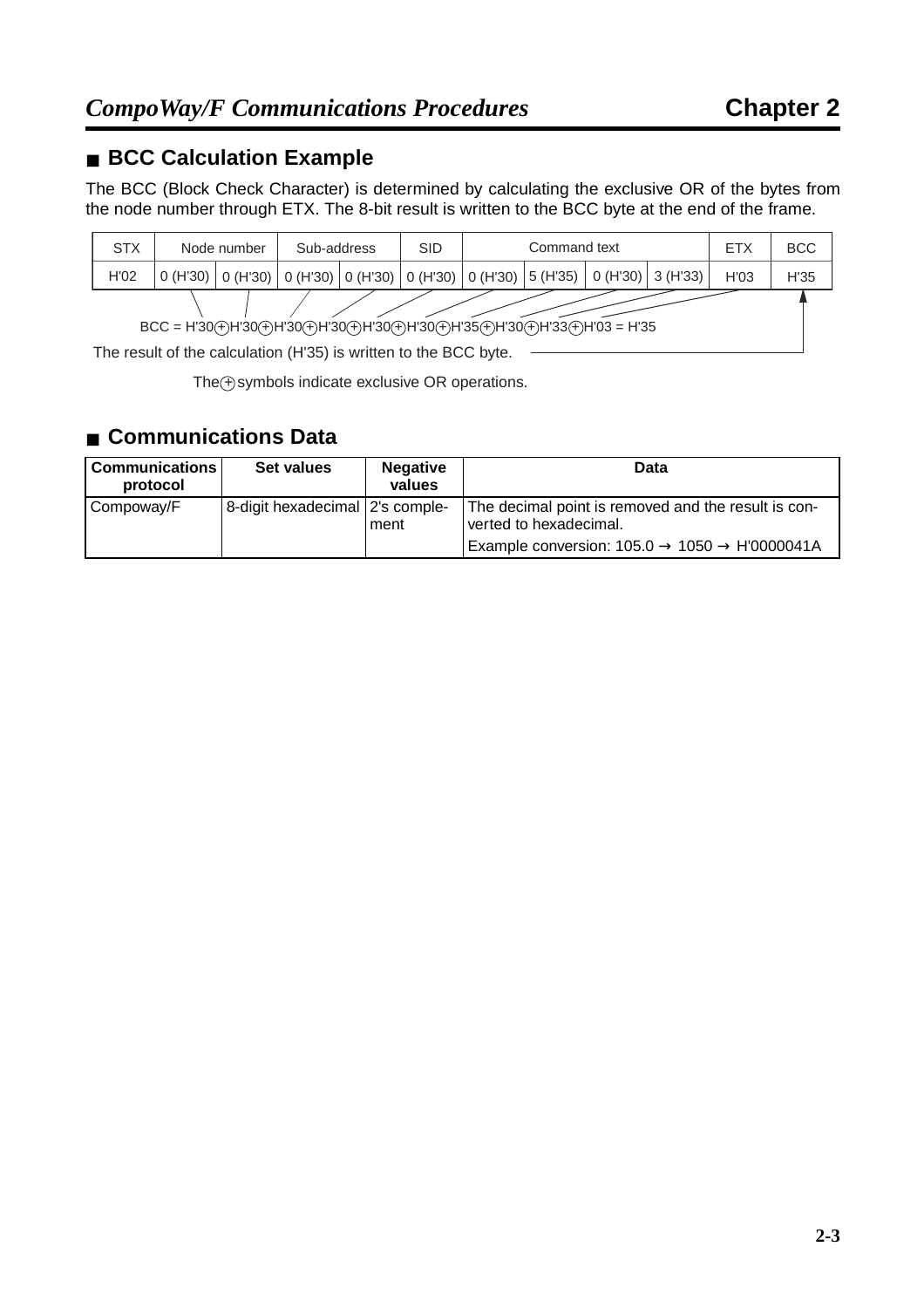#### <span id="page-24-2"></span><span id="page-24-0"></span>■ **Response Frame**

<span id="page-24-1"></span>![](_page_24_Figure_3.jpeg)

#### **Normal Completion**

| End code | <b>Name</b> | <b>Description</b>                                          | <b>Error detection priority</b> |
|----------|-------------|-------------------------------------------------------------|---------------------------------|
| l 00     |             | Normal completion The command ended normally without error. | None                            |

#### **Error Completion**

| End code | <b>Name</b>           | <b>Description</b>                                                                                                                                                                 | <b>Error detection priority</b> |
|----------|-----------------------|------------------------------------------------------------------------------------------------------------------------------------------------------------------------------------|---------------------------------|
| 0F       | FINS command<br>error | . The specified FINS command could not be exe-<br>cuted.                                                                                                                           | 8                               |
|          |                       | • The FINS response code should indicate why<br>the command could not be executed.                                                                                                 |                                 |
| 10       | Parity error          | The sum total of bits whose received data is "1"<br>does not match the set value of the communica-<br>tions parity bit.                                                            | $\overline{2}$                  |
| 11       | Framing error         | Stop bit is "0."                                                                                                                                                                   | 1                               |
| 12       | Overrun error         | An attempt was made to transfer new data when<br>the reception data buffer was already full.                                                                                       | 3                               |
| 13       | <b>BCC</b> error      | The calculated BCC value is different from the<br>received BCC value.                                                                                                              | 5                               |
| 14       | Format error          | • The command text contains characters other 7<br>than 0 to 9 and A to F. This error does not apply<br>to Echoback Tests.<br>(Refer to Echoback Test on page 2-12 for<br>details.) |                                 |
|          |                       | • There was no SID and command text.                                                                                                                                               |                                 |
|          |                       | • "MRC/SRC" not included in command text.                                                                                                                                          |                                 |
| 16       | Sub-address error     | • Illegal (unsupported) sub-address.                                                                                                                                               | 6                               |
|          |                       | • There was no sub-address, SID, and command<br>text.                                                                                                                              |                                 |
|          |                       | • The sub-address was less than two characters,<br>and there was no SID and command text.                                                                                          |                                 |
| 18       | Frame length error    | The received frame exceeds the specified (sup-<br>ported) number of bytes.                                                                                                         | 4                               |

• An end code is returned for each command frame received that was addressed to the local node.

• No response will be returned unless the frame contained all elements up to the ETX and BCC.

• The "Error Detection Priority" indicates the priority when two or more errors occur simultaneously.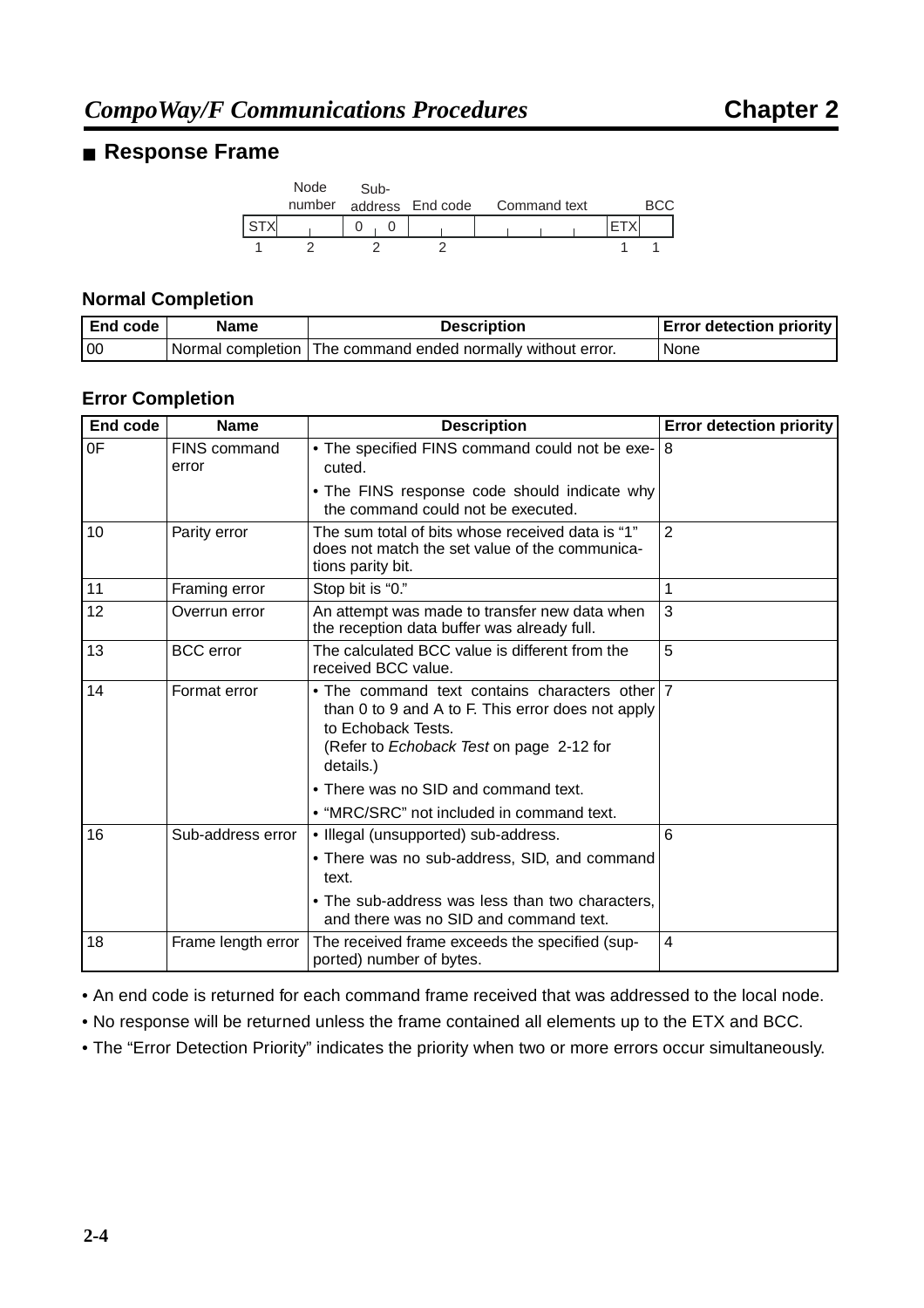#### <span id="page-25-0"></span>■ **End Code Examples**

The following examples show the end code when a command did not end normally.

#### **Example 1: Illegal Sub-address, No SID, and No Command Text**

• If there is an illegal sub-address, and no SID or command text, the response end code will be 16 (sub-address error). (If the sub-address is received, the response end code is 16 because a sub-address error has a higher error detection priority than a format error.)

#### **Command**

![](_page_25_Figure_7.jpeg)

#### **Response**

|              | Node   | Sub-    | End  |  |
|--------------|--------|---------|------|--|
|              | number | address | code |  |
| <b>ISTXI</b> |        |         |      |  |

End code is "16" (sub-address error).

#### **Example 2: No Command Text**

• If there is no command text, the response end code will be 14 (format error).

#### **Command**

|             | Node               | Sub- |                  |   |              |      |  |
|-------------|--------------------|------|------------------|---|--------------|------|--|
|             | number address SID |      |                  |   |              | BCC. |  |
| <b>ISTX</b> |                    |      | $\left( \right)$ | 0 | <b>IETXI</b> |      |  |

#### **Response**

|     | Node | Sub-           | End  |             |
|-----|------|----------------|------|-------------|
|     |      | number address | code | BCC.        |
| STX |      |                |      | <b>ETXI</b> |

The end code is "14" (format error).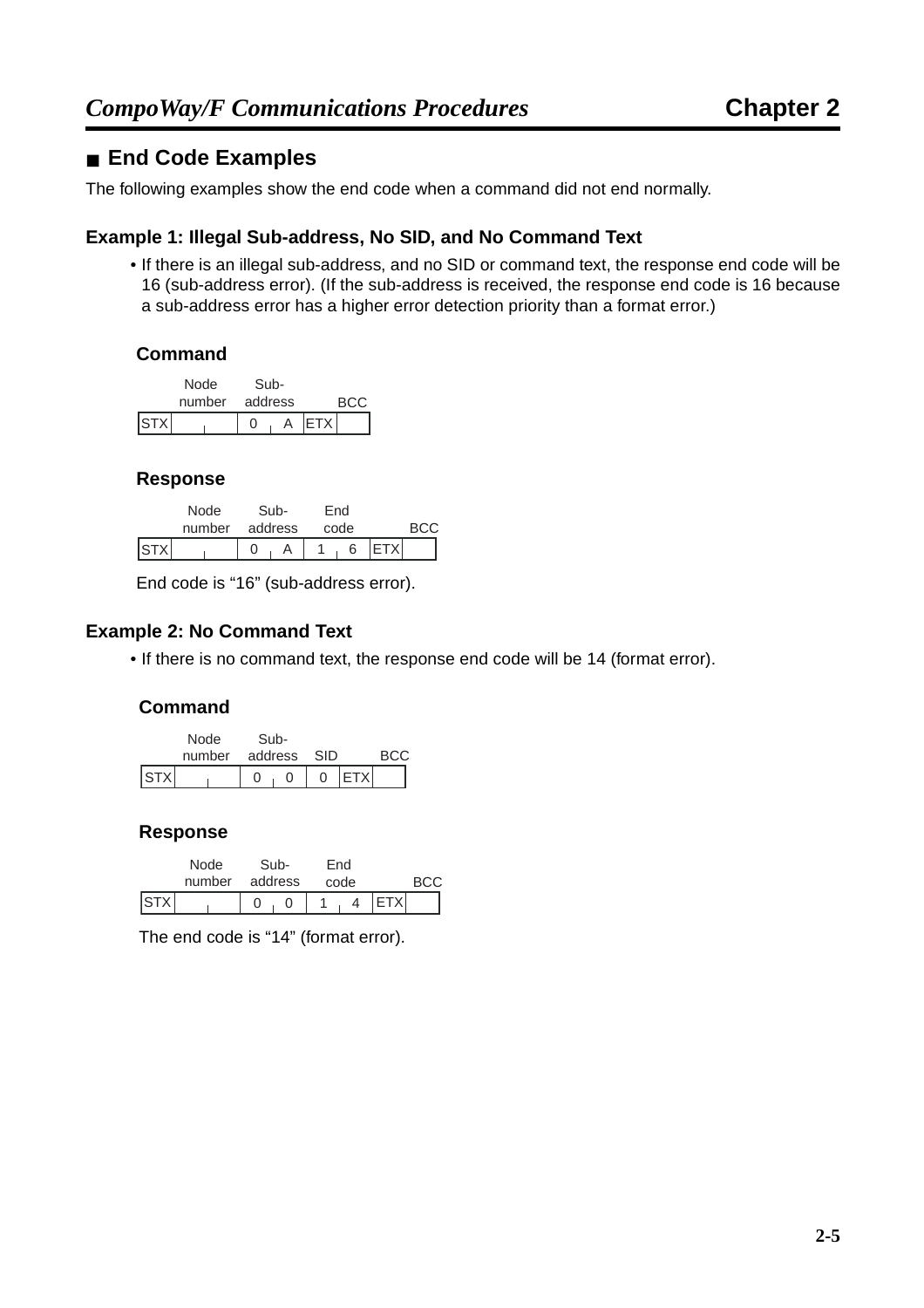#### **Example 3: No Node Number Provided**

• If there is no node number (or if it is lacking a character), there will be no response.

#### **Command**

| ., | W |  |
|----|---|--|

The node number is lacking one character.

#### **Response**

There is no response.

#### **Example 4: No Sub-address and Illegal BCC**

• If there is no sub-address, and the BCC is illegal, the sub-address will be regarded as 00 and the end code will be 13 (BCC error).

#### **Command**

![](_page_26_Figure_12.jpeg)

#### **Response**

|       | Node | Sub-           | Fnd  |            |
|-------|------|----------------|------|------------|
|       |      | number address | code |            |
| I STX |      | 0<br>$\Omega$  |      | <b>ETX</b> |

The sub-address is "00" and the end code is "13" (BCC error).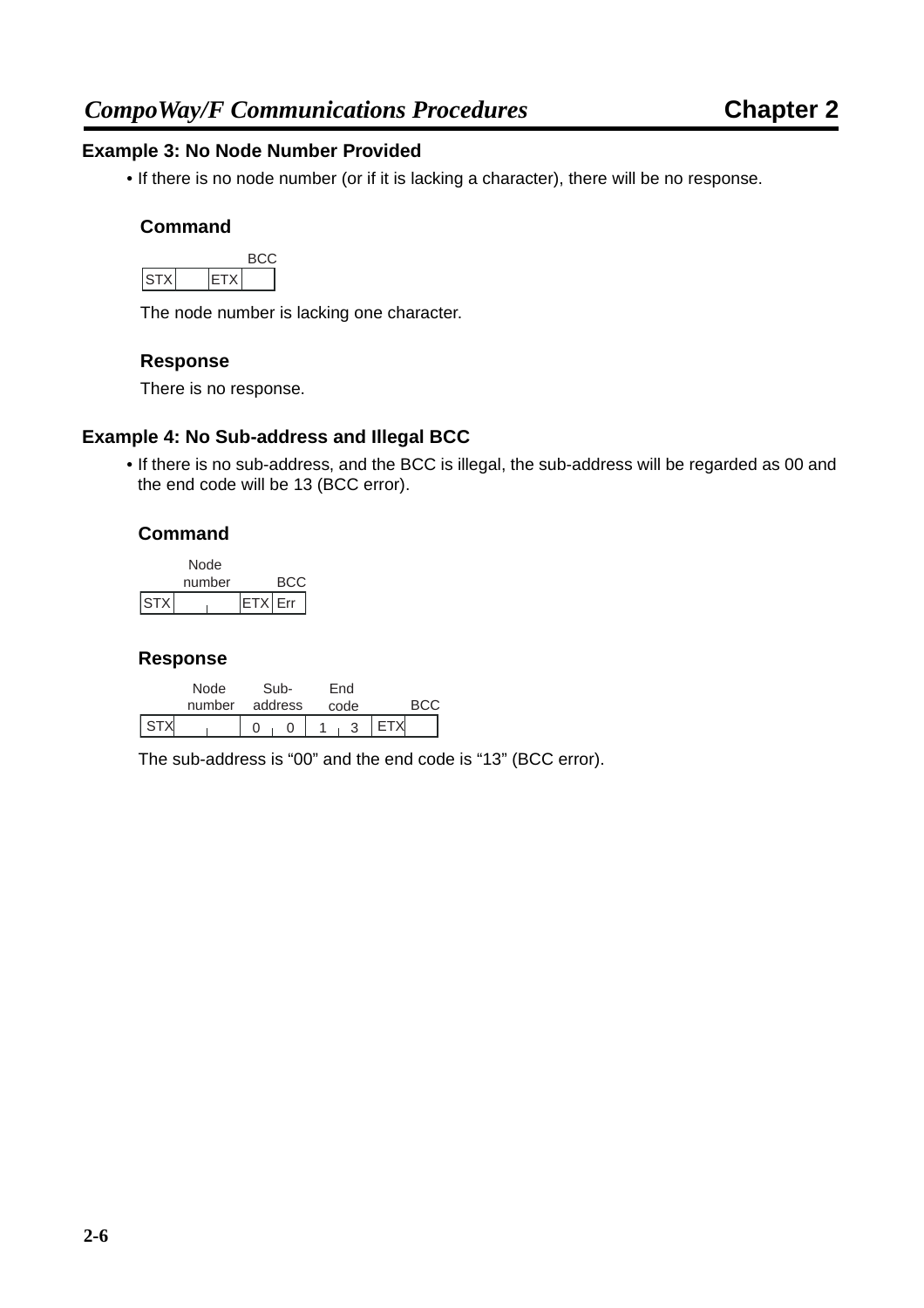#### <span id="page-27-5"></span><span id="page-27-0"></span>**2-2 Structure of Command Text**

#### <span id="page-27-6"></span><span id="page-27-1"></span>■ **PDU Structure**

• An MRC (Main Request Code) and SRC (Sub-Request Code) followed by the various required data are transferred in the command text field.

#### **Service Request PDU**

![](_page_27_Figure_6.jpeg)

• The MRES (Main Response Code) and SRES (Sub-Response Code) are transferred in the response frame following the MRC and SRC. Data is then transferred following the MRES and SRES.

#### **Service Response PDU (Normal Response)**

|  |  | --------------- |
|--|--|-----------------|
|  |  | --------------- |

• If the specified command text could not be executed, the service response PDU will contain only the MRC, SRC, MRES, and SRES.

| MDC | $\sim$<br>. . | ニロー・ |
|-----|---------------|------|
|     |               |      |

MRES and SRES will provide a response code other than a code for normal completion.

#### <span id="page-27-4"></span><span id="page-27-2"></span>■ **Area Definitions**

Only the variable area is used.

#### <span id="page-27-3"></span>■ **Type Code (Variable Type)**

<span id="page-27-7"></span>The following tables show the variable area type codes.

![](_page_27_Figure_17.jpeg)

The following table summarizes setup areas 0 and 1.

| Area         | <b>Description</b>                                          |  |  |
|--------------|-------------------------------------------------------------|--|--|
| Setup area 0 | This area groups together the RUN Mode and Adjustment Mode. |  |  |
| Setup area 1 | This is the area for the Initial Settings Mode.             |  |  |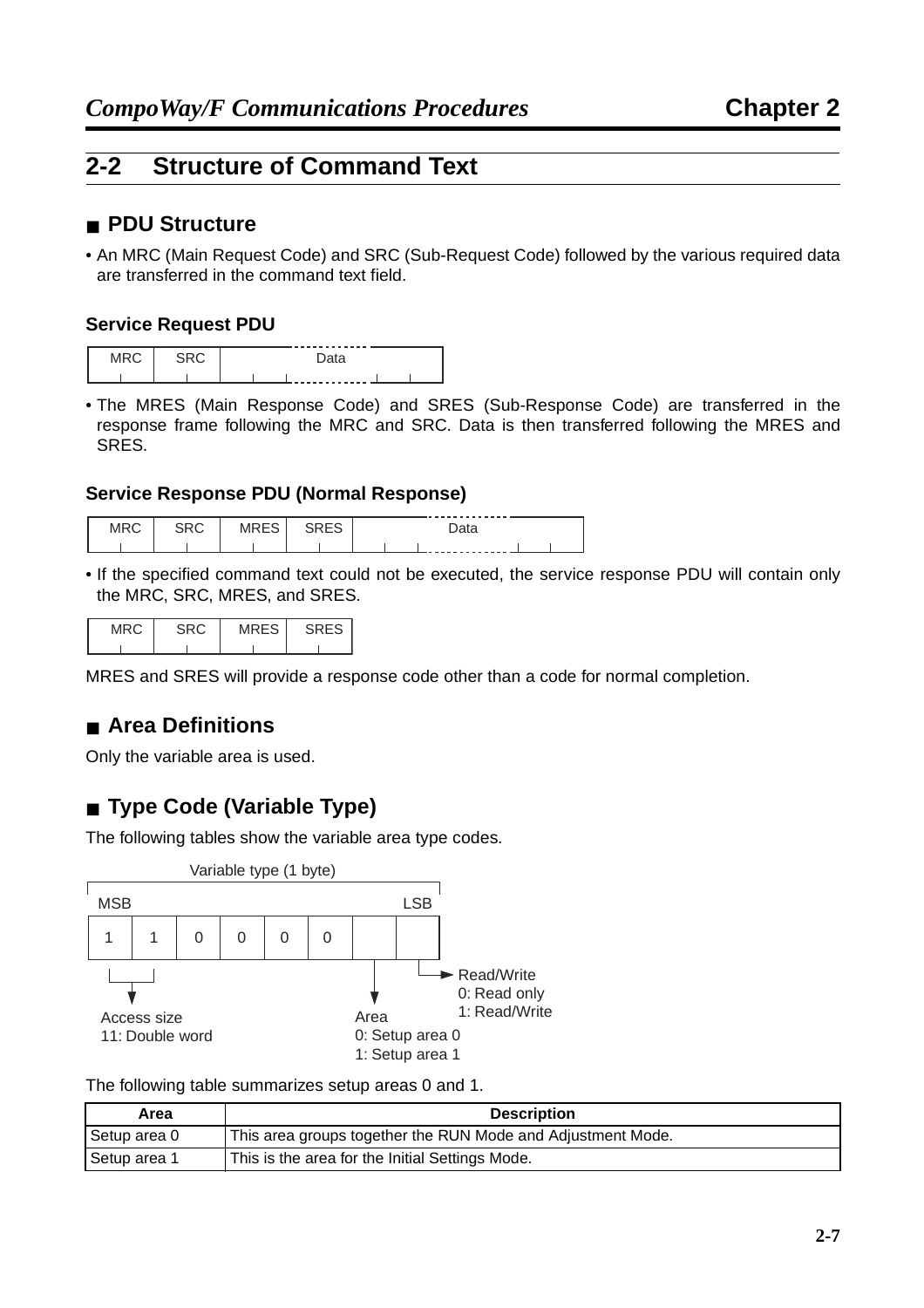The variable type is converted to 2-byte ASCII and appended to the frame.

The following table shows the available variable types.

| Variable type | <b>Description</b>                                              |  |  |
|---------------|-----------------------------------------------------------------|--|--|
| l C0          | Double-word data. R/O (read only) parameters for setup area 0.  |  |  |
| IC1           | Double-word data. R/W (read/write) parameters for setup area 0. |  |  |
| lC3           | Double-word data. R/W parameters for setup area 1.              |  |  |

**Note** Setup area 1 has no read-only parameters, so there is no variable type "C2."

#### <span id="page-28-0"></span>■ **Addresses**

<span id="page-28-3"></span>An address is appended to the variable type. Express addresses in 2-byte hexadecimal and append them for each specified access size.

#### <span id="page-28-1"></span>■ **Number of Elements**

<span id="page-28-5"></span><span id="page-28-4"></span>Specify the number of elements within the range "0000 to 0002." The number of elements is expressed in 2-byte hexadecimal.

#### <span id="page-28-6"></span><span id="page-28-2"></span>■ **List of Services**

| <b>MRC</b>             | <b>SRC</b> | Name of service                   | <b>Processing</b>                                                                     |
|------------------------|------------|-----------------------------------|---------------------------------------------------------------------------------------|
| 01                     | 01         | Read Variable Area                | This service reads from the variable area.                                            |
| 01                     | 02         | Write Variable Area               | This service writes to the variable area.                                             |
| 05                     | 03         | <b>Read Controller Attributes</b> | This service reads the model number and communications<br>buffer size.                |
| 06                     | 01         | <b>Read Controller Status</b>     | This service reads the operating status.                                              |
| $\overline{\text{08}}$ | 01         | <b>Echoback Test</b>              | This service performs an echoback test.                                               |
| 30                     | 05         | <b>Operation Command</b>          | This service performs operations such as resets and mov-<br>ing to Setup Area 0 or 1. |

**Note** No services will be accepted and no responses will be returned when a memory error occurs or during initial status (until normal operation begins after the power is turned ON).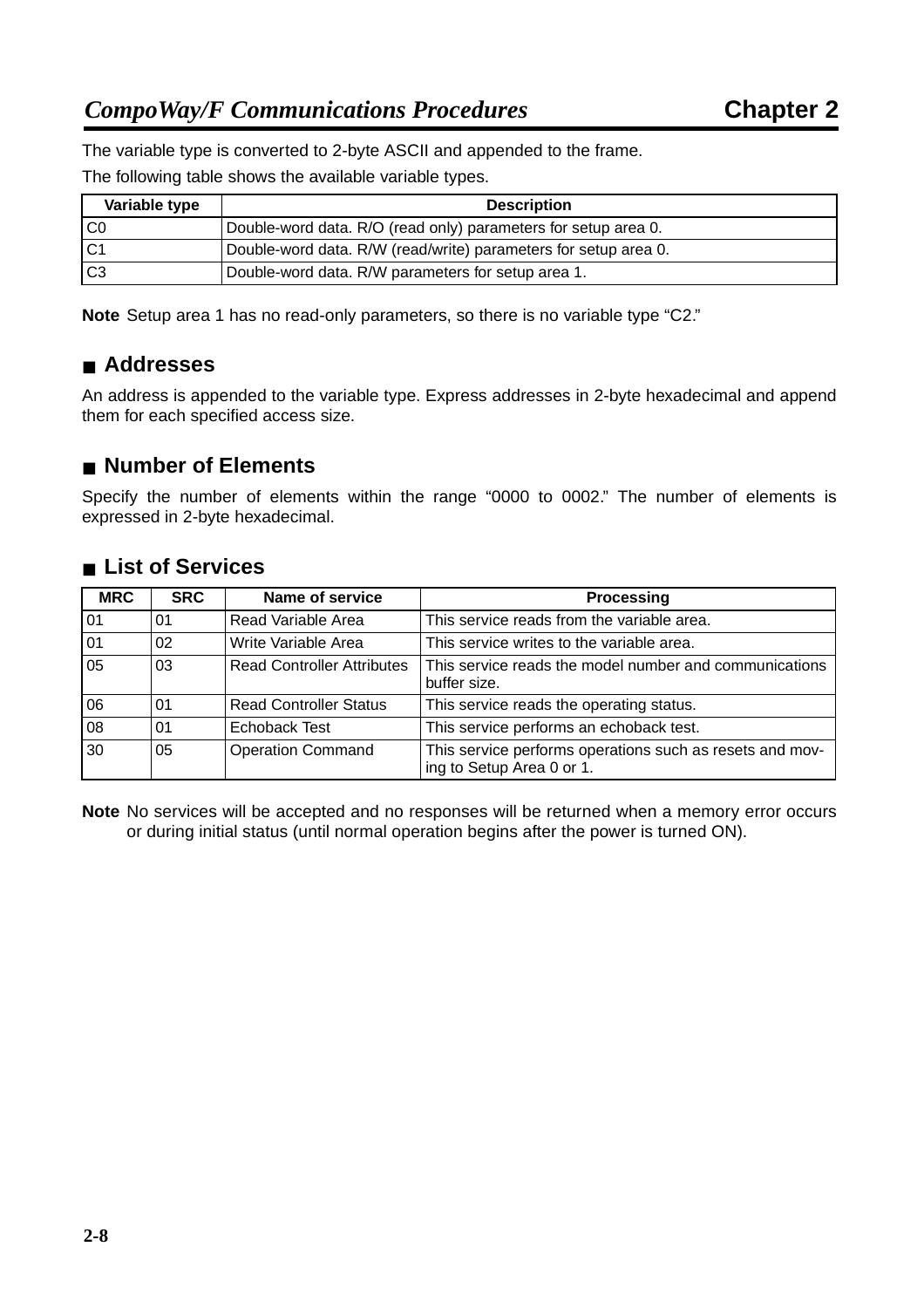#### <span id="page-29-3"></span><span id="page-29-0"></span>**2-3 Detailed Description of Services**

#### <span id="page-29-4"></span><span id="page-29-2"></span><span id="page-29-1"></span>■ **Read Variable Area**

This service reads data from the variable area.

#### **Service Request PDU**

| MRC |  |  | SRC  Variable type  Read start address  Bit position   Number of elements |
|-----|--|--|---------------------------------------------------------------------------|
|     |  |  |                                                                           |
|     |  |  |                                                                           |

#### **Service Response PDU**

| MRC | Response code | Read data (for number of elements) |
|-----|---------------|------------------------------------|
|     |               | $0, 8,$ or 16                      |

#### 1.Variable Type and Read Start Address

For details on variable types and read start addresses, refer to [Chapter 3 Communications Data](#page-37-1).

2.Bit Position

Always "00." The 3G3JE does not support bit access.

3.Number of Elements

| <b>Number of elements</b> | <b>Processing</b>                                                                                                                           |
|---------------------------|---------------------------------------------------------------------------------------------------------------------------------------------|
| 0000                      | The read operation is not performed (read data is not appended to the service<br>response PDU), and processing ends in a normal completion. |
| 0001 or 0002              | The read operation is performed, and processing ends in a normal comple-<br>tion.                                                           |

#### 4.Response Code

#### **Normal Completion**

| Response code | Name              | <b>Description</b>      |
|---------------|-------------------|-------------------------|
| 0000          | Normal completion | l No errors were found. |

#### **Error Completion**

| <b>Response code</b> | Error name                          | <b>Description</b>                                                            |
|----------------------|-------------------------------------|-------------------------------------------------------------------------------|
| 1001                 | Command too long                    | The command is too long.                                                      |
| 1002                 | Command too short                   | The command is too short.                                                     |
| 1101                 | Area type error                     | The variable type is wrong.                                                   |
| 1103                 | Start address out-of-range<br>error | The read start address is out of range.                                       |
| 110B                 | Response too long                   | The number of elements is larger than 0002. (Number<br>of elements $> 0002$ ) |
| 1100                 | Parameter error                     | Bit position is not 00.                                                       |
| 2203                 | Operation error                     | CPU or EEPROM error                                                           |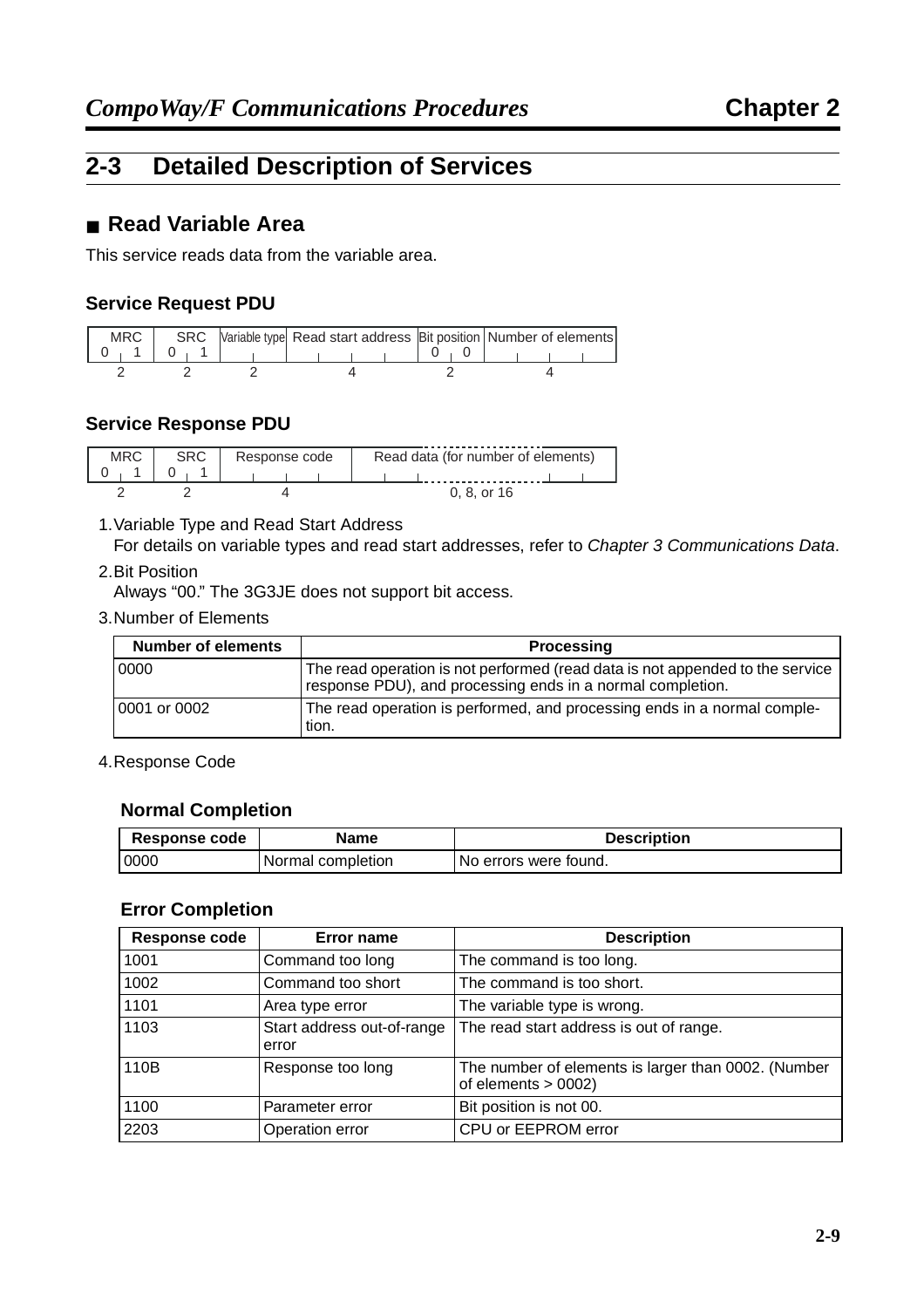#### <span id="page-30-1"></span><span id="page-30-0"></span>■ **Write Variable Area**

This service writes data to the variable area.

#### **Service Request PDU**

![](_page_30_Figure_5.jpeg)

#### **Service Response PDU**

| <b>MRC</b> | <b>SRC</b> | Response code |
|------------|------------|---------------|
|            |            |               |
|            |            |               |

1.Variable Type and Write Start Address

For details on variable types and write start addresses, refer to Chapter 3 [Communications Data](#page-37-1).

#### 2.Bit Position

Always "00." The 3G3JE does not support bit access.

#### 3.Number of Elements

| Number of elements | <b>Processing</b>                                                                                                                          |
|--------------------|--------------------------------------------------------------------------------------------------------------------------------------------|
| 0000               | The write operation is not performed and processing ends in a normal completion.<br>(Do not append write data to the service request PDU.) |
| 0001 to 0002       | The write operation is performed and processing ends in a normal completion.                                                               |

4.Response Code

#### **Normal Completion**

| Response code | Name              | <b>Description</b>      |
|---------------|-------------------|-------------------------|
| 0000          | Normal completion | l No errors were found. |

#### **Error Completion**

| Response code | <b>Error name</b>                   | <b>Description</b>                                                                                                     |
|---------------|-------------------------------------|------------------------------------------------------------------------------------------------------------------------|
| 1002          | Command too short                   | The command is too short.                                                                                              |
| 1101          | Area type error                     | The variable type is wrong.                                                                                            |
| 1103          | Start address out-of-range<br>error | The write start address is out of range.                                                                               |
| 1104          | End address out-of-range<br>error   | The write end address (write start address + number of<br>elements) exceeds the final address of the variable<br>area. |
| 1003          | Number of elements/data<br>mismatch | The number of data does not match the number of ele-<br>ments.                                                         |
| 1100          | Parameter error                     | • Bit position is not 00.                                                                                              |
|               |                                     | • The write data is out of the setting range.                                                                          |
| 3003          | Read-only error                     | An attempt was made to write to variable type "C0."                                                                    |
| 2203          | Operation error                     | • Attempted to write to a parameter in setup area 1<br>from setup area 0.                                              |
|               |                                     | • CPU or EEPROM error                                                                                                  |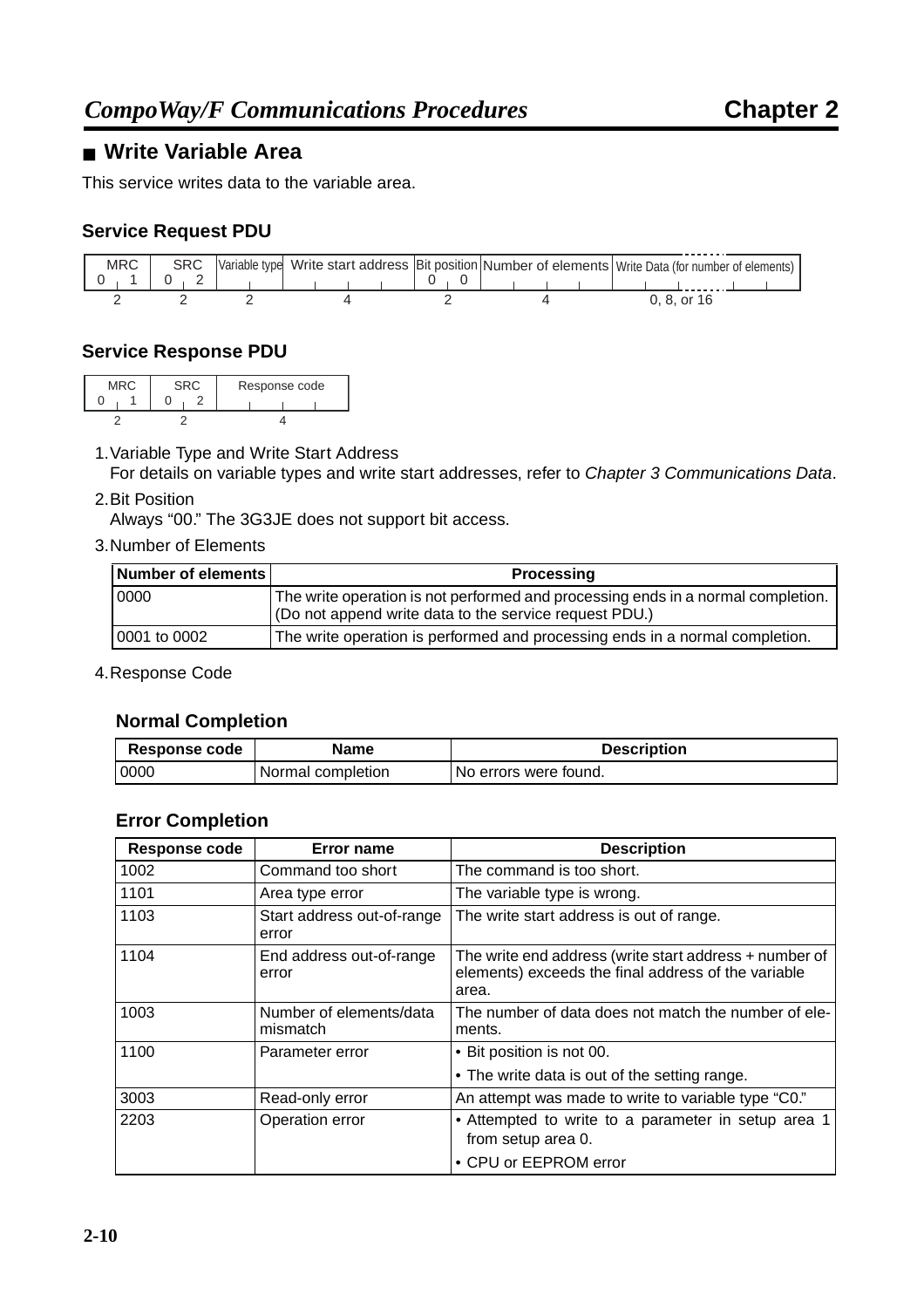#### <span id="page-31-4"></span><span id="page-31-2"></span><span id="page-31-0"></span>■ **Read Controller Attributes**

This service reads the model number and communications buffer size.

#### **Service Request PDU**

| MRC | SRC |
|-----|-----|
| 5   |     |
|     |     |

#### **Service Response PDU**

| <b>MRC</b><br>- | CDC<br>טווט<br>⌒<br>$\overline{\phantom{a}}$ | Response code | .<br>Model<br>'No.   | size<br>- |
|-----------------|----------------------------------------------|---------------|----------------------|-----------|
|                 |                                              |               | .<br>$\cdot$ $\circ$ |           |

1.Model Number

The model number is expressed in 10-byte ASCII. When 10 bytes are not required, the remaining bytes are filled with spaces.

Example of the Model Number:

The model number will be given as follows for the 3G3JE-A2002B-FLK (maximum motor capacity: 0.2 kW, braking resistance control, RS-485 communications).

٦

| $\sim$<br>, J, E, 2, 1 |  |
|------------------------|--|
|------------------------|--|

2.Buffer Size

 $\blacksquare$ 

The communications buffer size is expressed in 2-byte hexadecimal, and read after being converted to 4-byte ASCII.

Buffer size: 40 bytes (= H'0028)

3.Response Code

#### **Normal Completion**

| <b>Response code</b> | <b>Name</b>       | <b>Description</b>    |
|----------------------|-------------------|-----------------------|
| 0000                 | Normal completion | No errors were found. |

#### **Error Completion**

<span id="page-31-3"></span>

| Response code | Error name       | <b>Description</b>       |
|---------------|------------------|--------------------------|
| 1001          | Command too long | The command is too long. |
| 2203          | Operation error  | CPU or EEPROM error      |

#### <span id="page-31-5"></span><span id="page-31-1"></span>■ **Read Controller Status**

This service reads the operating status and error status.

#### **Service Request PDU**

![](_page_31_Figure_24.jpeg)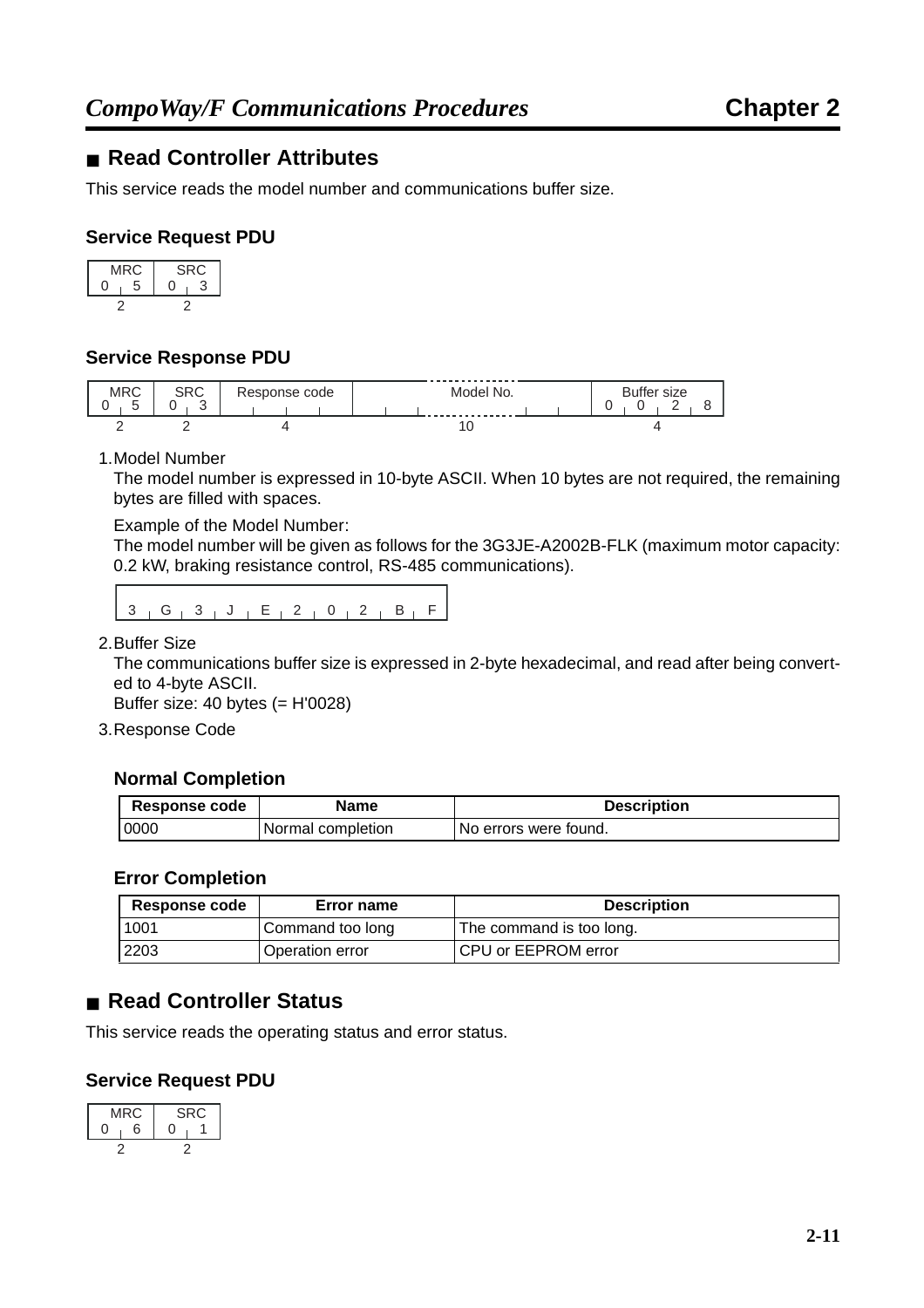#### **Service Response PDU**

| MRC | Response code | Operating  <br>status | Related<br>linformation |
|-----|---------------|-----------------------|-------------------------|
|     |               |                       |                         |

#### 1.Operating Status

| <b>Operating status</b> | <b>Description</b>                                                                                                               |
|-------------------------|----------------------------------------------------------------------------------------------------------------------------------|
| 00                      | Operation is being performed (including when operation has stopped automatically<br>because a protective function has operated). |
| 0 <sup>1</sup>          | Operation is not being performed.                                                                                                |

#### 2.Related Information

|  | 5 | 3 | 2 1 | Bit position                                                                                                                                                                                                   |
|--|---|---|-----|----------------------------------------------------------------------------------------------------------------------------------------------------------------------------------------------------------------|
|  |   |   |     |                                                                                                                                                                                                                |
|  |   |   |     | $\sqcup$ Forward operation<br>Reverse operation<br>Protective function operated (when any protective function is ON)<br>Multifunction output operation (when multifunction output terminal is ON)<br>Not used. |
|  |   |   |     | Not used.<br>Not used.<br>Not used.                                                                                                                                                                            |

#### 3.Response Code

#### **Normal Completion**

| <b>Response code</b> | <b>Name</b>       | <b>Description</b>      |
|----------------------|-------------------|-------------------------|
| 0000                 | Normal completion | l No errors were found. |

#### **Error Completion**

| <b>Response code</b> | Error name       | <b>Description</b>         |
|----------------------|------------------|----------------------------|
| 1001                 | Command too long | The command is too long.   |
| 2203                 | Operation error  | <b>CPU or EEPROM error</b> |

#### <span id="page-32-0"></span>■ **Echoback Test**

<span id="page-32-1"></span>This service performs an echoback test.

#### **Service Request PDU**

![](_page_32_Figure_16.jpeg)

#### **Service Response PDU**

| <b>MR</b> | ∩n∩ | sponse code | Toet Data |  |  |
|-----------|-----|-------------|-----------|--|--|
|           |     |             |           |  |  |
|           |     |             |           |  |  |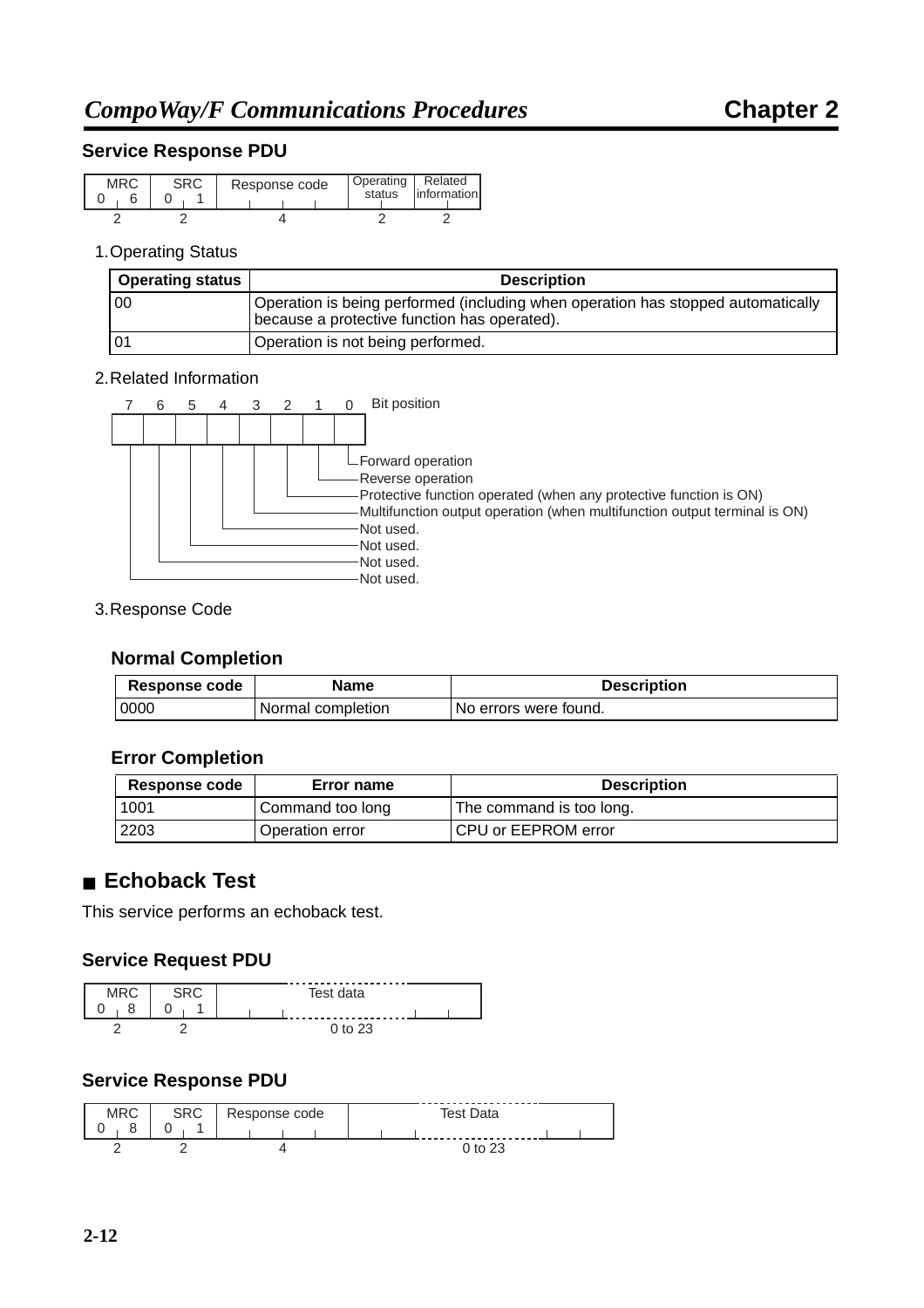#### 1.Test Data

Set between 0 and 23 bytes of user-defined test data.

Set a value for the test data within the ranges shown below according to the communications data length.

| <b>Communications data length</b> | <b>Test Data</b>                         |  |
|-----------------------------------|------------------------------------------|--|
| 8 bits                            | ASCII data: H'20 to H'7E or H'A1 to H'FE |  |
| I 7 bits                          | ASCII data: H'20 to H'7E                 |  |

**Note** Do not set the value H'40. No response will be returned if this value is included.

#### 2.Response Code

#### **Normal Completion**

| Response code | <b>Name</b>       | <b>Description</b>      |
|---------------|-------------------|-------------------------|
| 0000          | Normal completion | l No errors were found. |

#### **Error Completion**

| <b>Response code</b> | Error name       | <b>Description</b>       |
|----------------------|------------------|--------------------------|
| 1001                 | Command too long | The command is too long. |
| 2203                 | Operation error  | CPU or EEPROM error      |

#### <span id="page-33-1"></span><span id="page-33-0"></span>■ **Operation Command**

The commands supported by the 3G3JE are listed in the following table. Refer to this table for command codes and related information.

#### **Service Request PDU**

| MRC |  | code | Command Related<br><i>information</i> |
|-----|--|------|---------------------------------------|
|     |  |      |                                       |

#### **Service Response PDU**

| MRC | 3RC. |  | Response code |
|-----|------|--|---------------|
|     |      |  |               |
|     |      |  |               |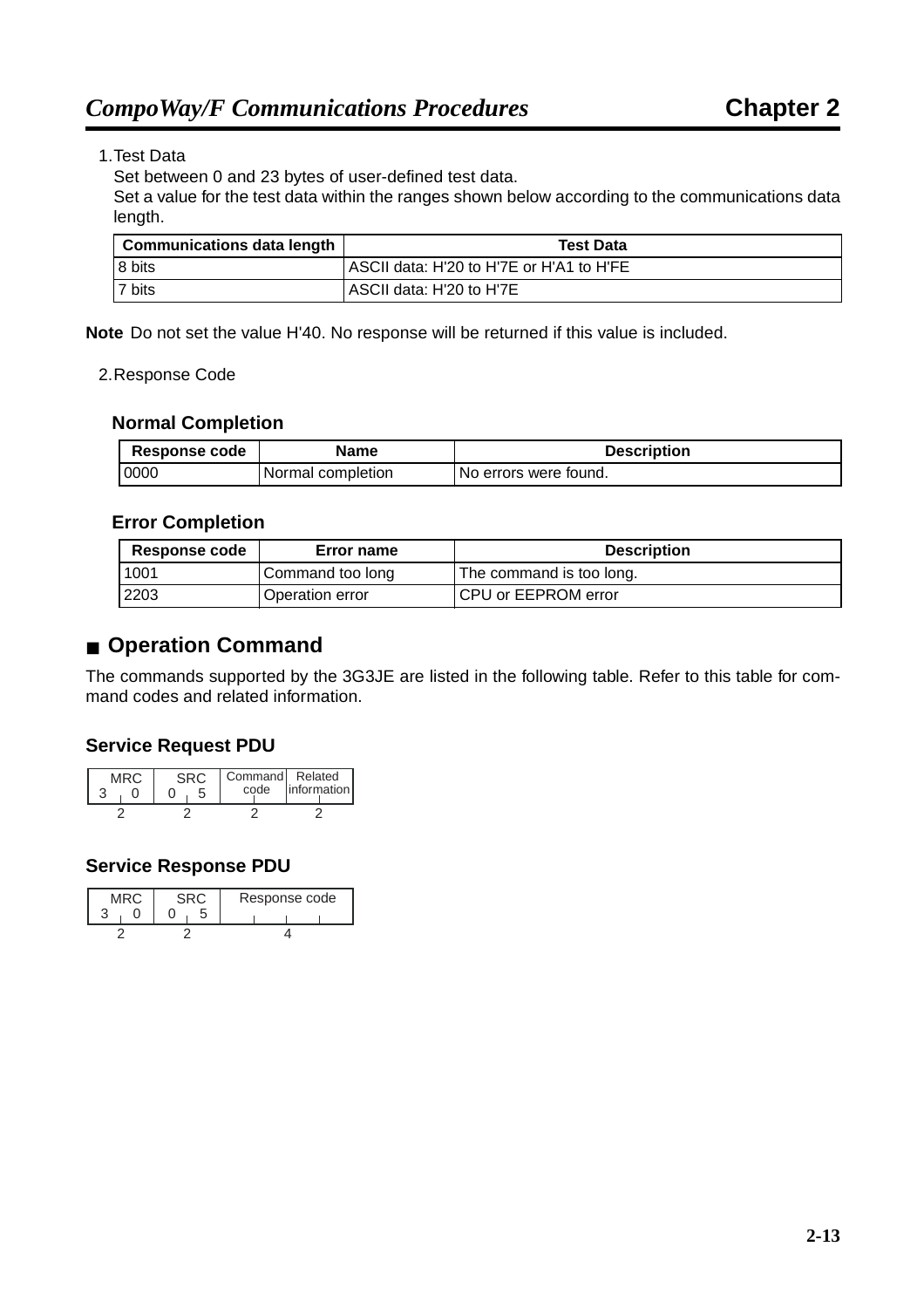| <b>Command code</b> | Command                                    | <b>Related information</b>                                                                                       |
|---------------------|--------------------------------------------|------------------------------------------------------------------------------------------------------------------|
| 01                  | <b>RUN/STOP</b>                            | 00: Run<br>01: Stop/Reset protective function                                                                    |
| 02                  | Frequency References 1 to 4                | 00: Frequency reference 1<br>01: Frequency reference 2<br>02: Frequency reference 3<br>03: Frequency reference 4 |
| 03                  | Forward/Reverse Operation                  | 00: Forward operation<br>01: Reverse operation                                                                   |
| 04                  | Write Mode                                 | 00: Backup<br>01: RAM                                                                                            |
| 05                  | Save RAM Data                              | 00                                                                                                               |
| 06                  | Parameter Initialization                   | 00                                                                                                               |
| 07                  | Software Reset                             | 00                                                                                                               |
| 08                  | Move to Setup Area                         | 00: Move to setup area 0<br>01: Move to setup area 1                                                             |
| 09                  | <b>Accumulated Operating Time</b><br>Clear | 00                                                                                                               |

1.Command Codes and Related Information

#### 2.Operation Commands and Precautions

#### • RUN/STOP

Command code 01 is used to start and stop operation. It is also used to clear errors when an error has occurred or a protective function has operated. RUN/STOP can be used only in setup area 0.

• Frequency References 1 to 4

Command code 02 is used to switch between four frequency references that are set in advance. All four frequency references can be recorded in the Inverter. Frequency References 1 to 4 can be used only in setup area 0.

• Forward/Reverse Operation

Command code 03 is used to change the direction of motor rotation and can be used regardless of the RUN/STOP status. The direction will return to forward rotation whenever the power supply is turned ON or setup area 1 is entered. An operation error will occur if reverse operation is set in the related information when reverse operation is prohibited. The Forward/Reverse Operation can be used only in setup area 0.

• Write Mode

Command code 04 is used to set the mode for writing frequency references using communications. The Write Mode can be used only in setup area 0. (The default setting for the write mode is Backup Mode.)

- <span id="page-34-0"></span>• Backup Mode: The frequency reference is written to EEPROM using communications.
- RAM Mode: The frequency reference cannot be written to EEPROM using communications. Changes to the frequency reference made with key operations are written each time to EEPROM. When frequently changing the frequency reference, use RAM Mode.

• Save RAM Data

Command code 05 is used to write the frequency reference to EEPROM using communications. RAM data can be saved in setup area 0 or 1. The write mode will not be changed.

• Parameter Initialization

Command code 06 is used to initialize all parameters except for the Accumulate Operating Time to their default values. Parameters can be initialized only in setup area 1.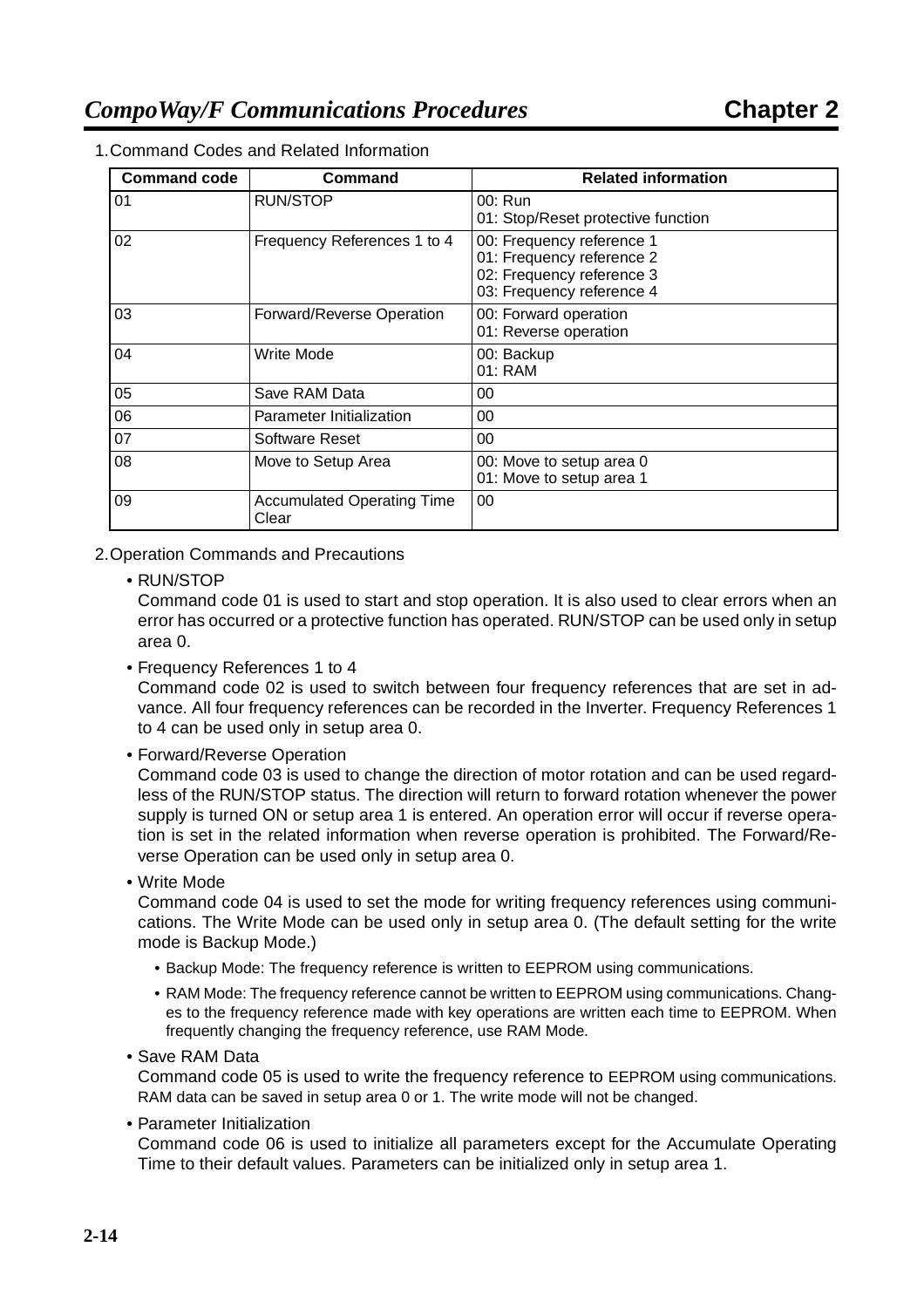• Software Reset

Command code 07 is used to start the processing that occurs when the power is turned ON. A software reset can be performed in setup area 0 or 1. (There is no response to this command.)

• Move to Setup Area

Command code 08 is used to change the setup area under the following conditions. Changing the setup area can be performed in setup area 0 or 1.

- Operation must be stopped to move from setup area 0 to 1.
- Moving from setup area 1 to 0 is possible at any time.
- Accumulated Operating Time Clear Command code 09 is used to clear the Accumulated Operating Time of the motor to 0.0 (0 h). The Accumulated Operating Time can be cleared only in setup area 1.
- 3.Response Code

#### **Normal Completion**

| Response code | Name              | <b>Description</b>     |
|---------------|-------------------|------------------------|
| 0000          | Normal completion | Tho errors were found. |

#### **Error Completion**

| <b>Response code</b>    | Error name        | <b>Description</b>                                                                                                                                                |
|-------------------------|-------------------|-------------------------------------------------------------------------------------------------------------------------------------------------------------------|
| 1001                    | Command too long  | The command is too long.                                                                                                                                          |
| 1002                    | Command too short | The command is too short.                                                                                                                                         |
| 1100                    | Parameter error   | The write data is out of the setting range.                                                                                                                       |
| 2203<br>Operation error |                   | • A RUN/STOP command was sent in Initial Settings<br>Mode.                                                                                                        |
|                         |                   | • A Parameter Initialization command was sent in RUN<br>Mode or Adjustment Mode.                                                                                  |
|                         |                   | • EEPROM error or initialization has not been per-<br>formed.                                                                                                     |
|                         |                   | • A RUN/STOP command was output when the Opera-<br>tion Command Selection was set to use the PLC<br>(i.e., operation according to the STF/STR control<br>inputs). |
|                         |                   | • Reverse operation was specified even<br>though<br>reverse operation is prohibited.                                                                              |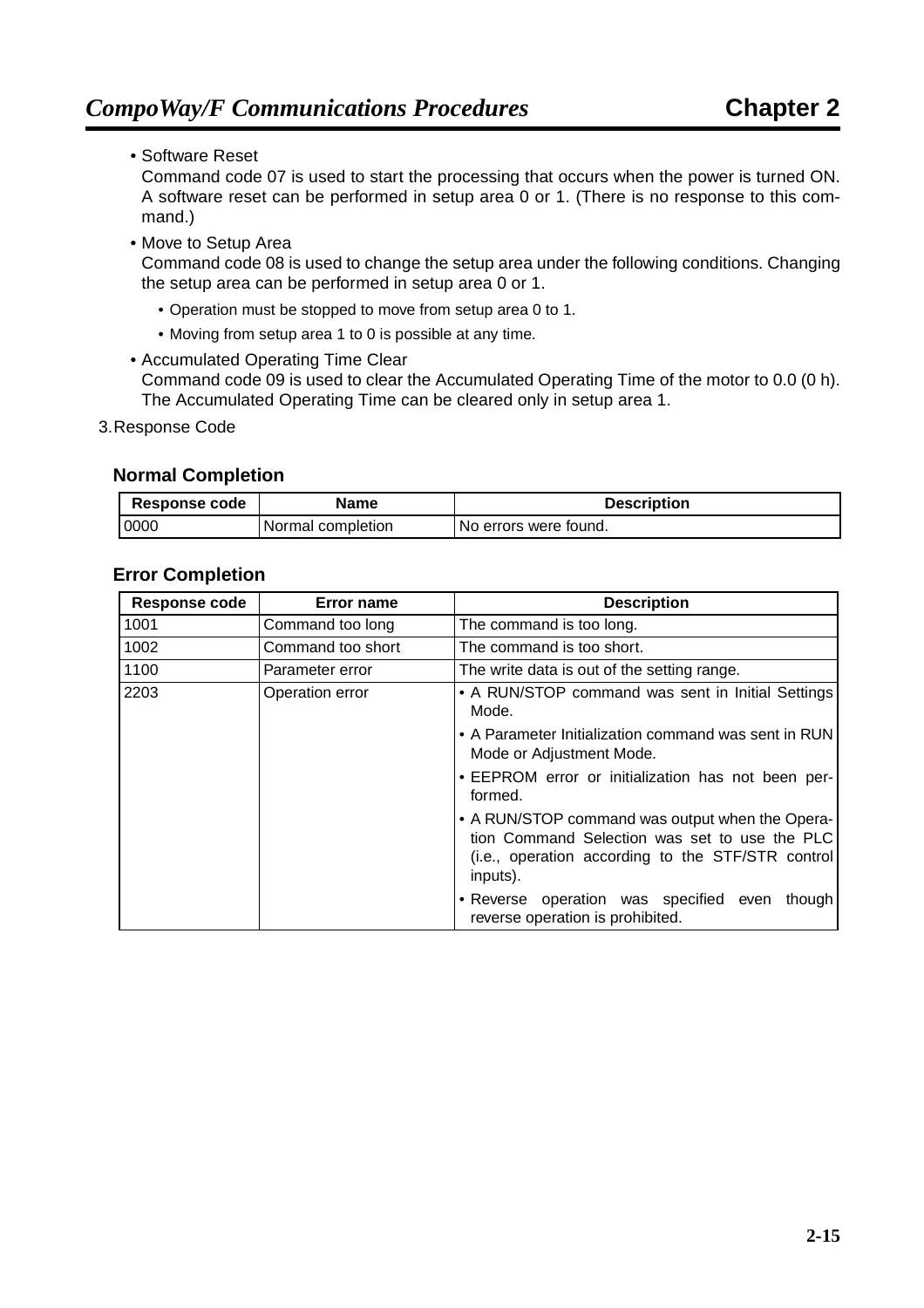#### <span id="page-36-1"></span><span id="page-36-0"></span>**2-4 Response Code List**

#### **Normal Completion**

| <b>Response code</b> | <b>Name</b>       | <b>Description</b>     | <b>Error detection</b><br>priority |
|----------------------|-------------------|------------------------|------------------------------------|
| 0000                 | Normal completion | TNo errors were found. | None                               |

#### **Error Completion**

| <b>Response code</b> | <b>Name</b>                         | <b>Description</b>                                                                                                          | <b>Error detection</b><br>priority |
|----------------------|-------------------------------------|-----------------------------------------------------------------------------------------------------------------------------|------------------------------------|
| 0401                 | Unsupported command                 | The service function for the relevant<br>command is not supported.                                                          | $\mathbf{1}$                       |
| 1001                 | Command too long                    | The command is too long.                                                                                                    | $\overline{2}$                     |
| 1002                 | Command too short                   | The command is too short.                                                                                                   | 3                                  |
| 1101                 | Area type error                     | Wrong variable type                                                                                                         | 4                                  |
| 1103                 | Start address out-of-range<br>error | The read/write start address is out of<br>range.                                                                            | 5                                  |
| 1104                 | End address out-of-range<br>error   | The write end address (write start<br>address + number of elements)<br>exceeds the final address of the vari-<br>able area. | 6                                  |
| 1003                 | Number of elements/data<br>mismatch | The amount of data does not match<br>the number of elements.                                                                | $\overline{7}$                     |
| 110B                 | Response too long                   | The response exceeds the communi-<br>cations buffer size (when the number<br>of elements is larger than 0002).              | 8                                  |
| 1100                 | Parameter error                     | • Bit position is not "00."                                                                                                 | $\mathbf{Q}$                       |
|                      |                                     | • The write data is out of the setting<br>range.                                                                            |                                    |
|                      |                                     | • The command code or related infor-<br>mation in the operation command is<br>wrong.                                        |                                    |
| 3003                 | Read-only error                     | An attempt was made to write to vari-<br>able type "C0."                                                                    | 10                                 |
| 2203                 | Operation error                     | • Attempted to write to a parameter in<br>setup area 1 from setup area 0.<br>• CPU or EEPROM error                          | 11                                 |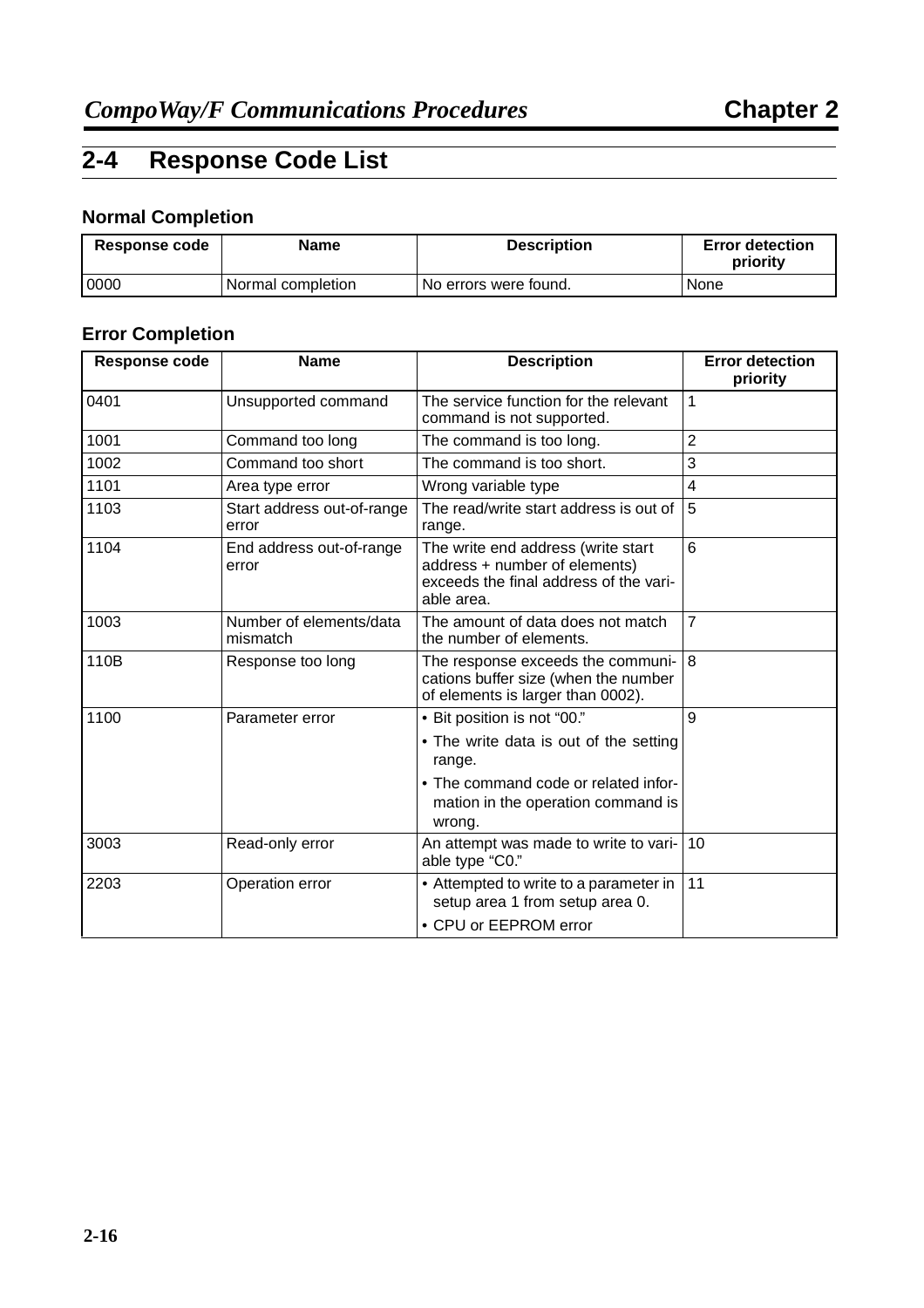# $\blacktriangleleft$ **Chapter 3**

# <span id="page-37-1"></span><span id="page-37-0"></span>**Communications Data**

- [3-1 Variable Area Setting Range List](#page-38-0)
- [3-2 Status](#page-40-0)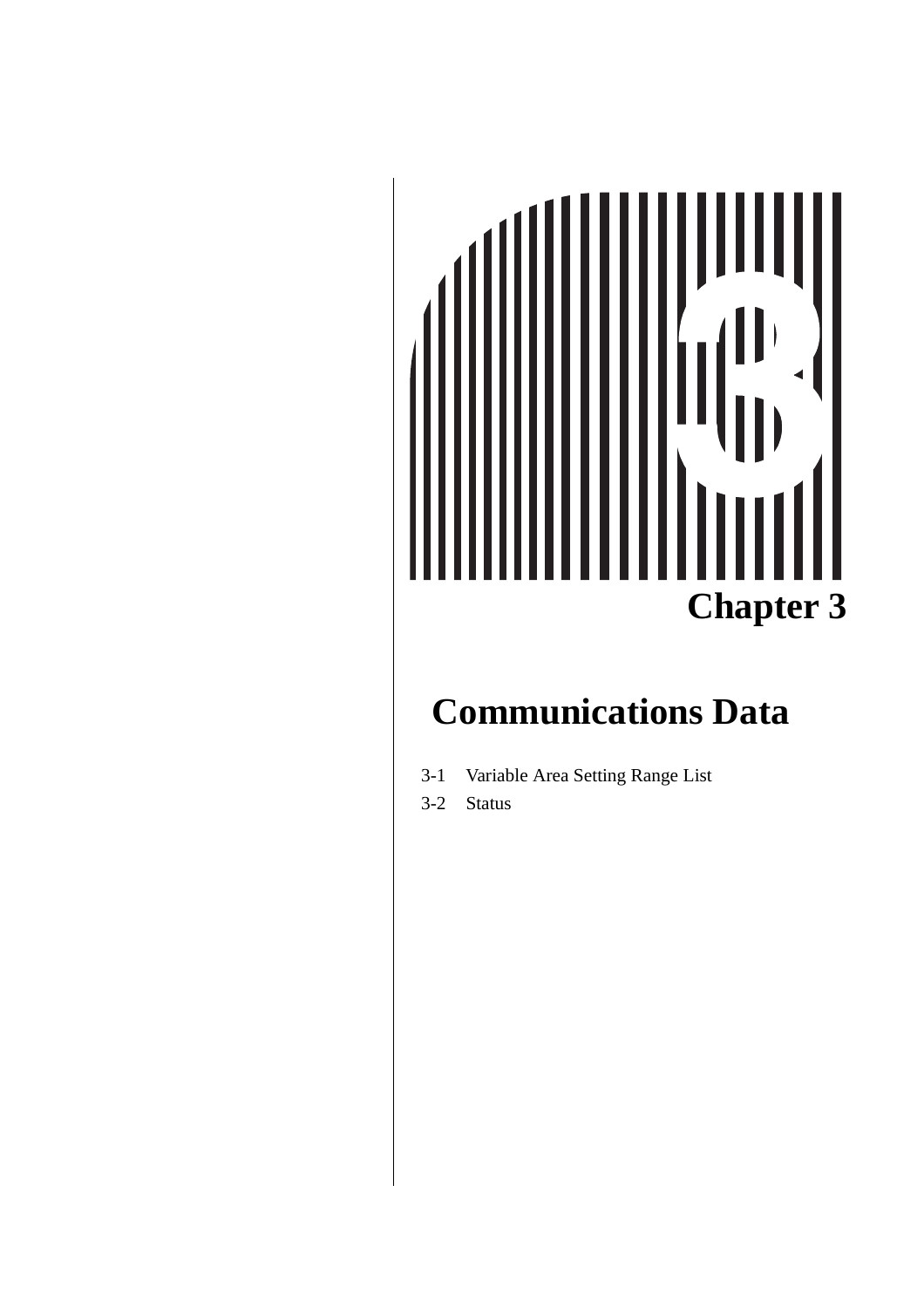#### <span id="page-38-0"></span>**3-1 Variable Area Setting Range List**

<span id="page-38-1"></span>The following table lists the data ranges for each type of variable. Refer to the individual items for details.

#### ● **Variable Type C0**

| <b>Address</b> | <b>Name</b>                     | <b>Setting range</b> | <b>Communications notation</b> | <b>Default</b> | Unit    |
|----------------|---------------------------------|----------------------|--------------------------------|----------------|---------|
| 0000           | Frequency reference             | 0.0 to 120           | H'00000000 to H'000004B0       | 10.0           | Hz      |
| 0001           | Output frequency                | $- - -$              | H'00000000 to H'000004B0       | $---$          | Hz      |
| 0002           | Output current                  | ---                  | H'00000000 to H'00000032       | $- - -$        | A       |
| 0003           | Accumulated operat-<br>ing time | $---$                | H'00000000 to H'000003E7       | $- - -$        | kh      |
| 0004           | <b>Status</b>                   | ---                  | $- - -$                        | $- - -$        | $- - -$ |

#### ● **Variable Type C1**

| <b>Address</b> | <b>Name</b>           | <b>Setting range</b>                                                         | <b>Communications notation</b> | <b>Default</b> | <b>Unit</b> |
|----------------|-----------------------|------------------------------------------------------------------------------|--------------------------------|----------------|-------------|
| 0000           | Frequency reference   | 0.0 to 120                                                                   | H'00000000 to H'000004B0       | 10.0           | Hz          |
| 0001           | Frequency reference 1 |                                                                              | H'00000000 to H'000004B0       | 10.0           | Hz          |
| 0002           | Frequency reference 2 |                                                                              | H'00000000 to H'000004B0       | 0.0            | Hz          |
| 0003           | Frequency reference 3 |                                                                              | H'00000000 to H'000004B0       | 0.0            | Hz          |
| 0004           | Frequency reference 4 |                                                                              | H'00000000 to H'000004B0       | 0.0            | Hz          |
| 0005           | Acceleration time     | 0.1 to 999                                                                   | H'00000001 to H'00002706       | 10.0           | s           |
| 0006           | Deceleration time     | 0.1 to 999                                                                   | H'00000001 to H'00002706       | 10.0           | s           |
| 0007           | Application selection | 0: Fan applica-<br>tion or pump<br>application<br>1: Conveyor<br>application | H'00000000<br>H'00000001       |                | $- - -$     |

• The unit for the frequency reference, output frequency, output current, accumulated operating time, frequency references 1 to 4, acceleration time, and deceleration time is 0.1. Examples:

| _________<br>$0.7 \rightarrow$ | H'00000007 |
|--------------------------------|------------|
| 50.0 $\rightarrow$             | H'000001F4 |
| 120 (120.0) $\rightarrow$      | H'000004B0 |

- The frequency reference range depends on the frequency reference upper limit and the frequency reference lower limit.
- The acceleration time, deceleration time, and application selection cannot be written during operation. (They can be read during operation.)
- $\cdot$  1 kh = 1,000 hours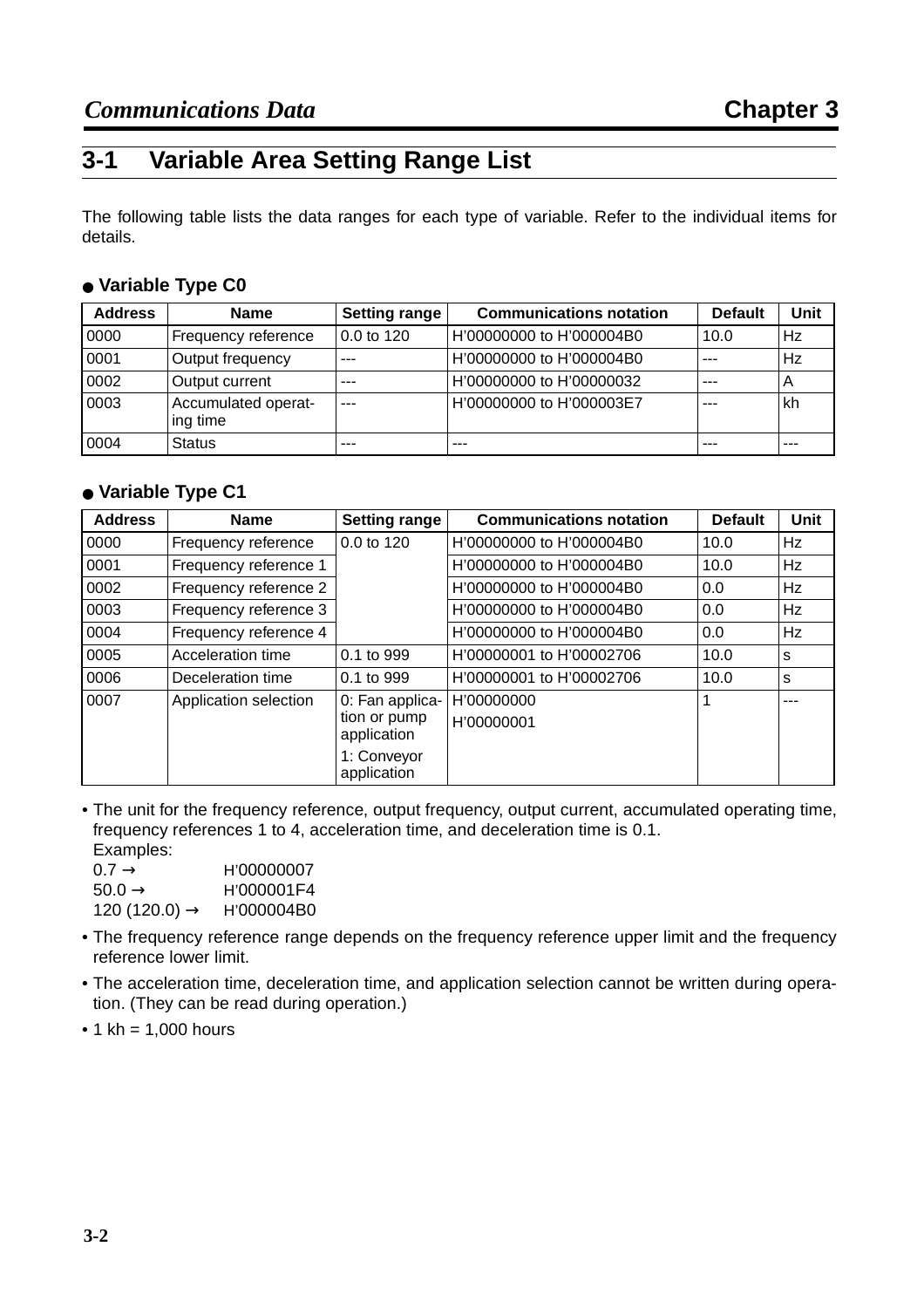#### ● **Variable Type C3**

| <b>Address</b> | <b>Name</b>                                         | <b>Setting range</b>                                                                                                                                                                                                                                                                                                                                                 | <b>Communications notation</b>                       | <b>Default</b>                                  | Unit |
|----------------|-----------------------------------------------------|----------------------------------------------------------------------------------------------------------------------------------------------------------------------------------------------------------------------------------------------------------------------------------------------------------------------------------------------------------------------|------------------------------------------------------|-------------------------------------------------|------|
| 0000           | Rated motor current                                 | 0.0 to 2.5                                                                                                                                                                                                                                                                                                                                                           | H'00000000 to H'00000019                             | $0.1$ kW: $0.6$<br>$0.2$ kW: 1.0<br>0.4 kW: 2.0 | A    |
| 0001           | Accumulated operating time<br>standard              | 0.0 to 99.9                                                                                                                                                                                                                                                                                                                                                          | H'00000000 to H'000003E7                             | 20.0                                            | kh   |
| 0002           | DC injection braking fre-<br>quency                 | $0.0$ to $5.0$                                                                                                                                                                                                                                                                                                                                                       | H'00000000 to H'00000032                             | 3.0                                             | Hz   |
| 0003           | Startup DC injection braking<br>time                | 0.0 to 10.0                                                                                                                                                                                                                                                                                                                                                          | H'00000000 to H'00000064                             | 0.0                                             | s    |
| 0004           | DC injection braking-to-stop<br>time                | 0.0 to 10.0                                                                                                                                                                                                                                                                                                                                                          | H'00000000 to H'00000064                             | 0.5                                             | s    |
| 0005           | Maximum output frequency                            | 50.0 to 120                                                                                                                                                                                                                                                                                                                                                          | H'000001F4 to H'000004B0                             | 60.0                                            | Hz   |
| 0006           | Frequency reference upper<br>limit                  | 0.1 to 120                                                                                                                                                                                                                                                                                                                                                           | H'00000001 to H'000004B0                             | 60.0                                            | Hz   |
| 0007           | Frequency reference lower<br>limit                  | 0.0 to 120                                                                                                                                                                                                                                                                                                                                                           | H'00000000 to H'000004B0                             | 0.0                                             | Hz   |
| 0008           | Momentary power interrup-<br>tion restart selection | 0: Do not continue operation.<br>1: Continue operation if power interrup-<br>tion is 0.5 s or less.<br>2: Always continue operation.                                                                                                                                                                                                                                 | H'00000000<br>H'00000001<br>H'00000002               | 0                                               | ---  |
| 0009           | Operation command selection                         | 0: Operate using Digital Operator key<br>operations.<br>1: Operate using the STF/SFR control<br>inputs. (RUN/STOP commands sent<br>via communications will be disabled.)                                                                                                                                                                                             | H'00000000<br>H'00000001                             | 0                                               | ---  |
| 000A           | Frequency reference selec-<br>tion                  | The communications type is always 0.<br>(The frequency references set by Digital<br>Operator keys and by communications<br>are enabled).                                                                                                                                                                                                                             | H'00000000                                           | 0                                               |      |
| 000B           | Multi-function output selection                     | 000: Not assigned.<br>001: Zero speed (Output turned ON<br>when the output frequency is 0 Hz<br>or operation is stopped.)<br>002: Frequency matching (Output turned<br>ON when the output frequency and<br>the frequency reference are the<br>same.)<br>003: Reverse operation (Output turned<br>ON when the direction of rotation is<br>set for reverse operation.) | H'00000000<br>H'00000001<br>H'00000002<br>H'00000003 | 0                                               | ---  |
| 000C           | Reverse rotation prohibit<br>selection              | 0: Reverse rotation enabled.<br>1: Reverse operation prohibited (i.e.,<br>reverse operation not possible).                                                                                                                                                                                                                                                           | H'00000000<br>H'00000001                             | 1                                               | ---  |
| 000D           | Carrier frequency selection                         | $0: 4$ KHz<br>1: 7 KHz                                                                                                                                                                                                                                                                                                                                               | H'00000000<br>H'00000001                             | 0                                               | ---  |
| 000E           | Communications unit number                          | 0 to 99                                                                                                                                                                                                                                                                                                                                                              | H'00000000 to H'00000063                             | 1                                               | ---  |
| 000F           | Communications baud rate                            | 0: 2.4 Kbps<br>1: 4.8 Kbps<br>2: 9.6 Kbps<br>3: 19.2 Kbps                                                                                                                                                                                                                                                                                                            | H'00000000<br>H'00000001<br>H'00000002<br>H'00000003 | $\overline{2}$                                  | ---  |
| 10             | Communications data length                          | 0: 7 bits<br>1:8 bits                                                                                                                                                                                                                                                                                                                                                | H'00000000<br>H'00000001                             | $\pmb{0}$                                       | ---  |
| 11             | Communications stop bit                             | 0: 1 bit<br>1: $2 bits$                                                                                                                                                                                                                                                                                                                                              | H'00000000<br>H'00000001                             | $\mathbf{1}$                                    | ---  |
| 12             | Communications parity                               | 0: None<br>1: Even<br>2: Odd                                                                                                                                                                                                                                                                                                                                         | H'00000000<br>H'00000001<br>H'00000002               | $\mathbf{1}$                                    | ---  |

• The unit for the rated motor current, accumulated operating time standard, DC injection braking frequency, startup DC injection braking time, DC injection braking-to-stop time, maximum output frequency, frequency reference upper limit, and frequency reference lower limit is 0.1. Examples:

| LAUTIPIUU.                |            |
|---------------------------|------------|
| $0.7 \rightarrow$         | H'00000007 |
| $50.0 \rightarrow$        | H'000001F4 |
| 120 (120.0) $\rightarrow$ | H'000004B0 |
|                           |            |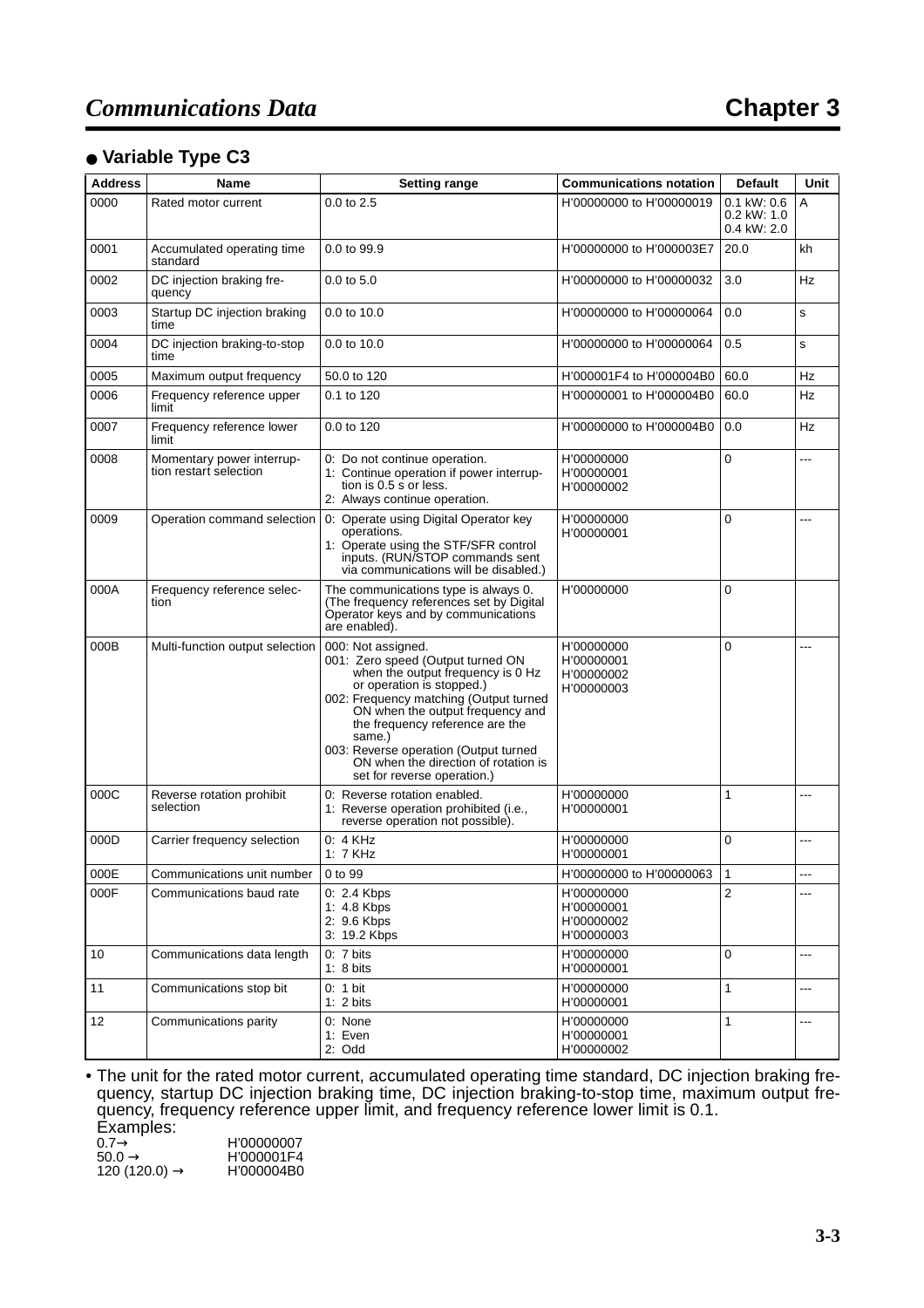# <span id="page-40-1"></span><span id="page-40-0"></span>**3-2 Status**

The figure below shows the structure of the status data.

| 16 15 14 13 12 11 10 |   |          |          |  |   |  | 9 | 8 | 6 | 5 | 4 | 3 | 2 |   | 0 |                                   |                          |           |
|----------------------|---|----------|----------|--|---|--|---|---|---|---|---|---|---|---|---|-----------------------------------|--------------------------|-----------|
|                      | 0 | $\Omega$ | $\Omega$ |  | 0 |  |   |   | 0 |   |   |   | U | C |   | <b>Status</b>                     | $0$ (OFF)                | $1$ (ON)  |
|                      |   |          |          |  |   |  |   |   |   |   |   |   |   |   |   | Overcurrent protection            | Not triggered            | Triggered |
|                      |   |          |          |  |   |  |   |   |   |   |   |   |   |   |   | Not used.                         | $\overline{\phantom{a}}$ | $---$     |
|                      |   |          |          |  |   |  |   |   |   |   |   |   |   |   |   | Not used.                         | $\overline{\phantom{a}}$ | $---$     |
|                      |   |          |          |  |   |  |   |   |   |   |   |   |   |   |   | Motor overload protection         | Not triggered            | Triggered |
|                      |   |          |          |  |   |  |   |   |   |   |   |   |   |   |   | Overvoltage protection            | Not triggered            | Triggered |
|                      |   |          |          |  |   |  |   |   |   |   |   |   |   |   |   | Undervoltage protection           | Not triggered            | Triggered |
|                      |   |          |          |  |   |  |   |   |   |   |   |   |   |   |   | Not used.                         | $\overline{\phantom{a}}$ | $---$     |
|                      |   |          |          |  |   |  |   |   |   |   |   |   |   |   |   | Radiation fin overheat protection | Not triggered            | Triggered |
|                      |   |          |          |  |   |  |   |   |   |   |   |   |   |   |   | Cooling fan fault                 | Not triggered            | Triggered |
|                      |   |          |          |  |   |  |   |   |   |   |   |   |   |   |   | Braking IGBT fault                | No fault                 | Fault     |
|                      |   |          |          |  |   |  |   |   |   |   |   |   |   |   |   | Accumulated time alarm            | No alarm                 | Alarm     |
|                      |   |          |          |  |   |  |   |   |   |   |   |   |   |   |   | Not used.                         | ---                      | ---       |
|                      |   |          |          |  |   |  |   |   |   |   |   |   |   |   |   | Charge indication                 | Not triggered            | Triggered |
|                      |   |          |          |  |   |  |   |   |   |   |   |   |   |   |   | Not used.                         | ---                      | ---       |
|                      |   |          |          |  |   |  |   |   |   |   |   |   |   |   |   | Not used.                         | ---                      | $---$     |
|                      |   |          |          |  |   |  |   |   |   |   |   |   |   |   |   | Not used.                         | ---                      | $---$     |

|   |   | 31 30 29 28 27 26 25 24 23 22 21 20 19 18 17 16 15 |                |  |  |   |   |                |             |   |  |  |  |                    |               |                                  |
|---|---|----------------------------------------------------|----------------|--|--|---|---|----------------|-------------|---|--|--|--|--------------------|---------------|----------------------------------|
| 0 | 0 | $\overline{0}$                                     | $\overline{0}$ |  |  | 0 | 0 | $\overline{0}$ | $\mathbf 0$ | 0 |  |  |  | <b>Status</b>      | $0$ (OFF)     | 1 (ON)                           |
|   |   |                                                    |                |  |  |   |   |                |             |   |  |  |  | Write mode         | Backup        | <b>RAM</b>                       |
|   |   |                                                    |                |  |  |   |   |                |             |   |  |  |  | <b>EEPROM</b>      |               | $RAM = EEPROM$ RAM $\neq EEPROM$ |
|   |   |                                                    |                |  |  |   |   |                |             |   |  |  |  | Setup area         | Setup area 0  | Setup area 1                     |
|   |   |                                                    |                |  |  |   |   |                |             |   |  |  |  | Not used.          | ---           | $---$                            |
|   |   |                                                    |                |  |  |   |   |                |             |   |  |  |  | Not used.          | ---           | ---                              |
|   |   |                                                    |                |  |  |   |   |                |             |   |  |  |  | Not used.          | ---           | $---$                            |
|   |   |                                                    |                |  |  |   |   |                |             |   |  |  |  | Not used.          | ---           | $---$                            |
|   |   |                                                    |                |  |  |   |   |                |             |   |  |  |  | Not used.          | ---           | $---$                            |
|   |   |                                                    |                |  |  |   |   |                |             |   |  |  |  | Forward/stop       | Forward       | Stop                             |
|   |   |                                                    |                |  |  |   |   |                |             |   |  |  |  | Reverse/stop       | Reverse       | Stop                             |
|   |   |                                                    |                |  |  |   |   |                |             |   |  |  |  | Frequency matching | Doesn't match | Match                            |
|   |   |                                                    |                |  |  |   |   |                |             |   |  |  |  | Zero speed         | Not zero      | Zero                             |
|   |   |                                                    |                |  |  |   |   |                |             |   |  |  |  | Not used.          | ---           | $---$                            |
|   |   |                                                    |                |  |  |   |   |                |             |   |  |  |  | Not used.          | ---           | $---$                            |
|   |   |                                                    |                |  |  |   |   |                |             |   |  |  |  | Not used.          | ---           | $---$                            |
|   |   |                                                    |                |  |  |   |   |                |             |   |  |  |  | Not used.          | ---           | $\qquad \qquad -$                |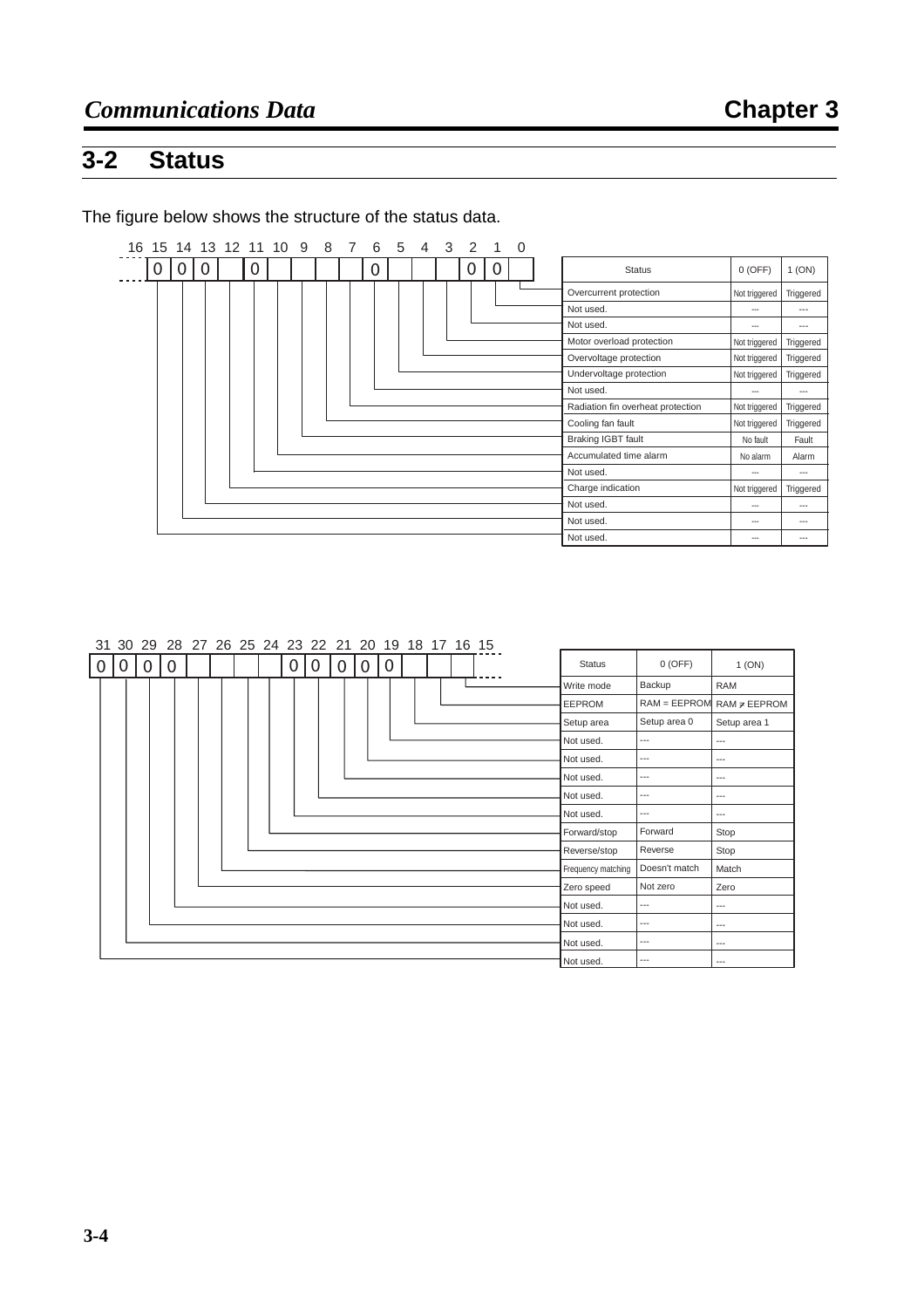# **Chapter 4**

# <span id="page-41-0"></span>**Appendix**

[4-1 ASCII List](#page-42-0)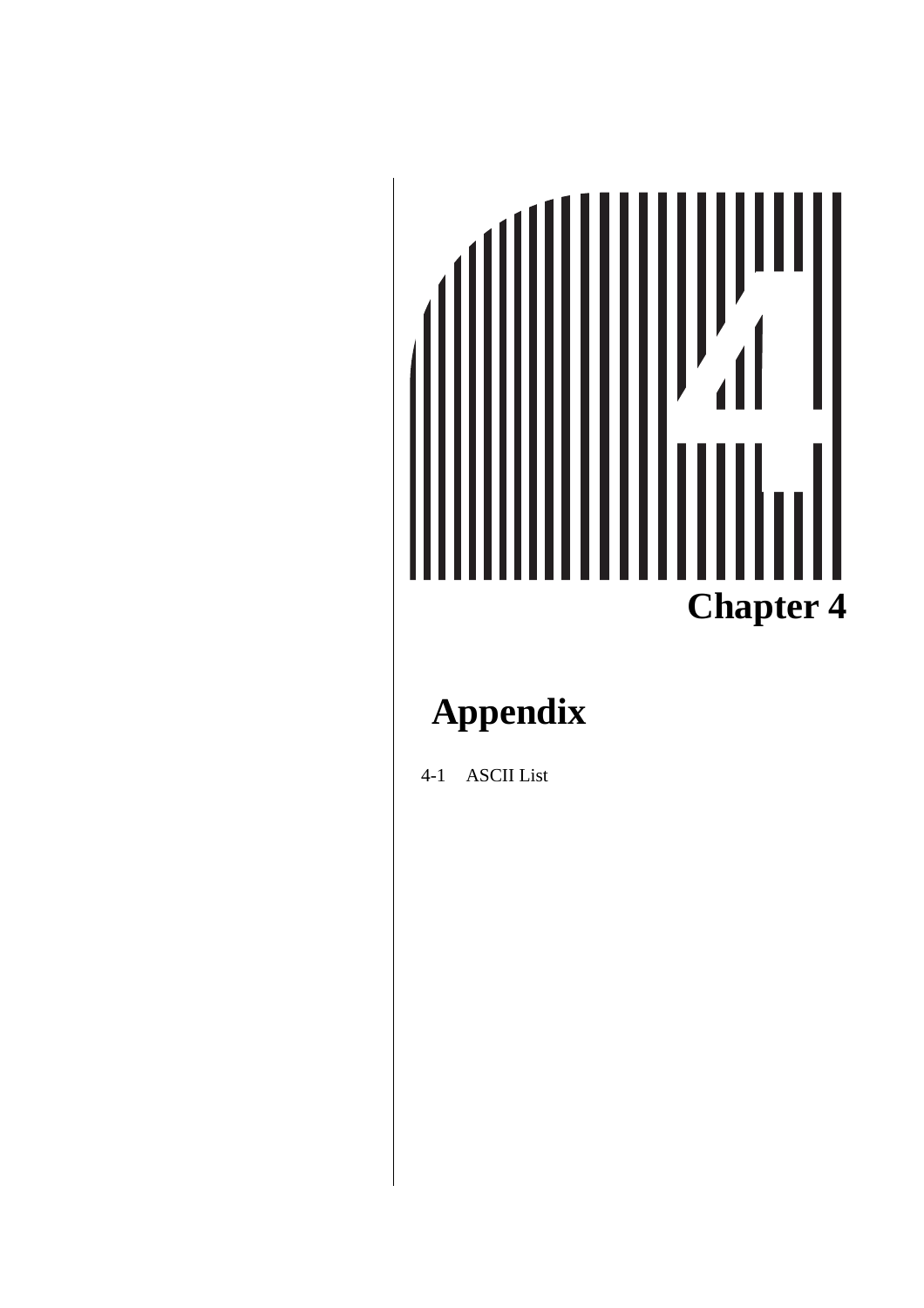# <span id="page-42-1"></span><span id="page-42-0"></span>**4-1 ASCII List**

|                           |                  |                  |                  |                  | b <sub>8</sub>                            |                  |                 |                  |                  |                  |              |                  |                           |
|---------------------------|------------------|------------------|------------------|------------------|-------------------------------------------|------------------|-----------------|------------------|------------------|------------------|--------------|------------------|---------------------------|
|                           |                  |                  |                  |                  | b7                                        | $\boldsymbol{0}$ | $\mathbf 0$     | $\boldsymbol{0}$ | $\boldsymbol{0}$ | 1                | 1            | $\mathbf{1}$     | 1                         |
|                           |                  |                  |                  |                  | b <sub>6</sub>                            | $\mathbf 0$      | $\mathbf 0$     | 1                | 1                | $\boldsymbol{0}$ | $\mathbf 0$  | 1                | 1                         |
|                           |                  |                  |                  |                  | b <sub>5</sub>                            | $\boldsymbol{0}$ | 1               | $\boldsymbol{0}$ | 1                | $\boldsymbol{0}$ | 1            | $\boldsymbol{0}$ | $\mathbf{1}$              |
|                           |                  |                  |                  |                  |                                           |                  |                 |                  |                  |                  |              |                  |                           |
| $b8$ $b7$<br>b6 b5        | b <sub>4</sub>   | b <sub>3</sub>   | b <sub>2</sub>   | b <sub>1</sub>   | $\overline{\mathrm{c}}$<br>$\overline{R}$ | $\mathbf 0$      | $\mathbf{1}$    | $\overline{2}$   | 3                | $\overline{4}$   | 5            | 6                | $\overline{7}$            |
|                           | $\boldsymbol{0}$ | $\mathbf 0$      | $\mathbf 0$      | $\boldsymbol{0}$ | $\mathbf 0$                               | <b>NUL</b>       | <b>DLE</b>      | <b>SPACE</b>     | $\boldsymbol{0}$ | @                | P            | $\mathbf{v}$     | р                         |
|                           | 0                | $\mathbf 0$      | $\mathbf 0$      | $\mathbf{1}$     | $\mathbf{1}$                              | SOH              | DC <sub>1</sub> | Ţ                | 1                | A                | Q            | a                | q                         |
| Even parity $\rightarrow$ | $\boldsymbol{0}$ | $\boldsymbol{0}$ | 1                | $\boldsymbol{0}$ | $\overline{2}$                            | <b>STX</b>       | DC <sub>2</sub> | $\mathbf H$      | $\overline{2}$   | B                | $\mathsf{R}$ | $\mathsf b$      | r                         |
|                           | $\boldsymbol{0}$ | $\mathsf 0$      | $\mathbf{1}$     | $\mathbf{1}$     | 3                                         | <b>ETX</b>       | DC <sub>3</sub> | #                | 3                | C                | $\mathsf S$  | $\mathsf C$      | $\mathsf S$               |
|                           | $\boldsymbol{0}$ | $\mathbf{1}$     | $\mathbf 0$      | $\boldsymbol{0}$ | 4                                         | EOT              | DC4             | \$               | 4                | D                | $\top$       | d                | t                         |
|                           | $\boldsymbol{0}$ | $\mathbf{1}$     | $\overline{0}$   | $\mathbf{1}$     | 5                                         | <b>ENQ</b>       | <b>NAK</b>      | $\frac{0}{0}$    | 5                | E                | U            | e                | u                         |
|                           | $\boldsymbol{0}$ | $\mathbf{1}$     | 1                | $\boldsymbol{0}$ | 6                                         | <b>ACK</b>       | <b>SYN</b>      | &                | 6                | F                | $\vee$       | f                | V                         |
|                           | $\mathbf 0$      | $\mathbf{1}$     | $\mathbf{1}$     | $\mathbf{1}$     | $\overline{7}$                            | <b>BEL</b>       | <b>ETB</b>      | $\mathbb{F}$     | $\overline{7}$   | G                | W            | g                | W                         |
|                           | 1                | $\mathsf 0$      | $\boldsymbol{0}$ | $\boldsymbol{0}$ | 8                                         | <b>BS</b>        | CAN             | $\overline{(}$   | 8                | $\mathsf{H}$     | $\mathsf X$  | h                | X                         |
|                           | 1                | $\mathsf 0$      | $\mathbf 0$      | $\mathbf{1}$     | $\mathsf 9$                               | HT               | EM              | $\mathcal{E}$    | $\mathsf 9$      | L                | Y            | j.               | у                         |
|                           | 1                | 0                | 1                | $\boldsymbol{0}$ | A                                         | LF               | <b>SUB</b>      | $^\star$         | t                | J                | Ζ            | j                | Z                         |
|                           | 1                | $\boldsymbol{0}$ | $\mathbf{1}$     | $\mathbf{1}$     | B                                         | VT               | <b>ESC</b>      | $\ddot{}$        | $\vdots$         | Κ                | ſ            | k                | $\{$                      |
|                           | 1                | $\mathbf{1}$     | $\mathbf 0$      | $\boldsymbol{0}$ | $\mathsf C$                               | FF               | <b>FS</b>       | $\mathbf{I}$     | $\,<$            | L                | $\setminus$  | T                | $\overline{1}$            |
|                           | 1                | $\mathbf{1}$     | $\mathbf 0$      | $\mathbf{1}$     | D                                         | <b>CR</b>        | GS              | ٠                | $=$              | M                | 1            | m                | }                         |
|                           | 1                | $\mathbf{1}$     | 1                | $\boldsymbol{0}$ | E                                         | SO               | <b>RS</b>       | ÷.               | >                | $\mathsf{N}$     | ٨            | n                | $\widetilde{\phantom{m}}$ |
|                           | 1                | $\mathbf{1}$     | 1                | $\mathbf{1}$     | F                                         | SI               | US              | $\sqrt{2}$       | $\tilde{?}$      | $\bigcirc$       | $\equiv$     | $\mathsf O$      | <b>DEL</b>                |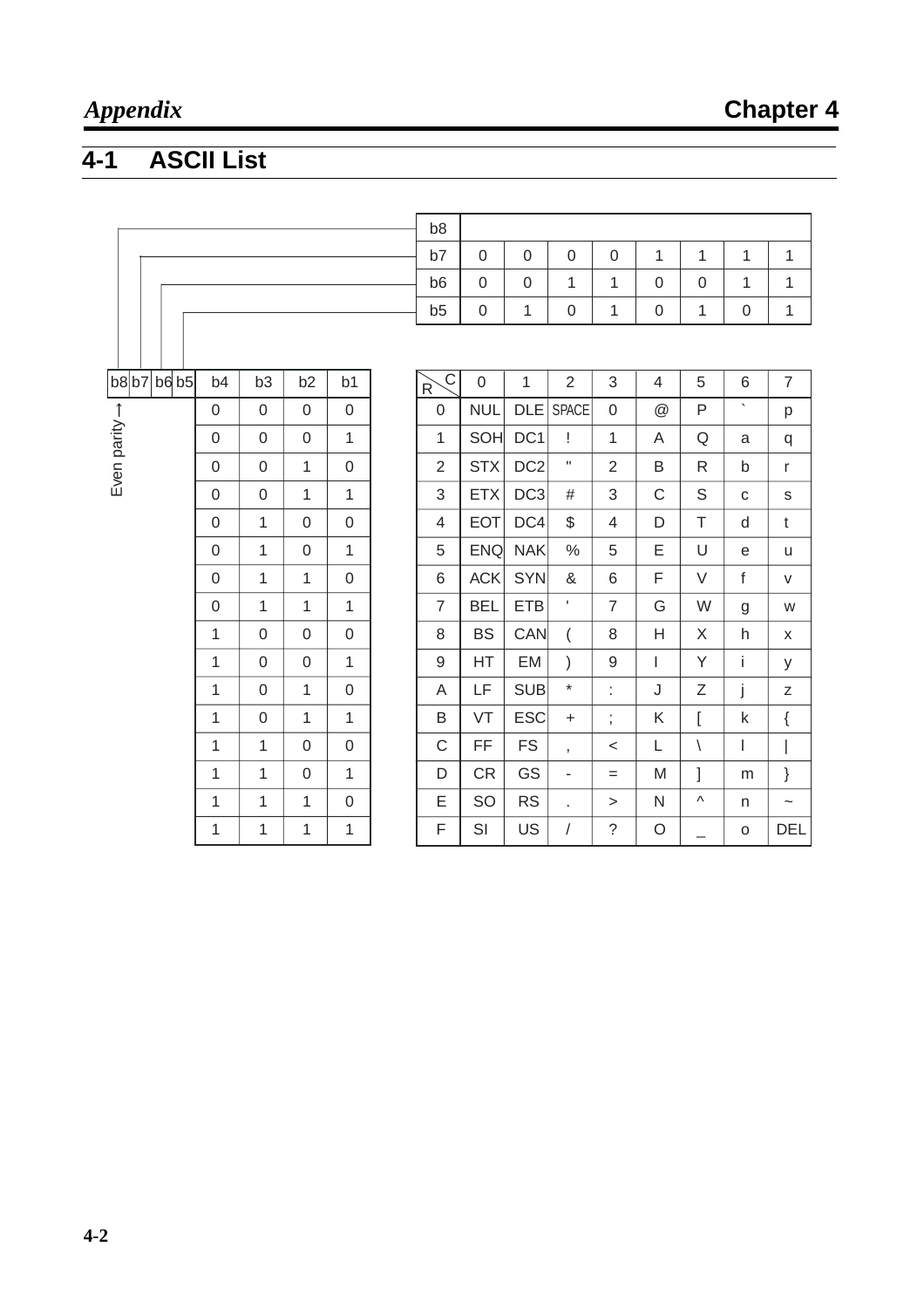#### **Index**

#### <span id="page-43-0"></span>**A**

addresses, [2-8](#page-28-3) area definitions, [2-7](#page-27-4) ASCII list, [4-2](#page-42-1)

#### **B**

BCC, [2-2](#page-22-2)

#### **C**

command frame, [2-2](#page-22-3) command text, [2-2](#page-22-4) structure, [2-7](#page-27-5) communications baud rate, [1-4](#page-16-1) communications data, [2-3](#page-23-2) communications data length, [1-4](#page-16-2) communications functions, [1-2](#page-14-3) communications methods, [1-2](#page-14-4) communications parity, [1-4](#page-16-3) communications specifications, [1-2](#page-14-5) communications stop bits, [1-4](#page-16-4) communications unit number, [1-4](#page-16-5) connections, [1-3](#page-15-3) controller attributes reading, [2-11](#page-31-2) controller status reading, [2-11](#page-31-3)

#### **D**

data format, [2-2](#page-22-5) data ranges, [3-2](#page-38-1)

#### **E**

Echoback Test, [2-12](#page-32-1) EEPROM, [X,](#page-10-0) [2-14](#page-34-0) electronic thermal, [X](#page-10-1) elements, number of, [2-8](#page-28-4) end codes, [2-4](#page-24-1) ETX, [2-2](#page-22-6)

#### **I**

interface, [1-3](#page-15-4)

#### **M**

motor overheating protection, [X](#page-10-2)

#### **N**

node number, [2-2](#page-22-7)

number of elements, [2-8](#page-28-5)

#### **O**

Operation Command, [2-13](#page-33-1)

#### **P**

parameters P15 (communications unit number), [1-4](#page-16-6) P16 (communications baud rate), [1-4](#page-16-7) P17 (communications data length), [1-4](#page-16-8) P18 (communications stop bits), [1-4](#page-16-9) P19 (communications parity), [1-4](#page-16-10) PDU structure, [2-7](#page-27-6)

#### **R**

Read Controller Attributes, [2-11](#page-31-4) Read Controller Status, [2-11](#page-31-5) Read Variable Area, [2-9](#page-29-2) response codes, [2-16](#page-36-1) response frame, [2-4](#page-24-2)

#### **S**

services details, [2-9](#page-29-3) list, [2-8](#page-28-6) SID, [2-2](#page-22-8) status, [3-4](#page-40-1) STX, [2-2](#page-22-9) sub-address, [2-2](#page-22-10)

#### **T**

transmission procedure, [1-3](#page-15-5) type codes, [2-7](#page-27-7)

#### **V**

variable area, [3-2](#page-38-1) reading, [2-9](#page-29-4) writing, [2-10](#page-30-1)

#### **W**

wire size, [1-4](#page-16-11) wiring, [1-3](#page-15-6) wiring diagram, [1-4](#page-16-12)